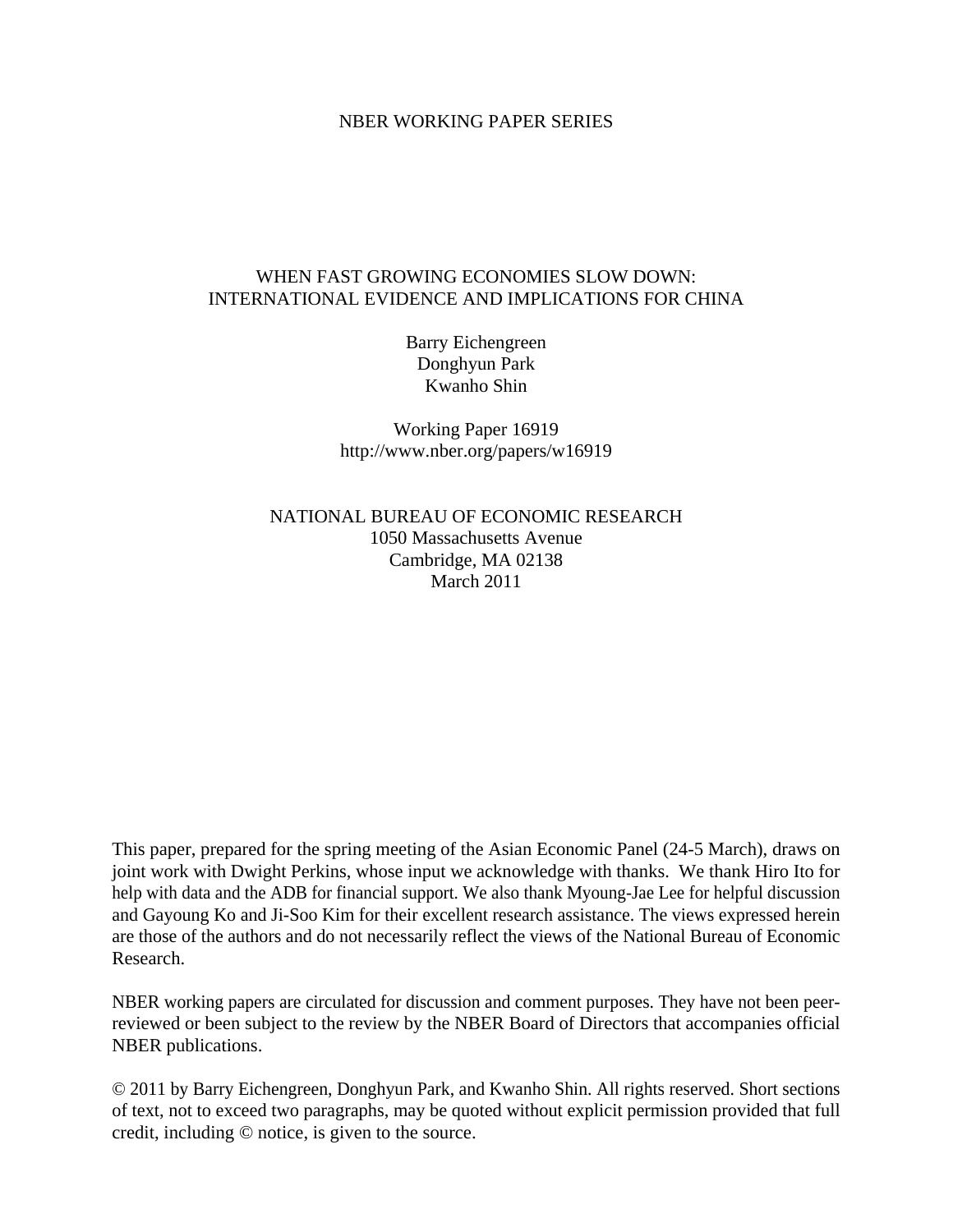When Fast Growing Economies Slow Down: International Evidence and Implications for China Barry Eichengreen, Donghyun Park, and Kwanho Shin NBER Working Paper No. 16919 March 2011 JEL No. F00,O10,O4

# **ABSTRACT**

Using international data starting in 1957, we construct a sample of cases where fast-growing economies slow down. The evidence suggests that rapidly growing economies slow down significantly, in the sense that the growth rate downshifts by at least 2 percentage points, when their per capita incomes reach around \$17,000 US in year-2005 constant international prices, a level that China should achieve by or soon after 2015. Among our more provocative findings is that growth slowdowns are more likely in countries that maintain undervalued real exchange rates.

Barry Eichengreen Department of Economics University of California, Berkeley 549 Evans Hall 3880 Berkeley, CA 94720-3880 and NBER eichengr@econ.Berkeley.edu

Kwanho Shin Korea University Department of Economics Seoul 136-701 Korea khshin@korea.ac.kr

Donghyun Park Economics and Research Department Asian Development Bank Manila, Philippines dpark@adb.org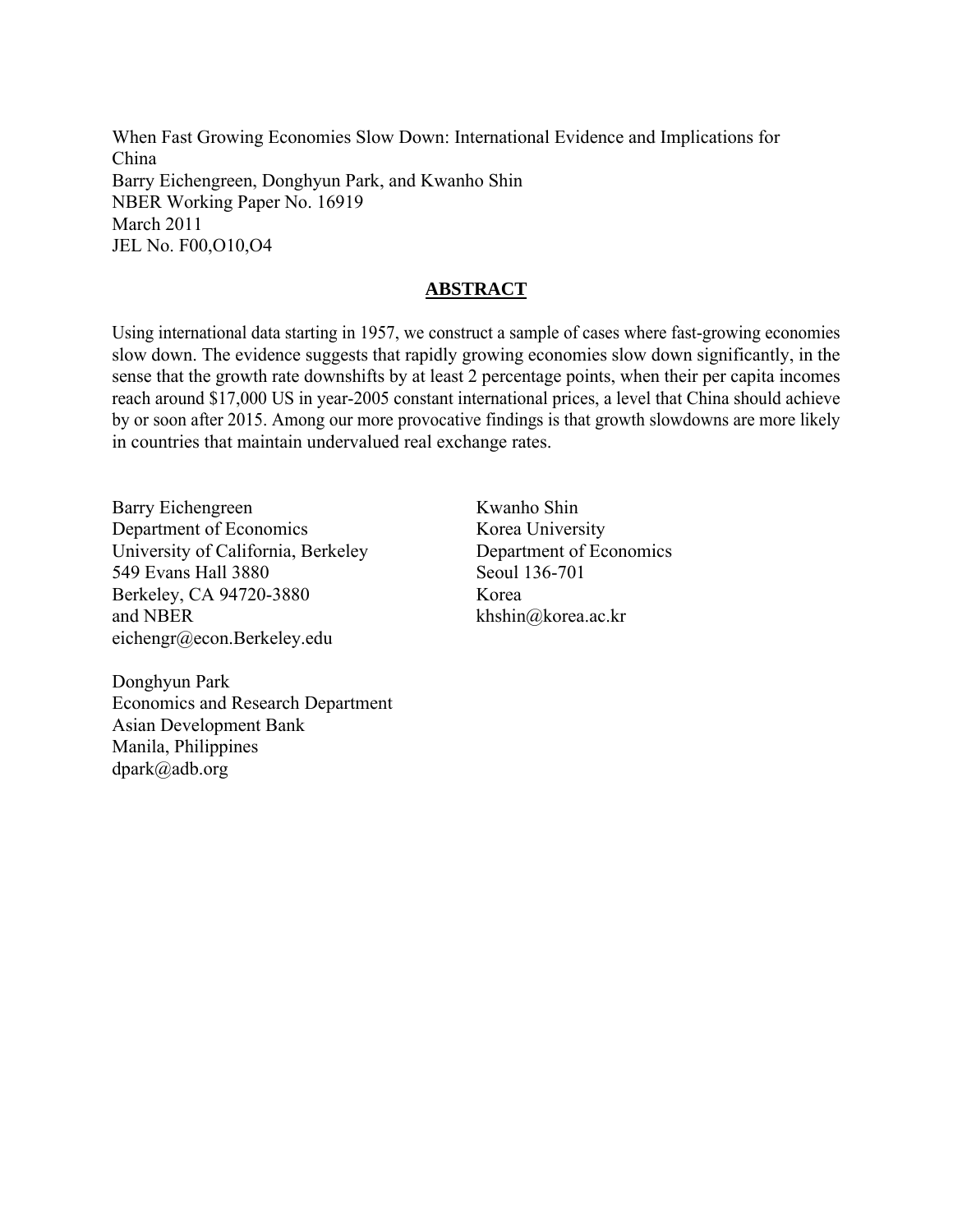## **When Fast Growing Economies Slow Down: International Evidence and Implications for China Barry Eichengreen, Donghyun Park and Kwanho Shin<sup>1</sup> 14 March 2011**

### **1. Introduction**

 It is not an overstatement to say that one of the most important developments affecting humankind in the late  $20<sup>th</sup>$  and early  $21<sup>st</sup>$  centuries has been the rapid economic growth of large emerging markets, starting with China, extending now through much of Asia, and experienced increasingly in other parts of the developing world. As Lawrence Summers has put it, "The dramatic modernization of the Asian economies ranks alongside the Renaissance and the Industrial Revolution as one of the most important developments in economic history." Rapid economic growth, on the order of 10 per cent per annum in the aggregate and close to that in per capita terms in many countries, has transformed human welfare. Through the miracle of compound interest, it has raised incomes and living standards by an order of magnitude in a generation.<sup>2</sup> The implications extend from the individual to the systemic level. With large emerging markets expanding much faster than the advanced economies, the emerging world has accounted for the majority of the growth of global demand in recent years. The fast growth of emerging markets means also rapid shifts in the relative weight of different regions – East versus West, Asia versus Europe and the United States – something that has geopolitical implications that extend far beyond the narrowly economic realm.

 That late-developing countries that put a suitable policy framework in place have the capacity to grow more rapidly than early developers is something that economists have known since at least Alexander Gerschenkron.<sup>3</sup> Rather than having to pioneer new technologies, late-developing countries can import knowhow from abroad. They can reap productivity gains simply by shifting workers from underemployment in agriculture to export-oriented manufacturing, where those imported technologies are utilized. With young generations engaged in saving enjoying higher incomes than elderly dissavers, they are able to finance high levels of investment.

 But, to invoke that well-known theorist Nelly Furtado, all good things come to an end.<sup>4</sup> Periods of high growth in late-developing economies do not last forever. Eventually the pool of underemployment rural labor is drained. The share of employment in manufacturing peaks, and growth comes to depend more heavily on the more difficult process of raising productivity in the service sector. A larger capital stock means more depreciation, requiring more saving to make this good. As the economy approaches the technological frontier, it must

<sup>1</sup> University of California, Berkeley, Asian Development Bank and Korea University, respectively. This paper, prepared for the spring meeting of the Asian Economic Panel (24-5 March), draws on joint work with Dwight Perkins, whose input we acknowledge with thanks. We thank Hiro Ito for help with data and the ADB for financial support.

<sup>&</sup>lt;sup>2</sup> By a factor of 10 in 25 years.

<sup>&</sup>lt;sup>3</sup> Gerschenkron (1964) emphasized the role of an "ideology of growth" (what we refer to in the text as attaching a priority to successful economic development), state policy, and high investment rates as key ingredients in successful catch-up growth.

<sup>4</sup> http://www.youtube.com/watch?v=4pBo-GL9SRg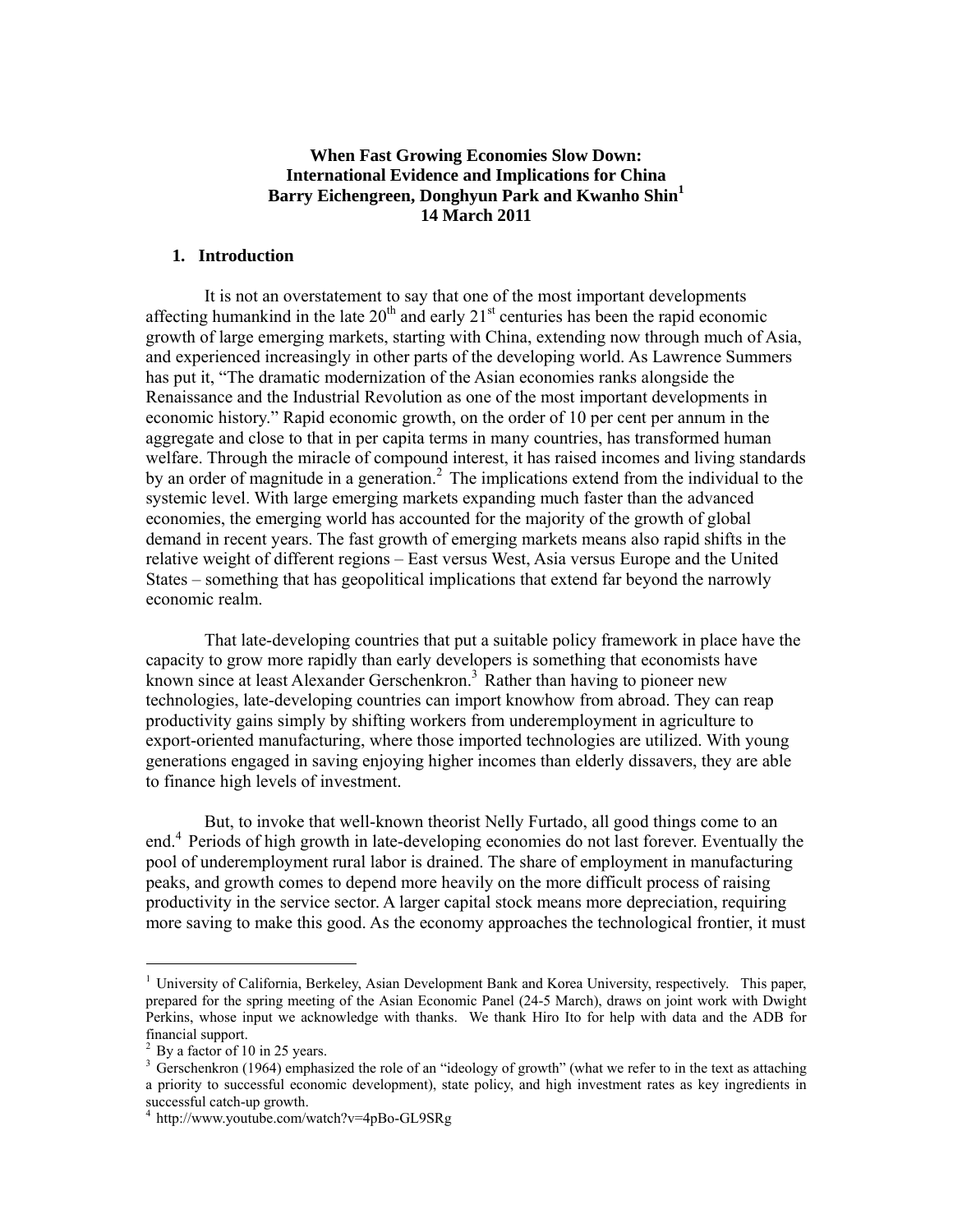transition from relying on imported technology to indigenous innovation.

 Can we say exactly when fast growing economies slow down? Can we say anything about the country characteristics and circumstances on which the timing of the slowdown depends? These are the questions on which we focus in the present paper.

 The importance of the answers will be obvious. Significant growth slowdowns in, say, China, India and Brazil would have a major impact on the global economy at a time when the world depends on these large emerging markets and their smaller brethren for incremental demand. There would be a disproportionate impact on markets for energy and raw materials, given the energy- and raw-material-intensity of economic growth in these economies. There could also be implications for social stability where political legitimacy rests on the success of governments in delivering rapid growth.

 While the implications of our study are by no means limited to a particular country or countries, these issues have special resonance for China, for at least three reasons. First, the country accounts for a substantial fraction of world popular. Therefore, the issue of when China slows down will have major implications for the welfare of a significant share of humanity.

In addition, the large and fast-growing Chinese economy is increasingly viewed as a key engine of growth for the world economy. The advanced industrial countries, the traditional engines of global growth, have inherited serious problems from the crisis: weakened household balance sheets, increased public debts, and still troubled financial systems. In contrast, China experienced few problems as a result of the crisis. There were few bank and enterprise failures. At the height of the crisis in 2009, growth "slowed" just to 9.2 per cent. Both advanced and developing countries benefited from China's resilience. Robust Chinese demand lifted capital goods exports from Germany and Japan and commodity exports from Africa and Latin America. In particular, demand from China contributed substantially to recovery in East and Southeast Asia, which has close trade linkages with China.

 Finally, while China recovered faster than expected from the global crisis, its policymakers are grappling with how to sustain growth in the medium and long terms. The post-crisis external environment is likely to be less benign for a number of reasons. The persistent sluggishness of growth in the advanced countries, which are among China's key export markets, weakens a traditionally important source of demand. The collapse of exports and growth during the global crisis, especially fourth quarter of 2008 and first quarter of 2009, highlights the risks of excessive dependence on external demand. This explains why rebalancing growth toward domestic sources of growth has become a priority for Chinese policymakers. And it is not yet clear whether structural adjustment in that direction will be compatible with the maintenance of customary rates of growth. In addition, China faces other medium term structural challenges, notably rapid population aging.

 We know of only a few previous studies which address our central question of when fast growing countries slow down. Probably the closest cousin to our analysis is Ben-David and Papell (1998). They examine a sample of 74 advanced and developing countries spanning the period 1950-1990 and look for statistically significant breaks in time series for GDP growth rates. The vast majority of the break-points they identify are associated with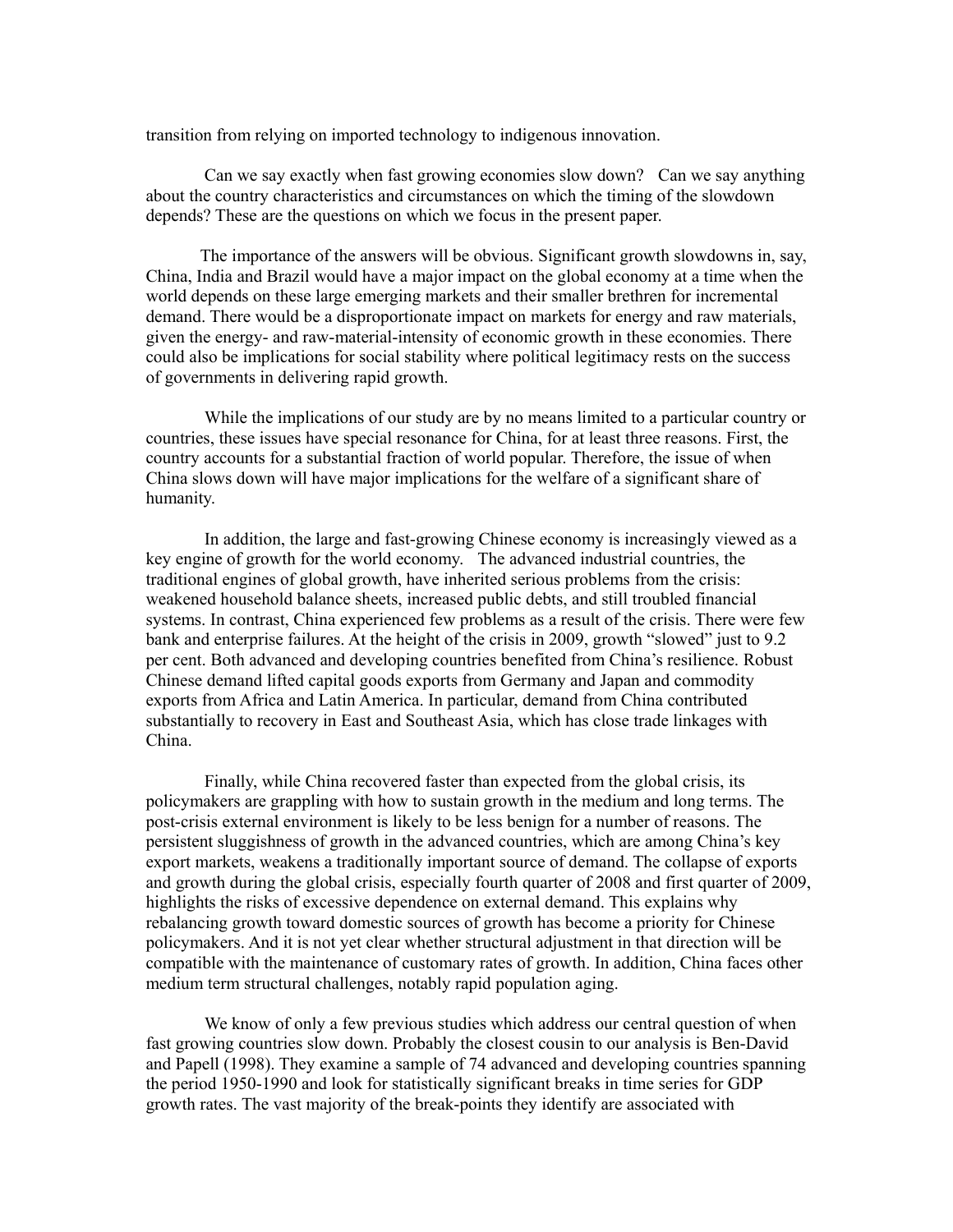decelerations in growth. They find that these cluster in time. For the industrialized countries many of the structural breaks they identify are centered in the 1970s, while for developing countries (Latin American countries in particular) many of the break points they identify occur in the 1980s. They do not, however, utilize criteria related to the magnitude of their growth slowdowns.<sup>5</sup> Nor do they examine the income levels at which slowdowns occur or their determinants.

There are also some more distant cousins. Pritchett (2000) examines cases of developing countries where, following a period of sustained growth, growth stagnates or collapses. His is a more restrictive definition of growth slowdowns than the one with which we are concerned in this paper. Pritchett is also more concerned with mounting a critique of the typical cross-country growth regression than with identifying the determinants of shifts from sustained growth to stagnation or collapse, as here. Reddy and Miniou (2006) similarly study episodes of real income stagnation, which they find to be most prevalent in poor, conflict ridden, commodity-exporting countries. Again, we are not concerned with episodes of stagnation, however, but only with growth slowdowns. Finally, there are detailed studies of the determinants of growth collapses, such as Rodrik (1999), Ros (2005) and Hausmann, Rodriguez and Wagner (2008). But growth collapses are even more radically than episodes of stagnation from the slowdowns that we seek to understand here.

The rest of our paper is organized as follows. Section 2 explains how we identify growth slowdowns. Section 3 then describes the characteristics of the resulting sample. Sections 4 through 6 then take various approaches to identifying the correlates and determinants of these slowdowns. Section 7 then attempts to draw out the implications for China, while Section 8 concludes.

### **2. Identifying Slowdowns**

Our analysis of growth slowdowns builds on a symmetrical analysis of growth accelerations by Hausmann, Pritchett and Rodrik (2005). We identify an episode as a growth slowdown if the rate of GDP growth satisfies three conditions:

- (1)  $g_{t,t-n} \ge 0.035$
- $(2) g_{t,t+n} g_{t,t-n} \geq 0.02$
- (3)  $y_t > 10,000$

-

where  $y_t$  is per capita GDP in 2005 constant international prices, and  $g_{t,t+n}$  and  $g_{t,t-n}$ are the average growth rate between year t and t+n and the average growth rate between t-n and t, respectively. Following Hausmann, Pritchett and Rodrik, we set n=7. Data on per capital incomes are from Penn World Tables (PWT) Version 6.3, which covers the period 1957-2007.<sup>6</sup> Sources for the other variables are described in the appendix.

The first condition requires that the seven-year average growth rate is 3.5 percent or greater prior to the slowdown (earlier growth was fast). The second one identifies a growth slowdown with a decline in the seven-year average growth rate by at least by 2 percentage

<sup>5</sup> Very small but statistically significant slowdowns qualify.

 $6$  In what follows we report some analysis using data for earlier periods as well.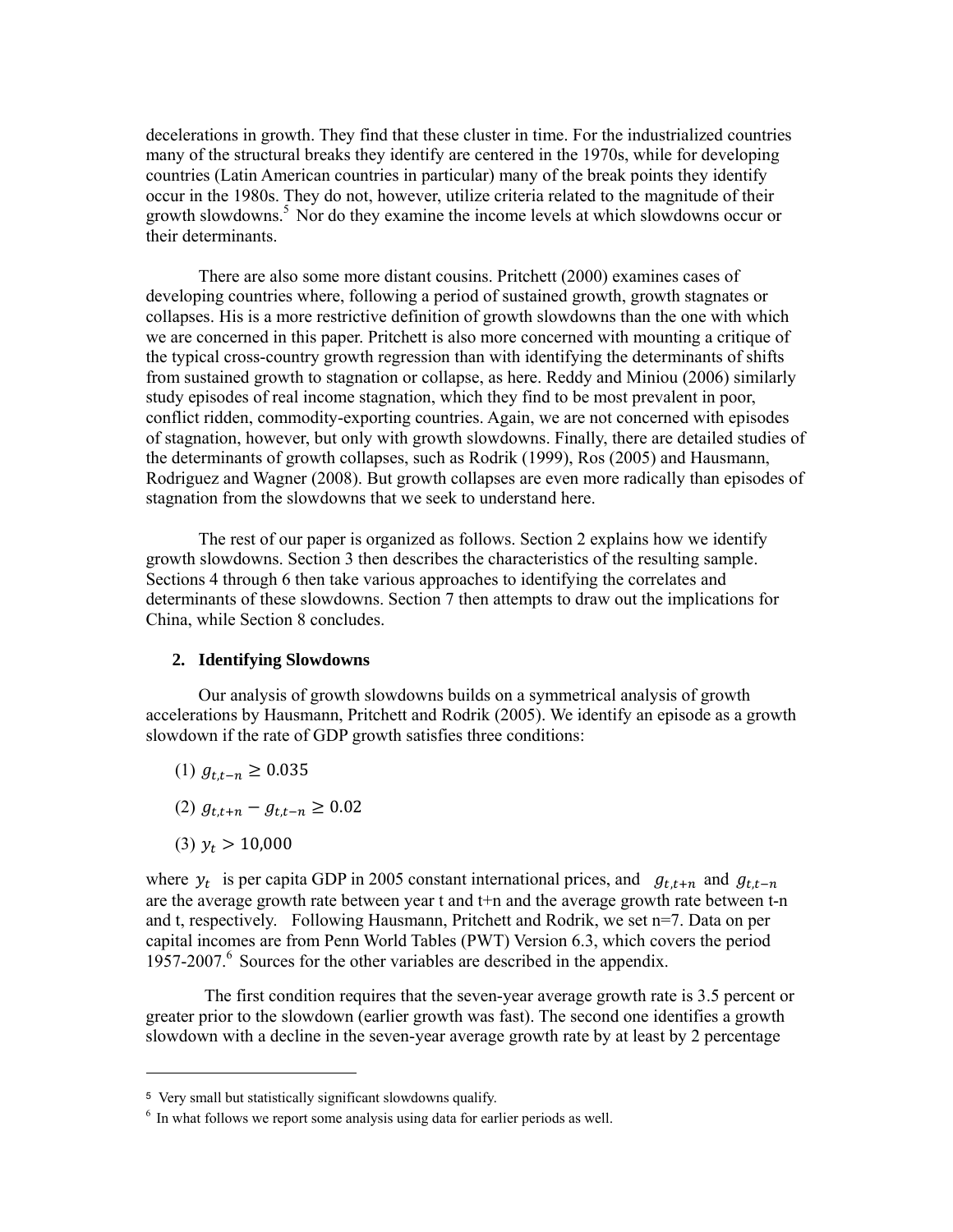points (the slowdown is non-negligible). The third condition limits slowdowns to cases in which per capita GDP is greater than \$10,000 in 2005 constant prices (ruling out growth crises in not yet successfully developing economies).

Table 1 lists all the slowdowns identified by this approach. In some cases the methodology identifies a string of consecutive years as growth slowdowns. For example, in Greece all years between 1969 and 1978 are identified as a slowdown. One way of dealing with this is to employ a Chow test for structural breaks to select only one year out of the consecutive years identified. For Greece we would then select 1973 as the year of growth slowdown because the Chow test is most significant for that year. In Table 1, the years chosen by the Chow test are denoted in red.

With this break point in hand, we next assign the value of 1 to the three years centered on the year of the growth slowdown, i.e. the dummy equals 1 for  $t = t -$ 1, t and  $t + 1$  and zero otherwise.<sup>7</sup> The comparison group consists of the countries that did not experience a growth slowdown in that same year. The sample includes all countries for which the relevant data are available including countries that have never experienced a growth slowdown. We drop all data pertaining to years  $t + 2$ , ...  $t + 7$  of the growth slowdown as a way of removing to remove the transition period to which either a 0 or 1 may not be clearly assigned.

In addition to focusing on the dates identified above, we also report the results when we do not employ the Chow test and leave the consecutive years as they are, i.e. the dummy indicating a slowdown is set equal to 1 for the entire run of consecutive years (and, in addition to the observations for that country one year before and after those selected years of the growth slowdown). In our regression analysis we report the results both for the sample of all countries covered by PWT when the manufacturing employment share is not used as an explanatory variable, as well as for a somewhat smaller sample when we employ the manufacturing share. Finally, since oil-exporting countries are very volatile behavior and exhibit growth slowdowns at per capita incomes very different from other countries (see below), we also report the results when oil countries are removed. (In Table 1, oil exporters are shaded in yellow.) Throughout, we report robust standard errors that take into considerations of the panel structure of the probit model.

#### **3. What Slowdowns Look Like**

At the bottom of Table 1 we report the average values for all non-oil-exporting countries. On average, high growth came to an end at a per capita GDP of \$16,740, in 2005 constant international prices. (The median is \$15,058.) At that point the growth rate slowed from 5.6 to 2.1 per cent per annum. For purposes of comparison, note that China's per capita GDP, in constant 2005 international prices, was \$8,511 as of 2007, India's \$3.826, Brazil's \$9,645. These are the latest compatible figures provided by Penn World Tables.

Around this average of \$16,740 there is considerable variation. Figure 1 summarizes the frequency distribution by per capita income in the form of a bar graph, oil exporters excluded.<sup>8</sup> In some cases, explanations for these variations are well known, while in others

<sup>7</sup> Again, this directly follows Hausmann, Pritchett and Rodrik.

<sup>&</sup>lt;sup>8</sup> On the exclusion of oil exporters see the discussion below. The reader's eyes will no doubt be drawn to the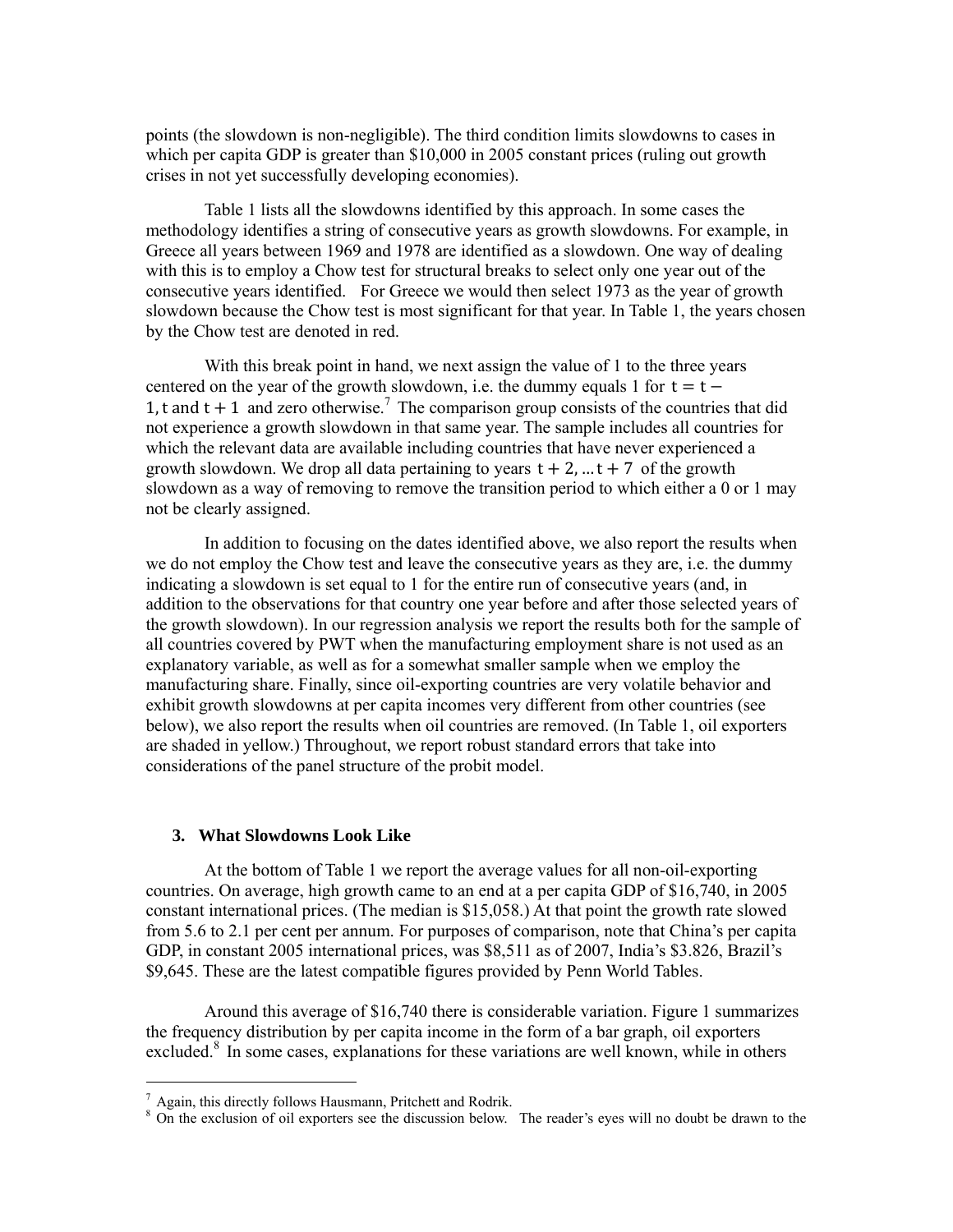explaining them "will require further study." At this point we limit ourselves to a few observations.

First, the list in Table 1 passes the smell test that most of the episodes are well known and plausible. The methodology locates slowdowns for a number of European countries in the first half of the 1970s, when the quarter-century-long "golden age" of rapid economic growth inaugurated by the Marshall Plan and postwar recovery is widely seen as coming to a close (Crafts and Toniolo 1976). It detects a slowdown in Argentina in 1998, just prior to that country's financial difficulties coming to a head (as discussed by de la Torre, Levy-Yeyati and Schmukler 2002). The slowdown in Korea is centered in 1997, again on the eve of a financial crisis, although in this case we see a steady but significant deceleration over the course of preceding years (as described in Eichengreen, Perkins and Shin forthcoming).

A number of countries do not appear in this list, for good reason. Most of these, like China, continue to have per capita incomes below \$10,000 in 2005 prices and are therefore excluded by construction – the idea being that the kind of slower growth with which we are concerned should not simply be a conjunctural phenomenon or a reflection of inability to develop but rather should be associated with increasing economic maturity.<sup>9</sup> In practice, this condition does not appear to be especially restrictive. If we reduce the \$10,000 threshold to \$7,500, we do in fact pick up 15 additional cases, but most of these appear to be reflections of special circumstances that depressed growth relative to trend for an extended period rather than sustained slowdowns in increasingly mature economies. They include Portugal's slowdown around the time of its mid-1970s revolution, Romania when President Ceausescu put the economy through the wringer in order to repay the debt, Mexico's slowdown at the end of the 1970s and beginning of the 1980s when its foreign-borrowing binge came to an end, and the slowdown in Cuban growth over the course of the 1980s as Soviet aid was curtailed. For what it is worth, the mean income at which slowdowns occur falls from \$16,740 to \$15,092 when we reduce the minimum-income threshold from \$10,000 to  $$7,500<sup>10</sup>$ 

 Second, in the majority of the countries experiencing slowdowns, this event is centered at a single point in time and a particular level of per capita income. In a few exceptional cases, growth decelerates in steps. Japan is a well-known example: there is a first slowdown in the early 1970s (our methodology centers this on year 1970 itself, where the difference in the growth rate averages 6.6 per cent per annum between the seven preceding and subsequent years), and then a second slowdown in the 1990s (centered on 1992, where the deceleration is an additional 3.5 per cent). Obviously, these magnitudes are exceptional; there is no other country where slowdown episodes produce a cumulative deceleration of fully 10 percentage points (there being no other economy that both experienced such a dramatic economic miracle and then such a complete growth disaster). Qualitatively if not quantitatively, we see a similar pattern in Austria, which experienced a *Wirtschaftswunder* after World War II before decelerating first in 1961 and then again in 1974, and in Spain, where there is evidence of a two-step deceleration centered around 1974 and 1990.

Most other countries for which the methodology picks out more than one growth deceleration are cases where, after an extended period of slower growth, economic reforms

four high-income slowdowns in the figure. These are for Hong Kong, Singapore, Japan and Norway, all of which are discussed further in what follows.

<sup>&</sup>lt;sup>9</sup> Or at least adolescence.

<sup>&</sup>lt;sup>10</sup> The median falls from \$15,058 to \$13,859.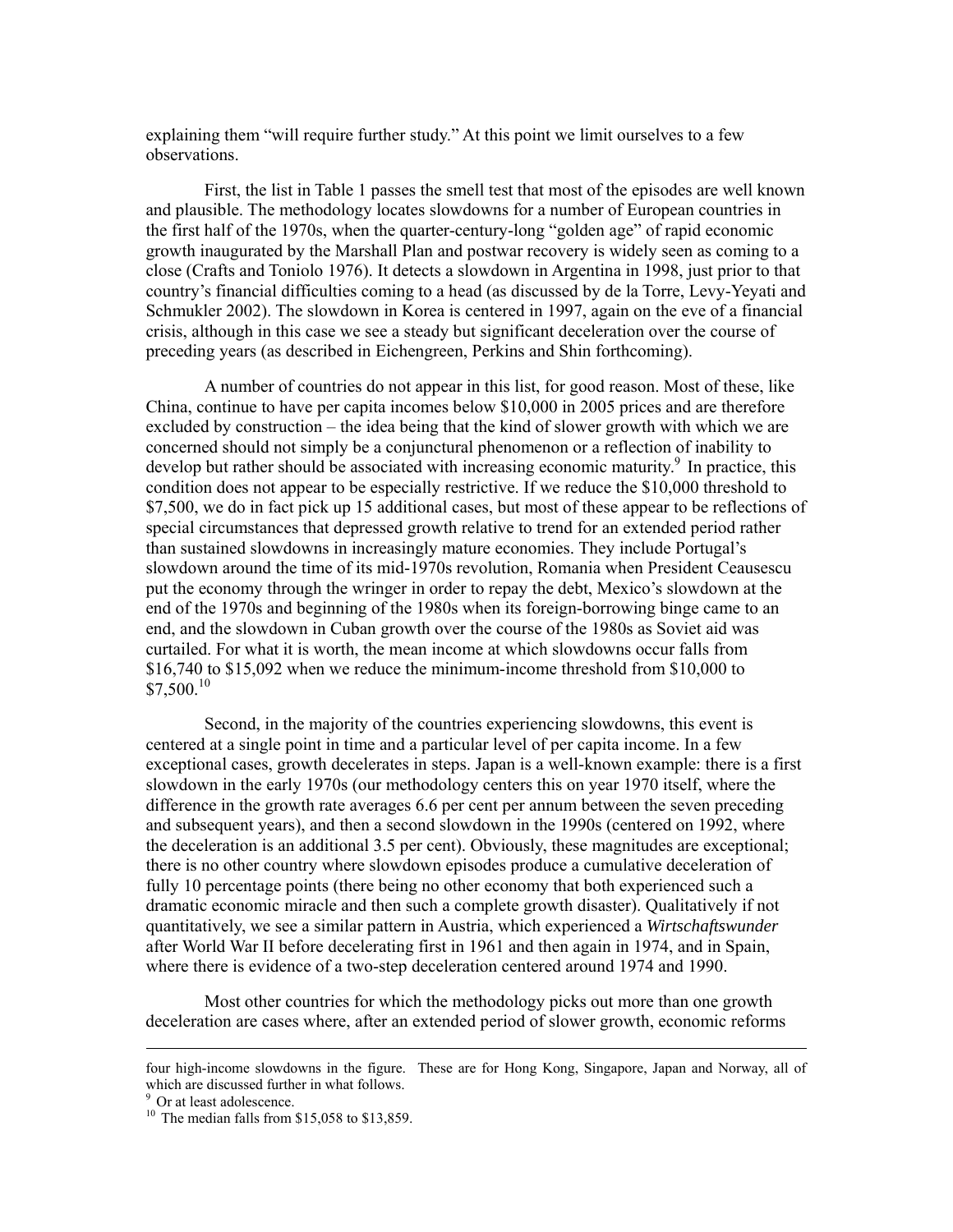lead to a period of faster growth followed by a second deceleration: examples include Argentina, Hong Kong Ireland, Israel, Norway, Portugal, and Singapore. In Norway the story is oil and natural gas, which led first to a marked uptick in growth in the 1980s and 1990s, giving way subsequently to deceleration. Still, in the vast majority of cases it seems appropriate to speak of a specific point in time and a particular level of per capita income at which a country's previously rapid rate of growth slowed down.

A final observation concerns outliers. Very small open economies like Hong Kong and Singapore appear to experience their growth decelerations at unusually high levels of per capita GDP. It is tempting to also place Israel in this camp. It will be interesting to explore whether they are different because they are so small or because they are so open.

Oil exporters also are unusual in that they are able to maintain high rates until higher per capita incomes are reached than is customary for other countries. A moment's reflection suggests that this is obvious: large amounts of oil that can be extracted at low cost shift up the entire per capita income profile, other things equal. Note that this is not inconsistent with the well-known observation about the potential negative impact on growth of resource abundance ("the resource curse"), since we focus here on the change in growth rates around the time of the slowdown, and not on their earlier absolute rate. All that we require for inclusion in the sample is that per capita income was growing by at least 3.5 per cent per annum over period prior to the slowdown. But it clearly will be important to distinguish oil exporters and treat them differently from other countries in the analysis that follows.

### **4. Proximate Sources of Slowdowns**

-

A first cut at the question of why slowdowns occur asks: which component of the standard growth-accounting framework – capital input, labor input, human capital input, or technical change – accounts for the bulk of the slowdown? To answer this question we use the standard growth-accounting framework, as implemented by inter alia Bernanke and Gurkaynak (2001), whose estimates of labor's share of income we utilize here. We measure labor input as population between the ages of 15 and 64, from the World Bank's *World Development Indicators*, while human capital data are from Barro and Lee (2010).

In Table 2 we report two sets of growth accounting results, the first of which uses labor share calculated a la Bernanke and Gurkaynak, whereas the second simply sets labor's share equal to 0.65 for each country. In Table 2.1 we see that the contribution of the growth of the capital stock fell from 2.40 per cent to 1.79 per cent around the time of slowdowns. The contribution of labor growth fell more modestly, from 0.89 to just 0.86 per cent, while that of the growth of human capital actually increased (from 0.44 to 0.51 per cent). Much more dramatic is the decline in the contribution of TFP growth, from 3.04 to 0.09 per cent. Growth slowdowns, in a nutshell, are productivity growth slowdowns.<sup>11</sup> 85 per cent of the slowdown in the rate of growth of output is explained by the slowdown in the rate of TFP growth. The details in Table 2.2 are different but the story is the same.<sup>12</sup>

The intuition for this is straightforward. Slowdowns coincide with the point in the growth process where it is no longer possible to boost productivity by shifting additional

<sup>&</sup>lt;sup>11</sup> The smaller contribution of capital accumulation may not be negligible, but it is dwarfed by the decline in the contribution of TFP growth.

<sup>&</sup>lt;sup>12</sup> The analogous figures are 2.49 to 1.88 per cent for capital, 0.91 to 0.86 per cent for labor, 0.45 to 0.50 per cent for human capital, and 2.83 to 0.05 per cent for TFP.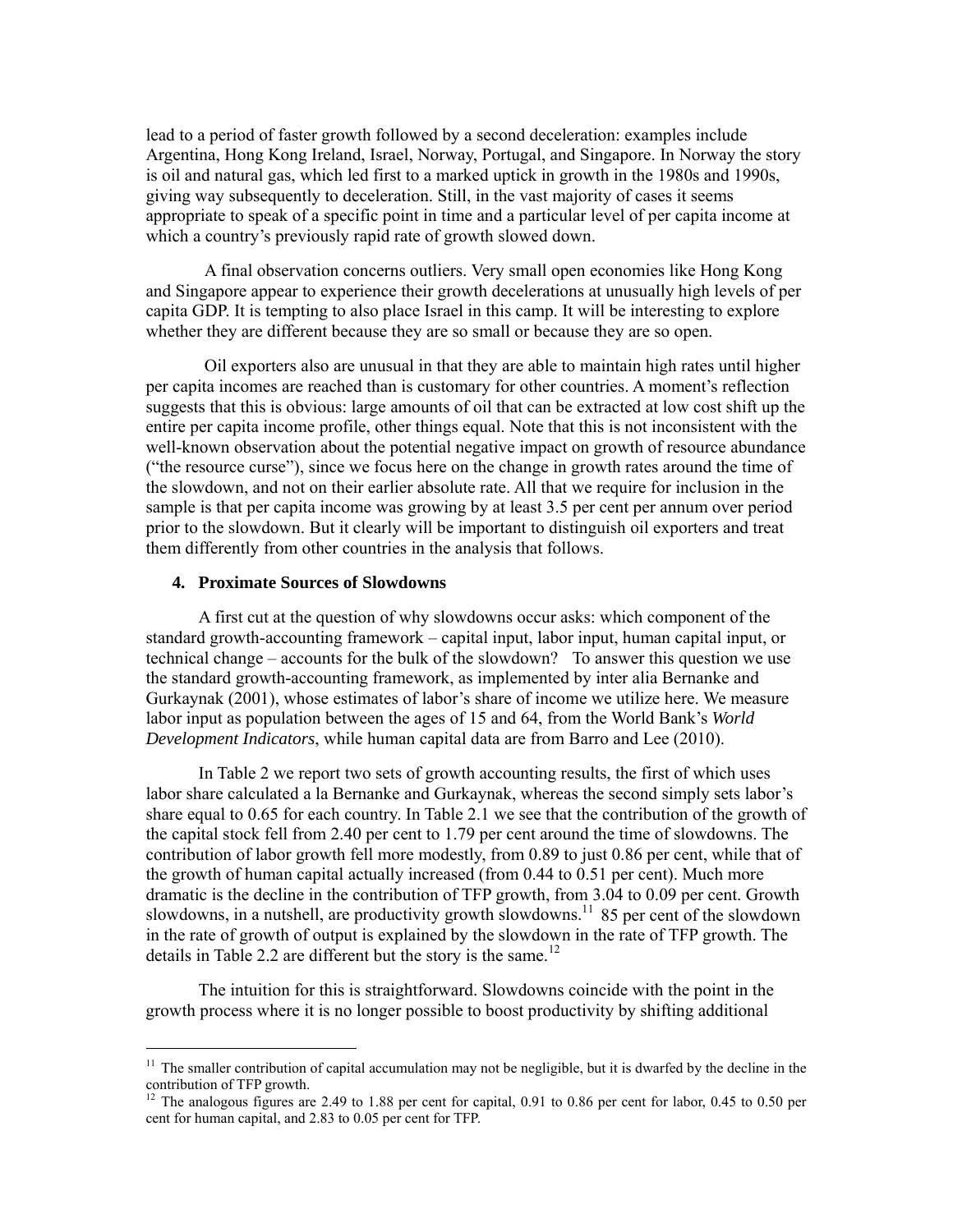workers from agriculture to industry and where the gains from importing foreign technology diminish. But the sharpness and extent of the fall in TFP growth from unusually high levels of 3-plus per cent to virtually zero is striking.

Next we consider the determinants of growth slowdowns using a probit model. Since the share of employment in manufacturing is likely to be important for the timing of growth slowdowns, initially we limit the sample to observations for which we have this information. We regress our binary indicator of slowdowns identified using the Chow-test methodology on per capita GDP, the ratio of per capita GDP to that in the lead country, the dependency ratio, and the manufacturing share of employment, all of which we enter as quadratics. In addition we include the crude fertility rate.

In Tables 3.1 and 3.2 we report summary statistics for these variables for the full sample countries, for countries experiencing growth slowdowns, and for China, a country of special interest in this context (for obvious reasons).

As shown in Tables 4.1 and 4.2, per capita GDP is consistently the most important variable: both per capita GDP and its squared are highly significant.<sup>13</sup> If we use the regression result in column (1), the peak probability of slowdown occurs when the per capita GDP reaches \$15,389 in 2005 prices, broadly in line with the simple statistics of Table 1. The ratio measure of per capita income also enters as expected; both the level and squared terms are significantly different from zero when entered alone; when entered together with per capita income, the latter dominates, although the ratio of per capita income to that in the lead country often approaches significance at conventional confidence levels. Column 2 suggests that a growth slowdown typically occurs when per capita income reaches 58 per cent of that in the lead country. The manufacturing employment share and the manufacturing employment share squared are also significant. The peak probability occurs when manufacturing accounts for 23 per cent of total employment. Interestingly, the dependencyratio variables are not statistically significant, and the fertility rate, when significant, enters with a positive coefficient.

 It is plausible that the likelihood of a growth slowdown increases as well with the speed of growth in the seven-year pre-slowdown period. Intuitively, the more aggressive the exceptional measures taken to boost the economy's rate of growth, the less likely it is that its exceptionally rapid growth can be maintained. Consistent with this presumption, the precrisis growth rate enters positively and highly significantly in columns 4-6 Table 4.1; the other effects for their part remain unchanged. Adding this additional independent variable does, however, shift upward the level of per capita income at which the slowdown is predicted to occur, other things equal, to the \$18,569-\$18,973 range.

 Tables 4.2 and 5-6 show that these patterns are robust to a variety of changes in sample and specification. Table 4.2 retains the entire string of years identified by the slowdown methodology (when these exist) rather than using a Chow test to pick out an individual year. Tables 5.1 and 5.2 use the Chow test and consecutive-year definitions but employ the entire sample of countries rather than just those for which manufacturing employment is available. Tables 6.1 and 6.2 do the same but remove oil exporters from the sample. There are a few differences worth noting. When we include the entire string of slowdown years (Table 4.2), a higher fertility rate is positively and significantly associated

<sup>&</sup>lt;sup>13</sup> Here, and for that matter in virtually any specification.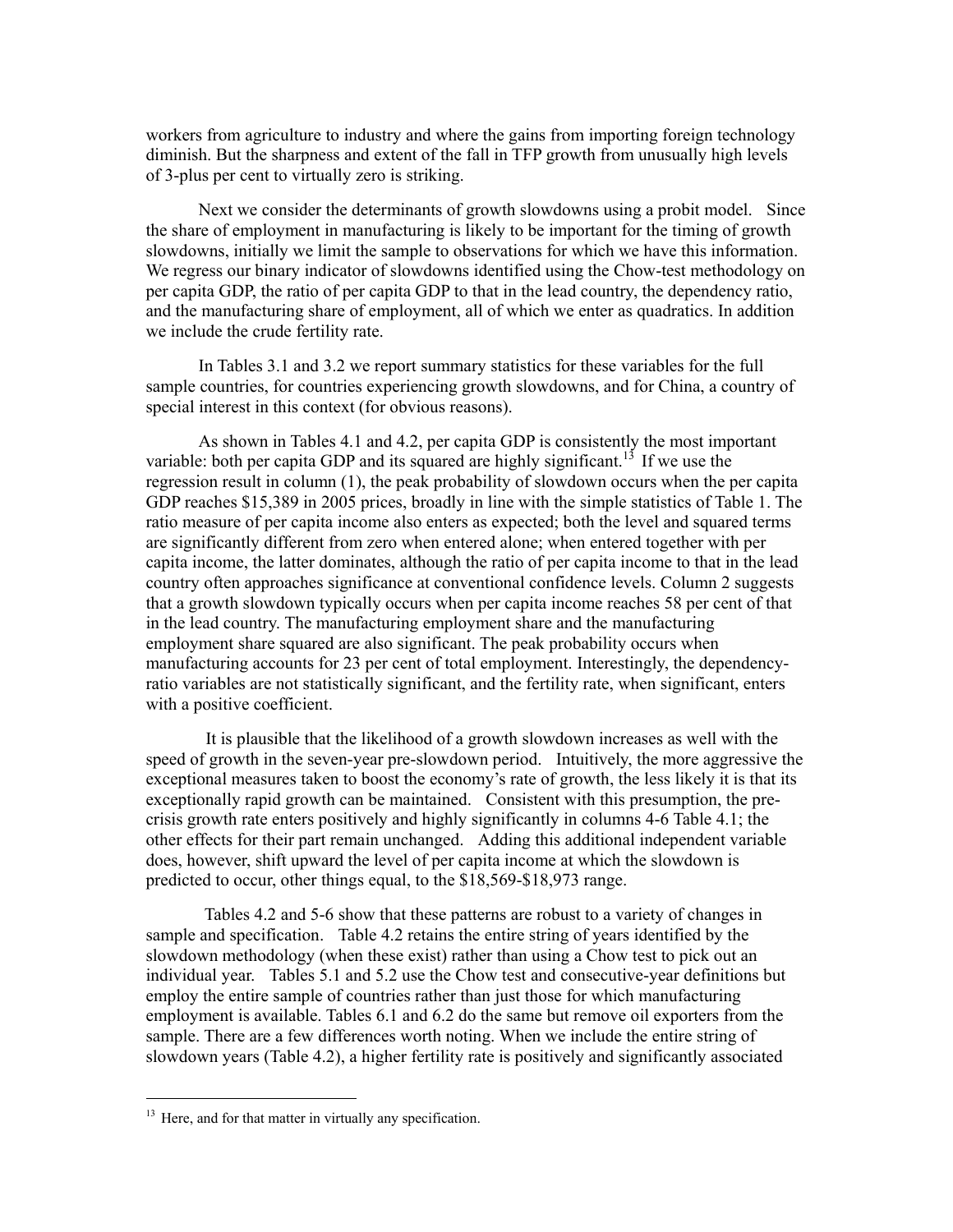with the probability of a growth slowdown. In this variant, slowdowns begin at lower levels of per capita GDP (\$12,802 in Table 2) and at a lower ratio of per capita income relative to the lead economy (0.54 rather than 0.58).

### **5. Extensions**

-

Our preferred results are those in Tables 6.1 and 6.2, where the sample includes as many countries as possible other than oil exporters. We now use them as a basis for considering the impact, if any, of other country characteristics and policies.

For example, one might conjecture that authoritarian regimes are more or less prone to growth slowdowns than democracies, or that countries experiencing a shift in political regime in one direction or the other are more vulnerable to slowdowns.<sup>14</sup> Financially open economies might be more prone to growth slowdowns insofar as they are exposed to capital flow reversals or less prone to slowdowns insofar as they can successfully finance investment externally. Trade openness might reduce the likelihood of experiencing a slowdown (or so cases like Hong Kong and Singapore suggest), while terms of trade shocks might increase that likelihood.<sup>15</sup> Old-age and youth dependency rates might have different implications. At the same time, the fact that a number of these variables (the nature of the political regime or trade and financial openness) have been shown to be less than robustly related to economic growth suggests that they might also be less than robustly related to sharp (negative) changes in economic growth of the sort we analyze here.

It is this last presumption that appears to be borne out. Financial openness, terms of trade shocks, and political regime changes do not appear to have a significant impact on the likelihood of growth slowdowns.<sup>16</sup>

Higher old age dependency rates, in contrast, do appear to increase the likelihood of a slowdown, which is intuitive insofar as it is associated with lower savings rates and slow labor force participation rates (Table 6.2, column 6). Note that distinguishing the old age and youth dependency ratios, as here, also eliminates the anomaly of a positive coefficient on the fertility rate seen in some columns of Tables 4.1-4.2.

The estimates for trade openness, although not entirely consistent, do provide some support for the hypothesis, at least when openness is entered together with terms of trade shocks. In Table 6.2, both the linear and squared terms in openness are statistically significant at the one per cent confidence level. Economies more open to trade are less likely to experience slowdowns, other things equal, where the presence or absence of terms of trade

<sup>&</sup>lt;sup>14</sup> Again we following Hausmann, Pritchett, and Rodrik, political regime change is defined as one if during a five year period the regime change increases ("Poschange") or reduces ("Negchange) the policy score.

<sup>15</sup> Trade openness and its squared term. Trade openness is measured by "constant price openness" as defined in the Penn World Tables: exports plus imports divided by GDP in constant prices. Financial openness index constructed by Chinn and Ito (2008), with updates kindly supplied by the authors. For terms of trade shocks. We followed Hausmann, Pritchett and Rodrik, defining a dummy variable denoted *TOT*, which takes a value 1 whenever the change in the terms of trade from year *t* to *t* −4 is in the lower 10 percent of the entire sample. This variable captures exceptionally adverse external circumstances.

<sup>16</sup> Failure to find effects for financial openness could conceivable reflect the fact that the Chinn-Ito index starts in 1970 for most countries (except Bahrain (1976), Hungary (1986), Mauritius (1972), Oman (1977) and United Arab Emirates (1976)). This forces us to drop earlier growth slowdowns like those of Australia (1968), Austria (1961), Demark (1964, 1965), Greece (1969), Ireland (1969), Japan (1967-1969), New Zealand (1960, 1965, 1966), Spain (1969), and the United States (1968).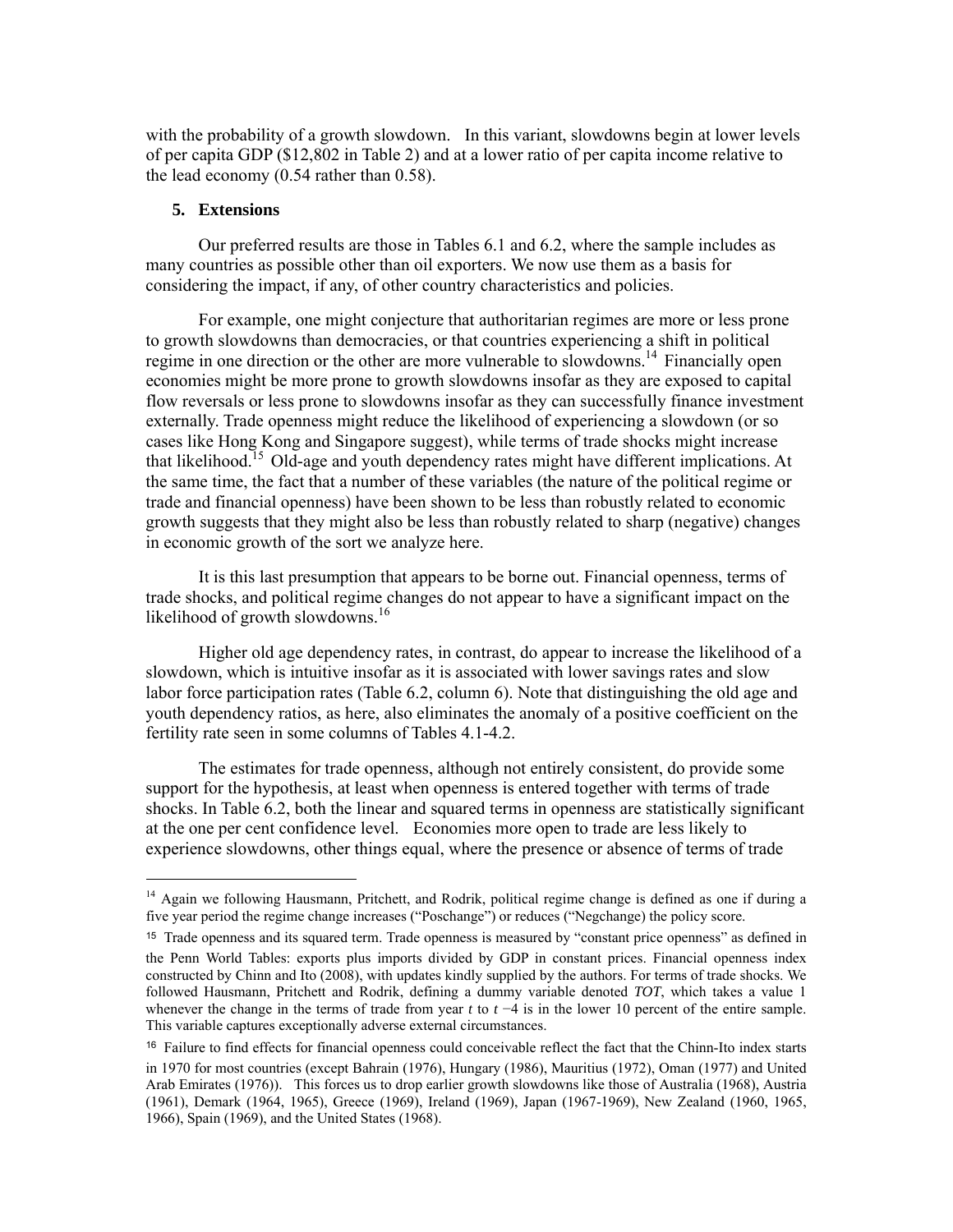shocks is importantly among the other things that must be held equal. This effect reaches a peak when exports and imports as a share of GDP approach 96 per cent. This result is consistent with Kehoe and Ruhl (2010) who argue that trade openness is more important during the early stage of growth and institutions become more important at the later stages.

This brings us back to the cases of Hong Kong and Singapore, small open economies that seem to have slowed down at much higher than average incomes. When we add a variety of measures of economic size – aggregate GDP or population, for example – they appear to have no effect on the likelihood of experiencing a slowdown. If these economies are unusual, it would appear that this is because they are so open, not because they are so small. Note, however, that the sum of exports and imports is considerably above 96 per cent in both economies, which suggests that other factors (economic policies and proximity to China are plausible candidates) also account for their exceptional behavior.

 One might also ask whether slowdowns are more likely in high-investment, highconsumption, or high-government-spending economies. We therefore examine the impact of the ratios of these variables to GDP, where the ratio in question is entered in both level and squared form.<sup>17</sup> Only the consumption share and its square are consistently significant. The consumption ratio enters negatively: as consumption rises from low levels, the probability of a slowdown falls. The probability of slowdown is minimized when consumption is 62 or 64 per cent of GDP (Table 6.1 or 6.2, respectively). In addition, there is some evidence that the investment ratio matters for the probability of growth slowdowns: slowdowns are less likely in countries that maintain exceptionally high investment rates, other things equal (the quadratic of the investment rate is negative and significant in Table 6.2, column 13).

#### 6. **Effects of Economic Policy**

-

How is the probability of experiencing a growth slowdown affected by economic policy? We take a first cut at answering this question by adding to our basic model, which takes per capita income, per capita income squared and the pre-slowdown rate of growth as key regressors, the average rate of inflation from t-7 to t-1, the variability of that inflation rate (calculated as the standard deviation of past inflation over the same period), and the variability of the exchange rate (calculated as the standard deviation of the nominal exchange rate over the same period).

In addition, we include the undervaluation of the real exchange rate over the same seven years. The real exchange rate is defined as the nominal exchange rate (e) relative to purchasing power parity (PPP):  $RER = e/PPP$ . We compute the "normal" or "equilibrium" real exchange rate for a large sample of countries, regressing the real exchange rate on per capita GDP, demographic controls, and a vector of time dummies. The extent of real over- or undervaluation is then the difference between the actual real exchange rate and the fitted value. $18$ 

 Results are in Tables 7.1 and 7.2. The most consistently significant policy variable is the degree of real undervaluation.<sup>19</sup> Strikingly, this enters positively: countries with more dramatically undervalued currencies are more likely to experience growth slowdowns, other

<sup>&</sup>lt;sup>17</sup> Note that we continue to control for per capita income and other characteristics.

<sup>&</sup>lt;sup>18</sup> Nothing changes when we exclude the measures of demographic structure from the first part of this exercise.

<sup>&</sup>lt;sup>19</sup> In addition, there is some indication that a more variable exchange rate heightens the risk of a slowdown (exchange rate variability is statistically significant in one of the two tables).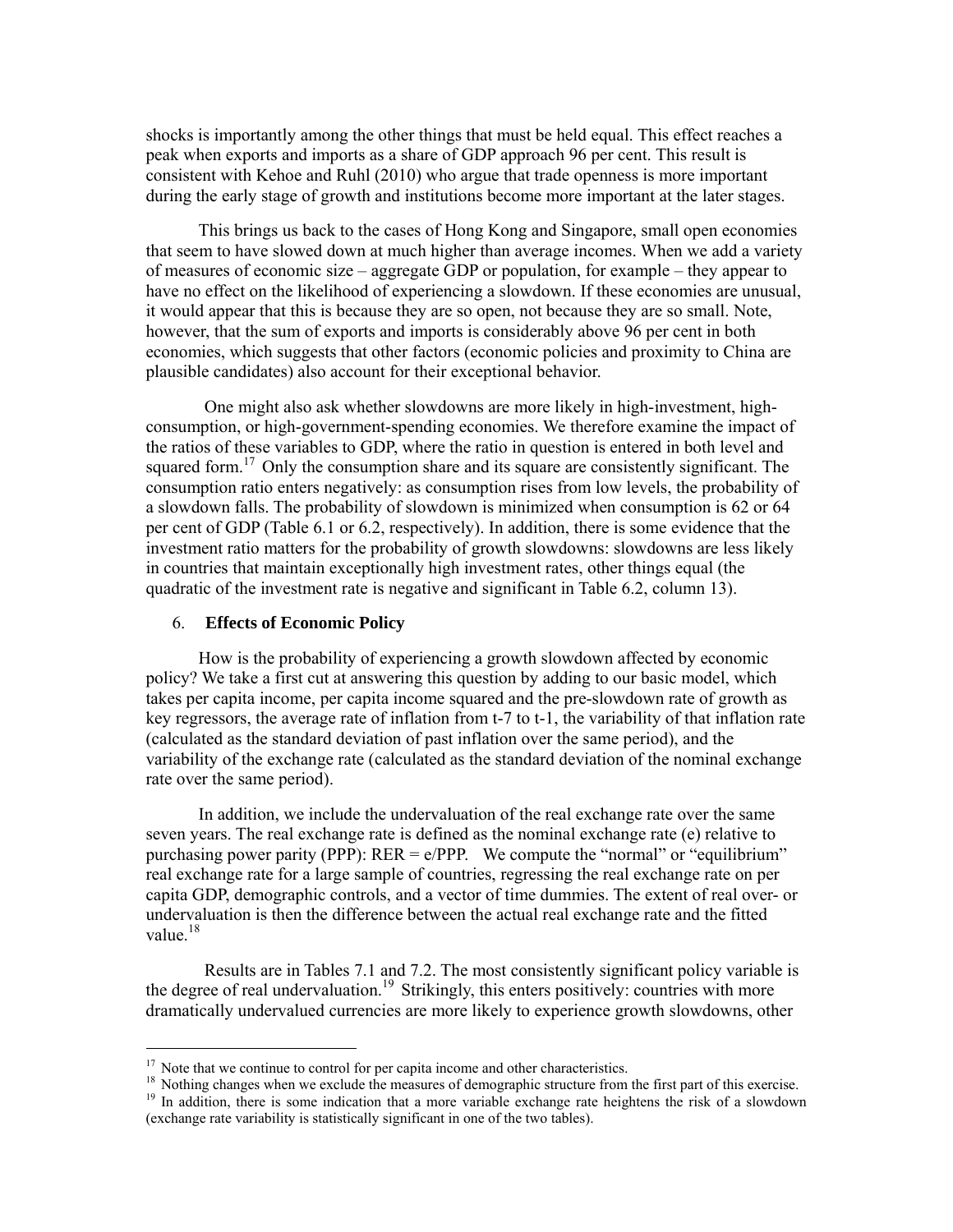things equal. This is more than simply the tendency for real undervaluation to translate into faster output growth, since we are controlling separately for the pre-slowdown growth rate. It may be that countries that rely on undervalued exchange rates to boost economic growth are more vulnerable to external shocks resulting in sustained slowdowns. It may be that real undervaluation works as a mechanism for boosting growth during the early stages of development when a country relies on shifting labor from agriculture to export-oriented manufacturing but not in subsequent stages when growth becomes more innovation intensive, but governments are reluctant to abandon the earlier policy strategy, leaving the economy increasingly susceptible to slowing down. It could be that real undervaluation allows imbalances and excesses in export-oriented manufacturing build up, as in Korea in the 1990s, through that channel making a sustained deterioration in subsequent growth performance more likely.

 An alternative approach to analyzing the impact of economic policies is by estimating a hazard model. The dependent variable in the typical hazard model is the duration of time until an event occurs. In our model, however, the dependent variable is per capita GDP. The idea is that since the probability of growth slowdown increases with per capita GDP, we can treat per capita GDP in the same way as duration of time in the typical model. In this setup, the estimated coefficients indicate the impact of the regressors on the hazard rate of slowdown at the corresponding per capita GDP level. We removed countries that never have experienced slowdown and those with per capita GDPs above  $$20,000.<sup>20</sup>$  For countries that never experience a growth slowdown, but with per capita GDPs below \$20,000, we use their per capita GDP in year 2000, this being the last year we can calculate the 7-year postslowdown growth rate. Table 8.1 considers only the first slowdown for each country, while Table 8.2 allows for multiple slowdowns. In the latter case we allow for clustering effects when estimating the standard errors. In estimating the model, we also removed oil countries.

The results suggest that again suggest that countries with undervalued real exchange rates are more vulnerable to slowdowns. In addition there is now some indication in this specification that policy instability – high and variable inflation rates – are precursors to slowdowns. In the consolidated specification in the last column of Table 8.1, both the level and variability of inflation enter with significant negative coefficients, suggesting that in these countries slowdowns come at lower per capita incomes. The results in Table 8.2 reinforce the finding.

## **7. Implications for China**

-

While an eventual growth slowdown is common to all fast-growing economies, special anxiety attaches to the question of how and when Chinese growth might slow. China in recent years has accounted for a substantial fraction of global growth. A sharp slowdown in Chinese growth in the not-too-distant future could therefore have important implications for global expansion. In China itself, there could be implications for social stability. On both counts the ramifications could be far reaching.

 A few earlier studies have contemplated this question. Lee and Hong use a growth accounting framework, distinguishing capital, labor, and human capital, and estimate equations for TFP growth, the growth of the capital/labor ratio, and the savings rate for a

<sup>&</sup>lt;sup>20</sup> The reason for removing these countries is that the U.S. experienced growth slowdown when its per capita GDP is \$19,496, and it is unlikely that a country never experiences a slowdown until that level.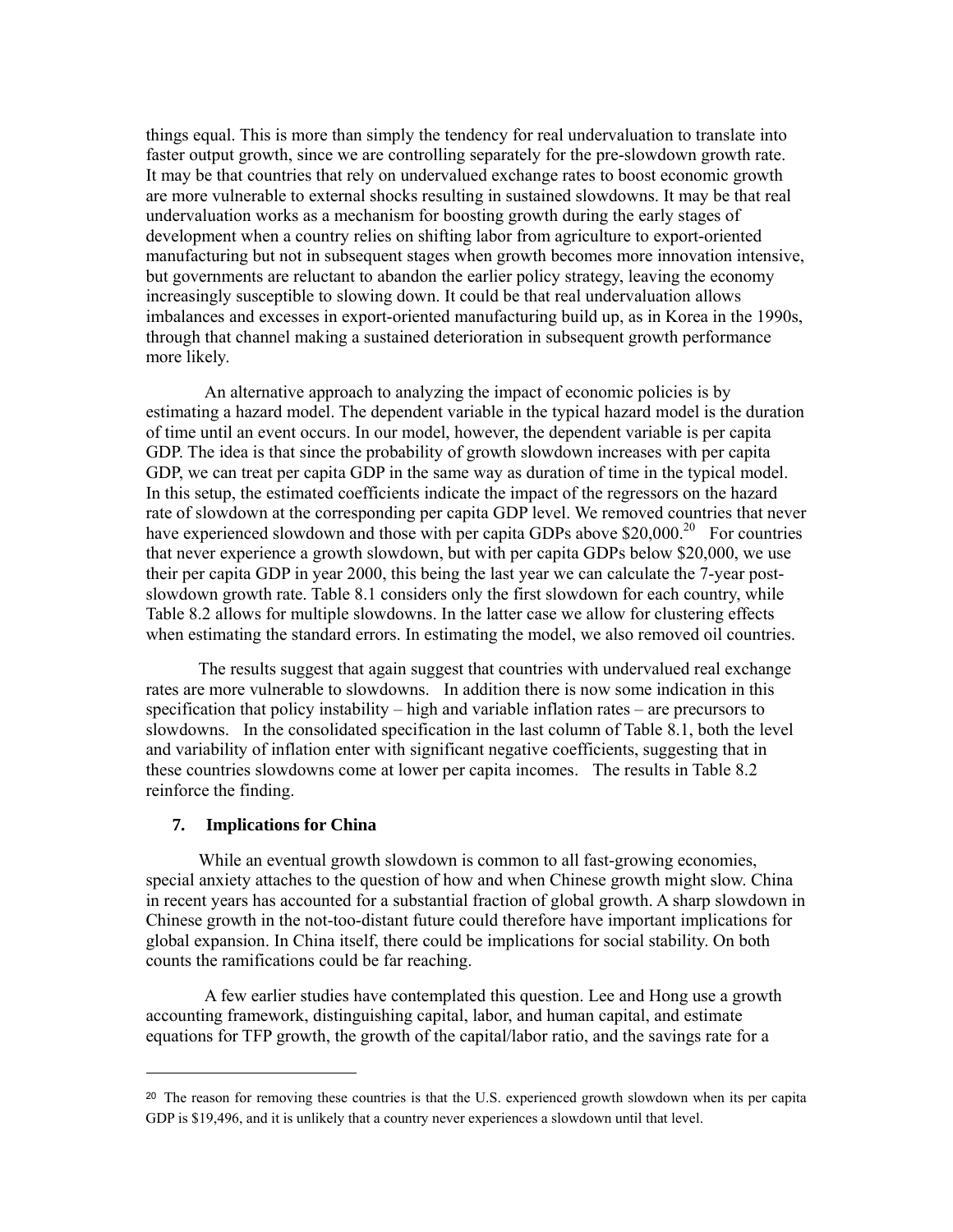panel of countries. These variables depend on their own past levels.<sup>21</sup> Other exogenous drivers include years of schooling and the growth of the stock of patents in the case of TFP growth, demographic variables, openness, and the strength of property rights in the case of the growth of the capital/labor ratio, and demography variables in the case of the savings rate. China being an outlier with its especially rapidly growing capital/labor ratio, a dummy variable for the PRC is included in some variants of that equation, generating alternative forecasts for the countries future growth performance.

Inserting plausible projections for the exogenous drivers, the authors project China as growing by 6.1 to 7.0 per cent per annum in the 2011-2020 decade and 5.0 to 6.2 per cent in the 2021-30 decade. This suggests that China will experience a slowdown, as defined by our criteria in this paper, sometime in the next ten years.<sup>22</sup> From an accounting perspective, this reflects slower growth of all four proximate determinants of the aggregate rate of growth: slower labor force growth, a slower increase in educational attainment, a slower rate of increase in the capital stock and, most importantly, a slowdown in the country's heretofore rapid rate of TFP growth. From an economic standpoint, slower growth results from the convergence of TFP and the capital/labor ratio to advanced-country values, slower growth of educational attainment once school enrolment rates have reached reasonably high levels, and ageing of the population.

These findings are broadly in line with the conclusions of other similar studies. Taking the mid-points of Lee and Hong's estimates yields a forecast of 6.1 per cent per anum over the 2011-2030 period. Wilson and Stupnytska (2007)), in a study adopting a simplified version of the same methodology, produced an estimate of 5.8 per cent for 2008-2030. Maddison (2007) is more pessimistic, forecasting China's annual average growth as slowing to 5.0 per cent between 2004 and 2030.<sup>23</sup> Buiter and Rahbari (2011), relying heavily on the historical relationship between growth and convergence, project growth of per capital income of 5.0 per cent between 2010 and 2050 and, by implication, very slightly faster growth of overall GDP.

Basing his projections largely on the evolution of demographic trends and with optimistic assumptions about the returns to further investment in education, Fogel (2007) projects Chinese growth as running at 8.4 over the longer period 2001-40. While the other papers all imply that a significant growth slowdown is coming, the implications of Fogel's study, in this respect, are less clear. Given actual performance in the most recent decade, his figures imply downshift to 7.9 per cent per annum growth in the course of the next three decades. If this downshift occurs abruptly, it would just barely constitute a slowdown according to our criteria, but spread over three decades it would not. Conference Board (2010) offers a base scenario in which growth proceeds by 9.2 per cent per annum in 2010-2015 and 7.9 per cent per annum in 2015-2020, by our metric avoiding a slowdown. But it also offers a pessimistic scenario in which the economy's growth slows from first to 6.1 per cent per annum and then to 3.9 per cent per annum between the first and second halves of the current decade.

<sup>&</sup>lt;sup>21</sup> Thus, the rate of TFP growth is negatively related to its initial level, just as the growth of the capital/labor ratio is negatively related to its past level.

The differences within each period reflect different assumptions about the evolution of investment in education, the growth of the stock of patents and the strength of property rights.

<sup>&</sup>lt;sup>23</sup> Maddison's forecasts are purely judgmental; they are not grounded in an explicit model.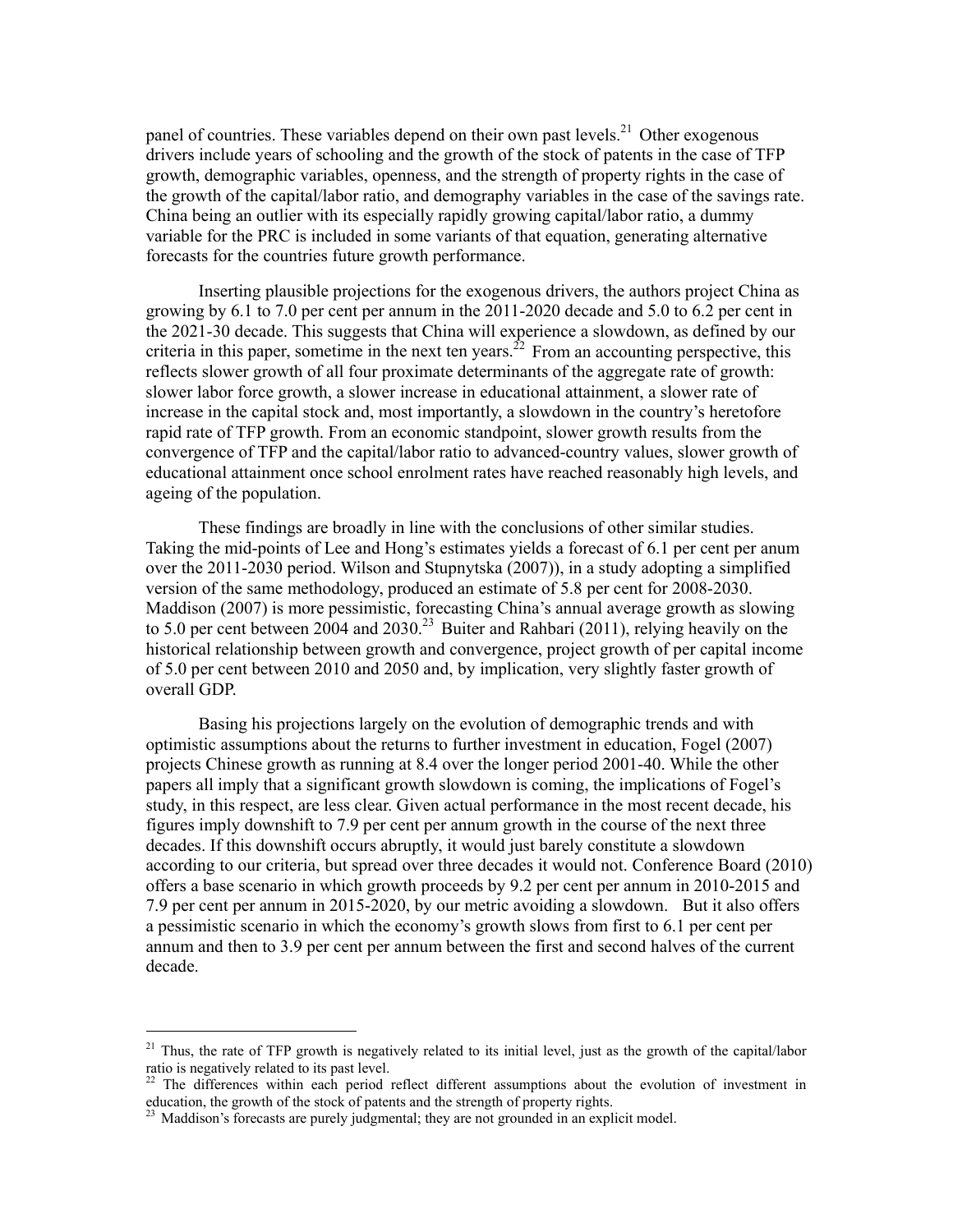Our results can be used to address the question of whether an abrupt slowdown is likely and if so when. Both China's openness and high investment rate point away from the likelihood of a slowdown. Other considerations, however, suggest that a slowdown may be coming sooner rather than later. Recall that they suggest that the probability of a slowdown is highest when per capita GDP reaches \$16,740 U.S. (year 2005 international) dollars, when the ratio of per capita income to that in the lead country is 58 per cent, and when the share of employment in manufacturing reaches 23 per cent. In Table 3.2 we see that China's per capita GDP is \$8,511 U.S dollars and the ratio of China's per capita GDP to that in the U.S. is 19.8 per cent in 2007. If China grows at 9.3 per cent, which is the average growth rate of per capita GDP for the most recent ten years in the Penn World Table (1998-2007), by 2015 China's per capita GDP reaches \$17,335, just exceeding our slowdown threshold. If China grows more modestly at 7 per cent, then per capita GDP reaches the threshold level in 2017.

If the probability of slowing down is thought to depend on the country's GDP per capita relative to that in the lead country (the United States), forecasts for U.S. growth also matter. If the U.S. grows at 1.9 per cent per annum, the average growth rate of per capita GDP in 1998-2007, then the ratio of Chinese to U.S. GDP per capita will still be only 35 per cent in 2015 even if China grows at 9.3 percent. But if the current financial crisis substantially slows U.S. growth rate to 1 per cent through 2015, then the ratio increases to 37 per cent. Either way, this remains well below the 58 per cent ratio which, historically, has been the point where fast-growing catch-up economies slow down. If we assume 9.3 per cent Chinese growth and 1.9 (1.0) U.S. growth, then China reaches 58 per cent of U.S. per capita income in 2023 (2021).

China's share of manufacturing in total employment was 11.3 per cent in 2002, the latest year for which data are available.<sup>24</sup> In the absence of further figures we assume that this fraction has been growing at one per cent per annum. If this is right, it suggests that the share of employment in manufacturing is now within hailing distance of the 23 per cent where historical comparisons suggest that growth slows down.

Our results further suggest that the fact that Chinese growth has been unusually fast, that its growth has been associated with what is widely viewed as a chronically undervalued exchange rate, that the old-age dependency ratio is rising, and that the consumption share of GDP is exceptionally low heightens the likelihood of an imminent slowdown. Raising the growth rate from 5 to 10 per cent, the difference between the emerging market average and China, raises the probability of a slowdown by 38 to 71 per cent (depending on whether we use estimates based on Chow-test break points or the consecutive slowdown points). Assuming that the renminbi is undervalued by 46 per cent (the estimate we obtain from the real exchange rate regression in this paper) raises the probability of a slowdown by 22 to 71 per cent. That the consumption share of GDP is 48 rather than 64 per cent (the latter, recall, being the ratio that minimizes the likelihood of slowing down) raises the probability of a slowdown by 16 to 73 per cent. The fact that China's old-age dependency ratio is 10.1 rather than 9.4 per cent raises the probability of a slowdown by 3.5 to 77 per cent. Finally, the fact that China's inflation rate has been rising heighten the likelihood of a slowdown, other things equal.

<sup>&</sup>lt;sup>24</sup> We obtained this figure from National Bureau of Statistics of China. The most recent data for the manufacturing employment share is for 2002. After that the National Bureau reports the employment share for "secondary industry," a category that includes other sectors in addition to manufacturing industries.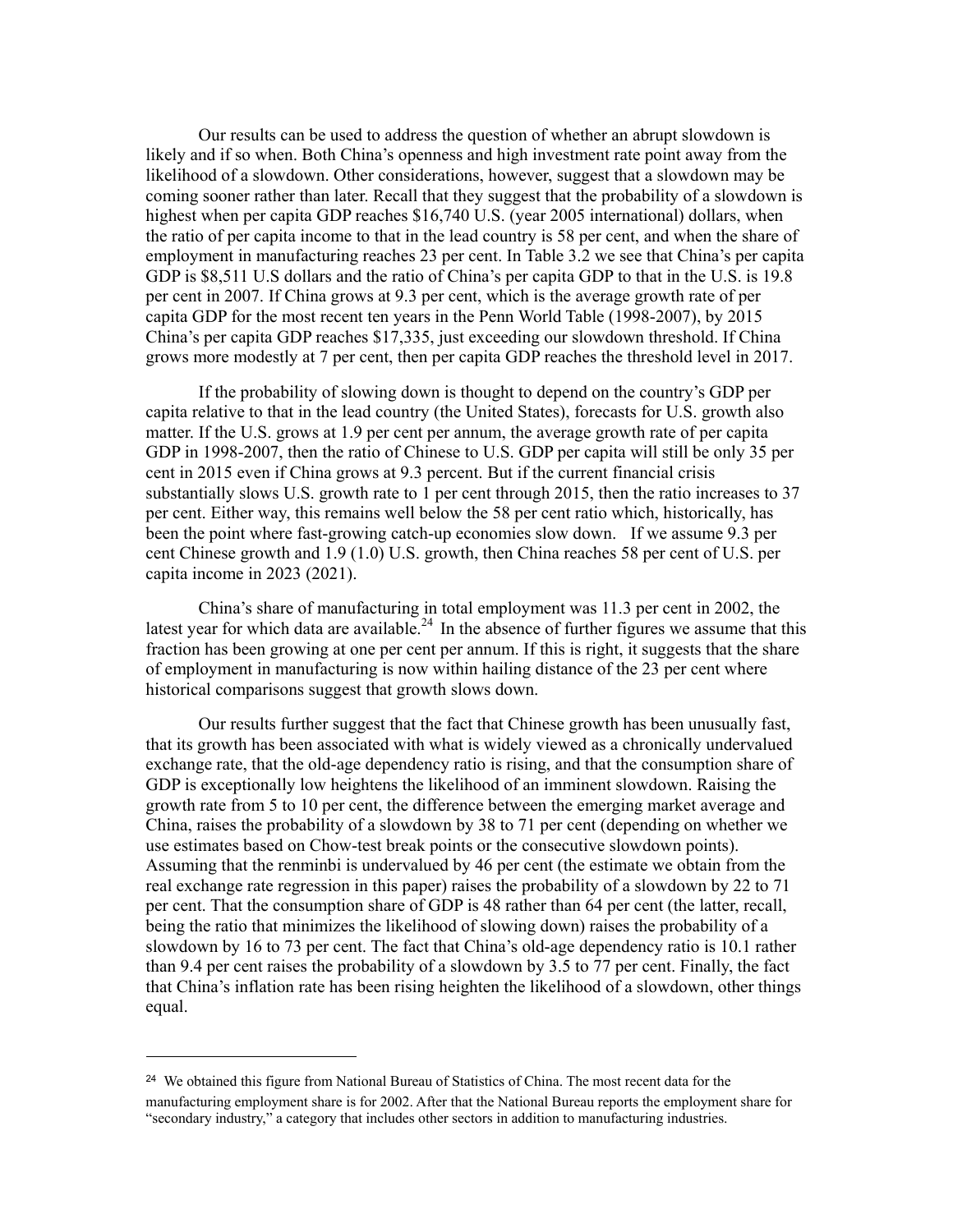We can use a selection of our estimated equations together with 2007 values of the independent variables to estimate the likelihood of a Chinese slowdown. Using the coefficients in Table 6.2, columns 6 and 13, where the key independent variables are per capita income, the pre-slowdown rate of growth, demographic structure (in column 6) and trade openness and the composition of spending (in column 13) puts the probability at 77 and 73 per cent. Table 72, column 5, where the independent variables are policy measures (inflation, inflation variability and real undervaluation), this procedure puts the probability of a slowdown at 71 per cent. These are certainly non-negligible odds.

One should of course exercise special caution when extrapolating to China from the experience of other countries. Never before has such a large country grown so fast for such an extended period. China's huge size and geographical diversity differentiate it from earlier fast growers such as Japan, Korea and Taiwan. Coastal regions such as the Pearl River Delta and Zhejiang have substantially outperformed central and western regions up to now. The latter therefore remain further below the per capita income threshold for slowdowns. If the growth miracle is transplantable within China, then the economic development of the interior provinces, which have larger populations than most countries and are home to a substantial fraction of China's own population, can continue to sustain the country's growth for years to come. The government is already extending physical infrastructure, such as highways and railways, to less developed provinces to prepare them for this transition.

There are China-specific downside risks to consider as well. These include the possibility of financial instability. They include social instability arising from large and growing inequality. To be sure, neither financial nor social instability is unique to China. Nor is their association with growth slowdowns: South Korea, for example, experienced social instability in the late 1980s and financial instability in the late 1990s, the years bracketing that county's growth slowdown. Still, the broader point of the importance of taking into account China's own unique structural characteristics when assessing the country's growth prospects continues to apply.

How do our results relate to the debate over rebalancing the Chinese economy? The empirical association between low levels of consumption and an undervalued exchange rate on the one hand and a relatively high probability of a slowdown on the other reinforces a point made by foreign commentators and Chinese officials alike that the process of rebalancing the economy away from exports and allowing the renminbi exchange rate to appreciate from its historically low levels is best initiated sooner, while Chinese growth is strong and other preconditions for its maintenance are still in place, than later, when those shifts are more likely to be sharply discontinuous and disrupt the growth process. For example, one suspects that an economy that is unusually dependent on investment and net exports (and insufficiently dependent on domestic consumption) may be vulnerable to a sudden drop in the marginal efficiency of investment or a disruption to its foreign market access, either of which could be severely disruptive to the old growth model. Better, it follows, to start the process of eliminating those imbalances and limiting the danger of such disruptions while the going is good. $^{25}$ 

 $25$  The fact that it may take considerable time to raise the consumption share of GDP to the middle-incomecountry norm, for the simple reason that it may take time to build a social safety net, develop financial markets, and undertake the other reforms necessary to limit precautionary saving, works in the same direction.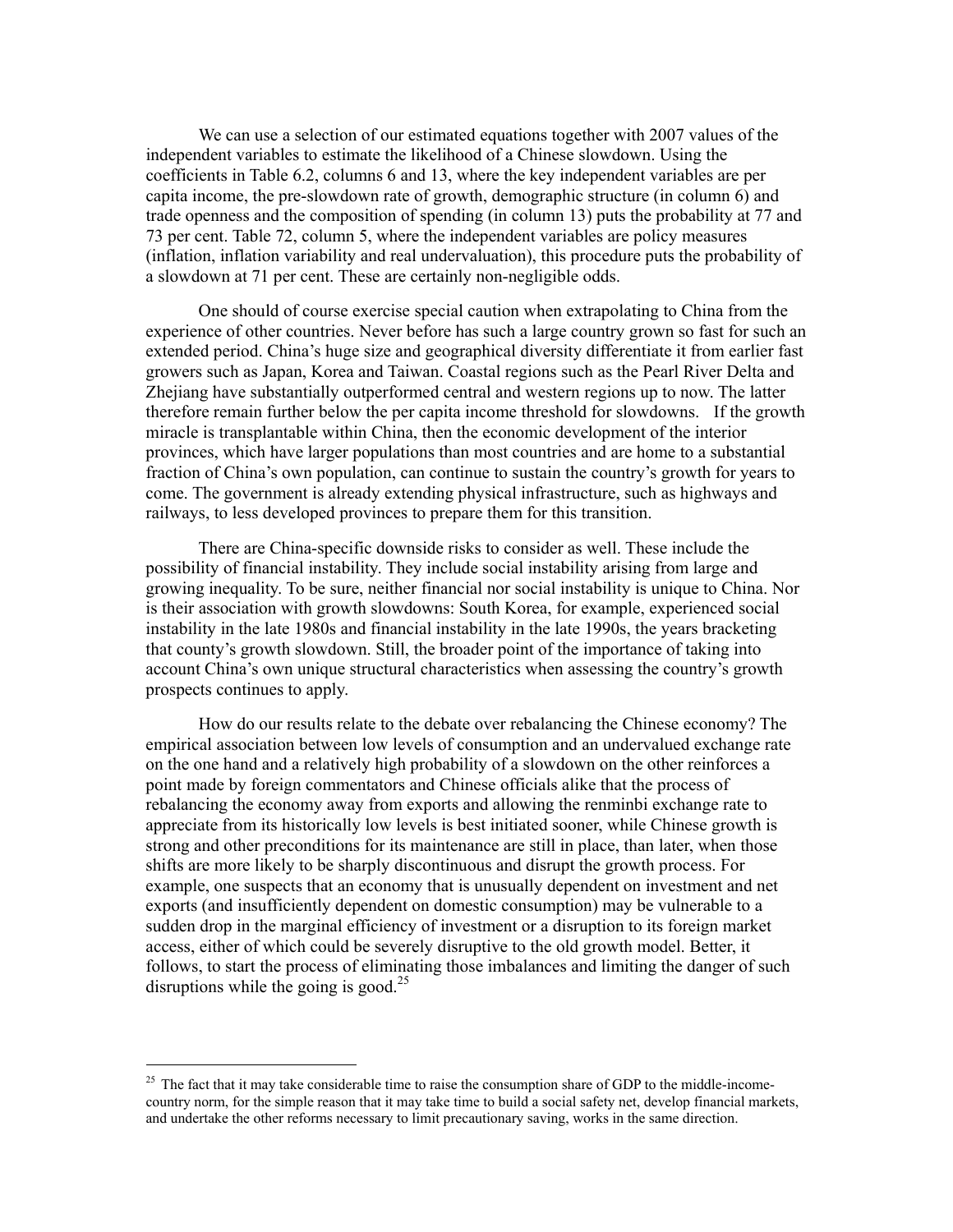### **8. Conclusion**

-

We have recently grown accustomed to a world of exceptionally rapid catch-up growth in late-developing countries. China and other emerging markets have come to account for the majority of the growth of global demand, and the consensus is that they will continue to do so going forward.<sup>26</sup> Economies as geographically and economically diverse as Germany and South Korea have come to depend on rapidly-growing catch-up economies for incremental demand for their exports. That incomes in these countries will continue to rise and that the marginal propensity to spend on foodstuffs is higher at low and middle incomes is reason to think that higher food prices are here to stay. That emerging markets like China are energy intensive economies suggests that current upward pressure on commodity prices is more than a passing phase.

This perspective is based on extrapolating the experience of the current cohort of high-growth economies. But there is also another, very different way of extrapolating historical experience: looking at earlier rapidly-growing catch-up economies suggests that all fast growing economies eventually slow down. The question is when. And the most immediate incarnation of the question is "when China?"

As with all things economic, forecasting growth slowdowns is an imperfect science. International experience suggests that rapid-growing catch-up economies slow down significantly, in the sense that the growth rate downshifts by at least 2 percentage points, when their per capita incomes reach around \$17,000 US in year-2005 constant international prices, a level that China should achieve on or soon after 2015. Our estimates suggest that high growth slows down when the share of employment in manufacturing is 23 per cent; while current data on employment shares in China are not readily available, observation and extrapolation suggest that China is nearly there. Our estimates similarly suggest that growth slows when income per capita in the late-developing country reaches 57 per cent of that in the country that defines the technological frontier, a level that China is likely to reach only somewhat later.

Of course, there is no iron law of slowdowns. There is unlikely to be a mechanical relationship between per capita incomes and growth slowdowns. How long rapid growth is successfully maintained depends also on economic policy. Economies that are more open to trade seem to be able to maintain high growth rates for longer; this will reassure those who hope that China will be able to continue driving global growth. But higher old-age dependency ratios make growth slowdowns more likely, and China will have a higher old-age dependency ratio in the not-too-distant future. Higher and more volatile inflation rates also make slowdowns more likely, and there are reasons to worry about China on this score.

Most provocatively, slowdowns are more likely and occur at lower per capita incomes in countries that maintain undervalued exchange rates and have low consumption shares of GDP. The nature of this association remains, at this point, a matter of speculation. It could be that countries that rely on undervalued exchange rates are more vulnerable to external shocks. It may be that real undervaluation that works well as a mechanism for boosting growth in the

 $^{26}$  By some estimates, China alone is accounting for 30 per cent of global demand growth, the BRICs collectively 45 per cent, and emerging markets and developing countries as a whole a healthy majority of the total. Looking forward, Conference Board (2010) suggests in its base case scenario that emerging markets will account for 3.4 per cent of the global economy's 4.4 per cent annual rate of economic growth over the coming decade.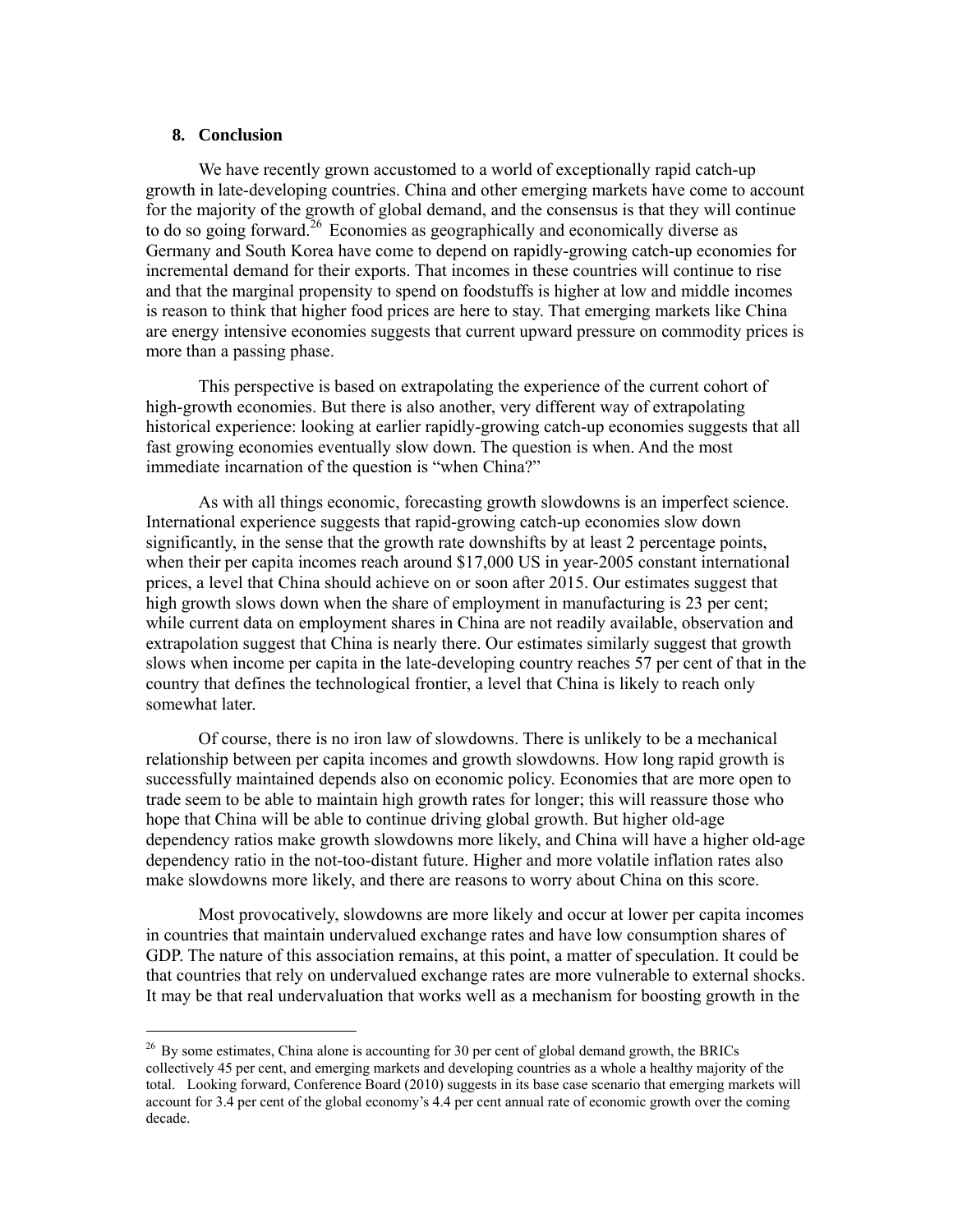early stages of development works less well later, when growth becomes more innovation intensive. It may be that real undervaluation allows imbalances and excesses in exportoriented manufacturing build up.

More generally, our results suggest that an exceptionally low consumption share of GDP is positively associated with the probability of a slowdown. This is more than simply the same real-undervaluation result in another guise. While an undervalued exchange rate may be a driver of China's imbalances, it is by no means the only one. In fact a wide range of factor price distortions favors the production of tradables over nontradables and thereby results in an unusually low consumption share of GDP. Lax corporate governance of state-owned enterprises limits pressure to pay out dividends and acts as a de facto subsidy for investment. The absence of a social safety net and well-developed domestic financial markets provide a strong incentive for precautionary saving on the part of households. This suggests additional margins on which Chinese policy can operate to limit the risk of a sharp growth slowdown.

In some circles, the assumption is pervasive that China will continue to grow rapidly. Equivalently, it is assumed that China will be able to avoid the middle income trap and jump to upper-middle-income-country status. But it is worth recalling that only a small group of countries successfully completed this transition in the second half of the  $20<sup>th</sup>$  century, while a much larger group, in Latin America for example, are still struggling to escape the middleincome trap. Given China's huge size and daunting array of structural challenges, completing this transition is far from a fait accompli.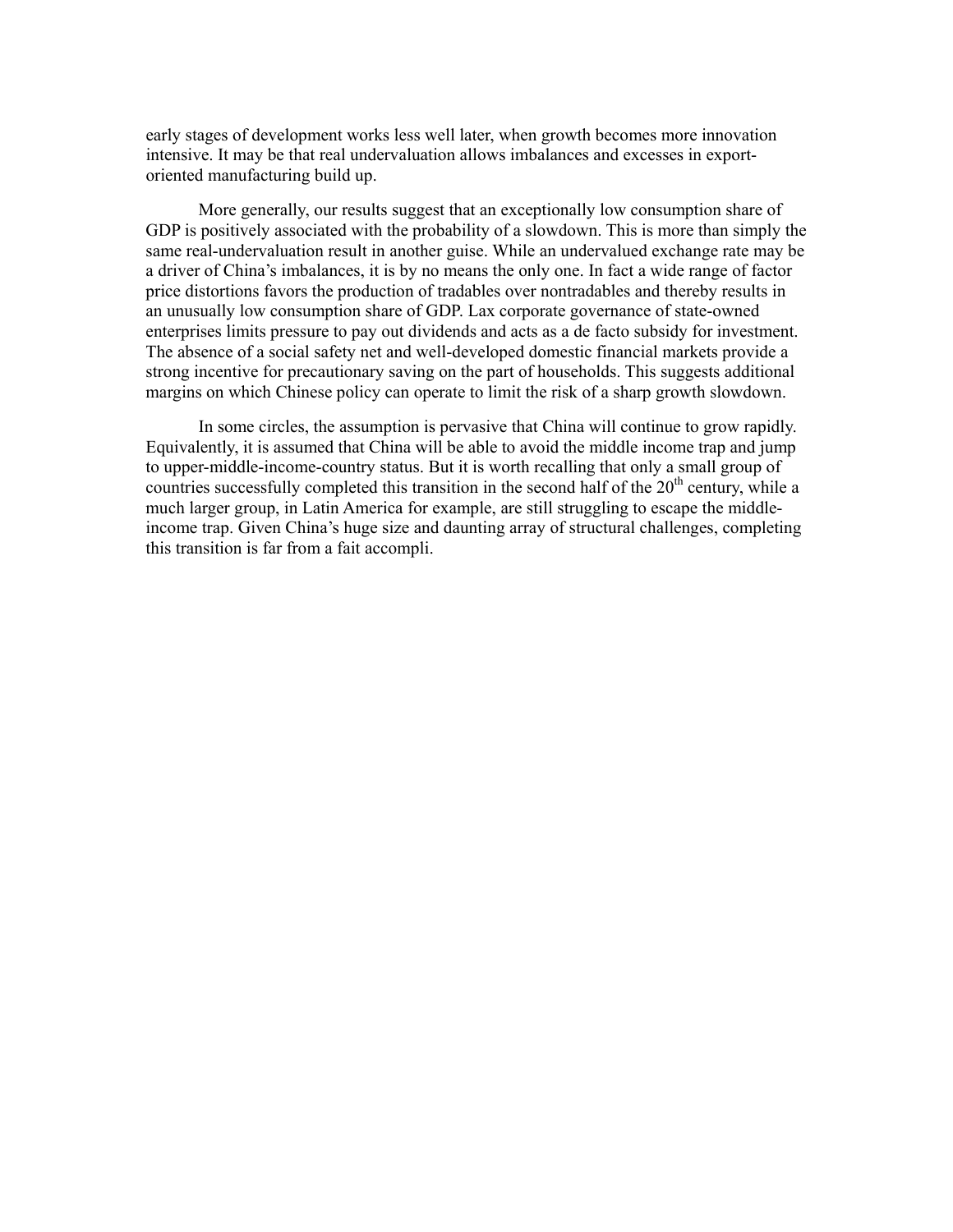## **Data Appendix**

1. Growth Slowdown

Per capita GDP: Real GDP per capita (US\$ in 2005 Constant Prices: Chain series)

Source: Penn World Tables 6.3

- 2. Growth Accounting
	- (1) Aggregate GDP

Per Capita GDP×Population

Source: Penn World Tables 6.3

(2) Labor Force

Working Age Population between 15-64

Source: *World Development Indicators 2010* 

For Taiwan, we use actual labor force from National Statistics of Taiwan.

(3) Capital

Authors' calculations based on investment data

(4) Labor Share

Source: Bernanke & Gurkaynak(2001)

(5) Human Capital

Educational Attainment for Population aged 25 and over

Source: Barro and Lee (2010) Educational Attainment Dataset

- 3. Probit Regression
	- (1) Demography
- Age Dependency Ratio, young: Percentage ratio of younger dependents (younger than 15) to the working-age population (15-64).

Source: *World Development Indicators 2010*

 Age Dependency Ratio, old: Percentage ratio of older dependents (older than 64) to the working-age population.

Source: *World Development Indicators 2010* 

 Age Dependency Ratio: The percentage ratio of dependents (people younger than 15 or older than 64) to the working age population.

Source: *World Development Indicators 2010*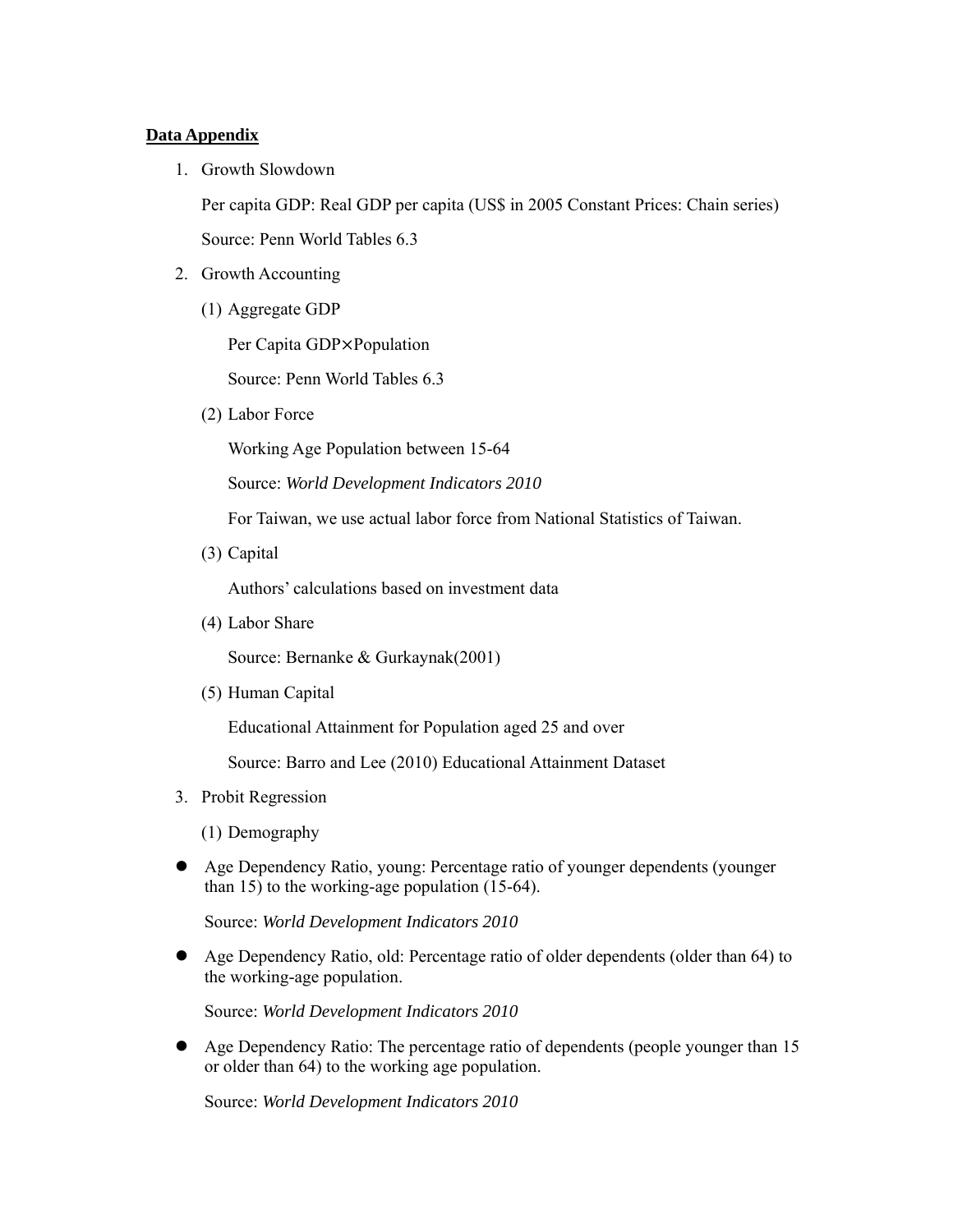• Fertility Rate: Birth per woman

Source: *World Development Indicators 2010* 

(2) Manufacturing employment share

Source: EUKLEMS

- (3) External sector
- Terms of Trade: Net barter terms of trade index calculated as the percentage ratio of the export unit value index to the import unit value index, measured relative to the base year 2000

Source: *World Development Indicators 2010.* 

The data before 1980 were obtained from Hiro Ito.

■ Trade openness in constant prices: The total trade (exports and imports) as a percentage of GDP

Source: Penn World Tables 6.3

 Financial Openness: The index takes on higher values the more open the country is to cross-border capital transactions.

Source: Chinn-Ito Index

- (4) Political regimes
- Polity Index: The polity score captures the regime authority spectrum on a scale ranging from -10 (hereditary monarchy) to -10 (consolidated democracy).

Source: The Center for Systemic Peace)

- Democracy Variable (Political rights): Political Rights are measured on a one-toseven scale, with one representing the highest degree of Freedom and seven the lowest. Source: Freedom House
- (5) Policy Variables
- Inflation: CPI change over corresponding period of previous year

Source : IFS line 64XZF

■ Exchange Rate: US=1

Source: Penn World Tables 6.3

■ Real Exchange Rate: Exchange Rate divided by PPP

Source: Penn World Tables 6.3

■ Debt-to-GDP ratio: Total government debt as a percentage of GDP

Source: Reinhart-Rogoff (2010) data set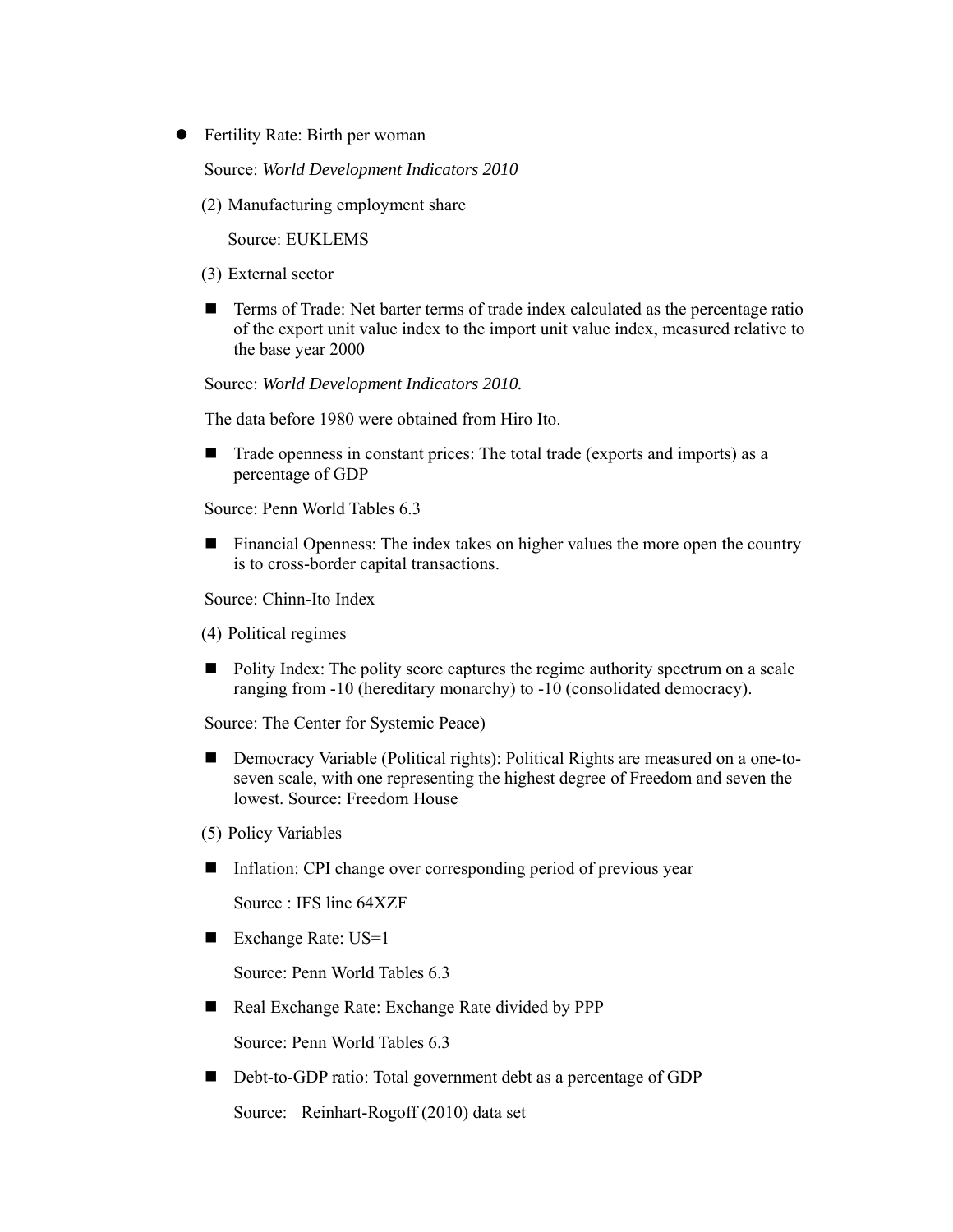### **References**

Asian Development Bank (2010), "The Future of Growth in Asia," *Asian Economic Outlook* (October), pp.37-89.

Barro, Robert and Jong-Wha Lee (2010), "A New Data Set of Educational Attainment in the World, 1950–2010," NBER Working Paper No. 15902 (April).

Ben-David, David and David Papell (1998), "Slowdowns and Meltdowns: Postwar Growth Evidence from 74 Countries," *Review of Economics and Statistics* 80, pp.561-571.

Bernanke, Ben S. and Refet S. Gurkaynak (2001), "Is Growth Exogenous? Taking Mankiw, Romer and Weil Seriously," *NBER Macroeconomics Annual* 16, pp.11-57.

Brandt, Loren, Johannes Van Biesebroeck and Yifan Zhang (2011), "Creative Accounting or Creative Destruction? Firm-level Productivity Growth in Chinese Manufacturing," *Journal of Development Economics*, forthcoming.

Buiter, Willem and Ebrahim Renbari (2011), "Global Growth Generators: Moving Beyond Emerging Markets and BRICs," *Citigroup Global Markets* (21 February).

Chinn, Menzie and Hiro Ito (2008), "A New Measure of Financial Openness," *Journal of Comparative Policy Analysis* 10, pp.309-322.

Conference Board (2010), *Global Economic Outlook -2011*, New York: Conference Board.

Crafts, Nicholas and Gianni Toniolo, eds. (1996), *Economic Growth in Europe since 1945*, Cambridge: Cambridge University Press.

De la Torre, Augusto, Eduardo Levy-Yeyati and Sergio Schmukler (2002), "Argentina'a Financial Crisis: Floating Money, Sinking Banking," unpublished manuscript, World Bank (June).

Eichengreen, Barry, Dwight Perkins and Kwanho Shin (forthcoming), *From Miracle to Maturity: The Growth of the Korean Economy*, Cambridge, Mass.: Harvard East Asia Center.

Fogel, Robert (2007), "Capitalism and Democracy in 2040: Forecasts and Speculations," NBER Working Paper no.13184 (June).

Gerschenkron, Alexander (1964), *Economic Backwardness in Historical Perspective*, Cambridge: Harvard University Press.

Hausmann, Ricardo, Lant Pritchett and Dani Rodrik (2004), "Growth Accelerations," *Journal of Economic Growth* 10, pp.303-329.

Hausmann, Ricardo, Francisco Rodriguez and Rodrigo Wagner (2008), "Growth Collapses," in Carmen Reinhart, Carlos Vegh and Andres Velasco (eds), *Money, Crises and Transition*, Cambridge, Mass.: MIT Press, pp.376-428.

Kehoe, Timothy and Kim Ruhl (2010), "How Have Economic Reforms in Mexico not Generated Growth?" NBER Working Paper no. 16580.

Lee, Jong-Wha and Kiseok Hong (2010), "Economic Growth in Asia: Determinants and Prospects," unpublished manuscript, Asian Development Bank and Ewha Women's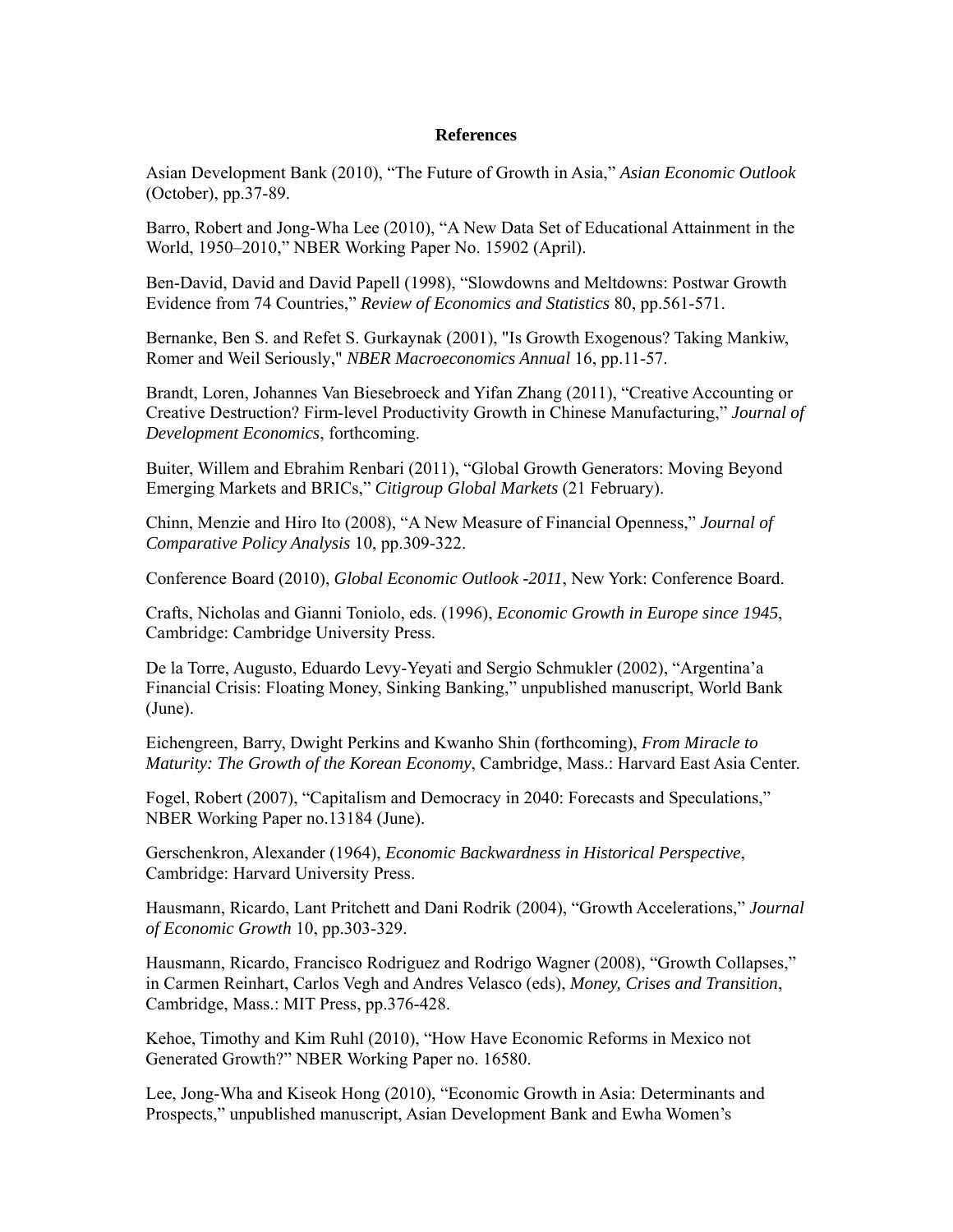University (September).

Maddison, Angus (2009), *Chinese Economic Performance in the Long Run, second edition revised and updated, 960-2030 AD*, Paris: OECD.

Pritchett, Lant (2000), "Understanding Patterns of Economic Growth: Searching for Hills among Plateaus, Mountains and Plains," *World Bank Economic Review* 14, pp.221-250.

Reddy, Sanjay and Camelia Miniou (2006), "Real Income Stagnation of Countries, 1960- 2001," unpublished manuscript, Columbia University.

Reinhart, Carmen and Kenneth Rogoff (2010), "From Financial Crash to Debt Crisis," NBER Working Paper 15795 (March).

Rodrik, Dani (1999), "Where Did All the Growth Go? External Shocks, Social Conflict and Growth Collapses," *Journal of Economic Growth* 4, pp.385-412.

Ros, Jaime (2005), "Divergence and Growth Collapses: Theory and Empirical Evidence," in Jose-Antonio Ocampo (ed), *Beyond Reforms: Structural Dynamics and Macroeconomic Vulnerability*, Stanford: Stanford University Press, pp.211-232.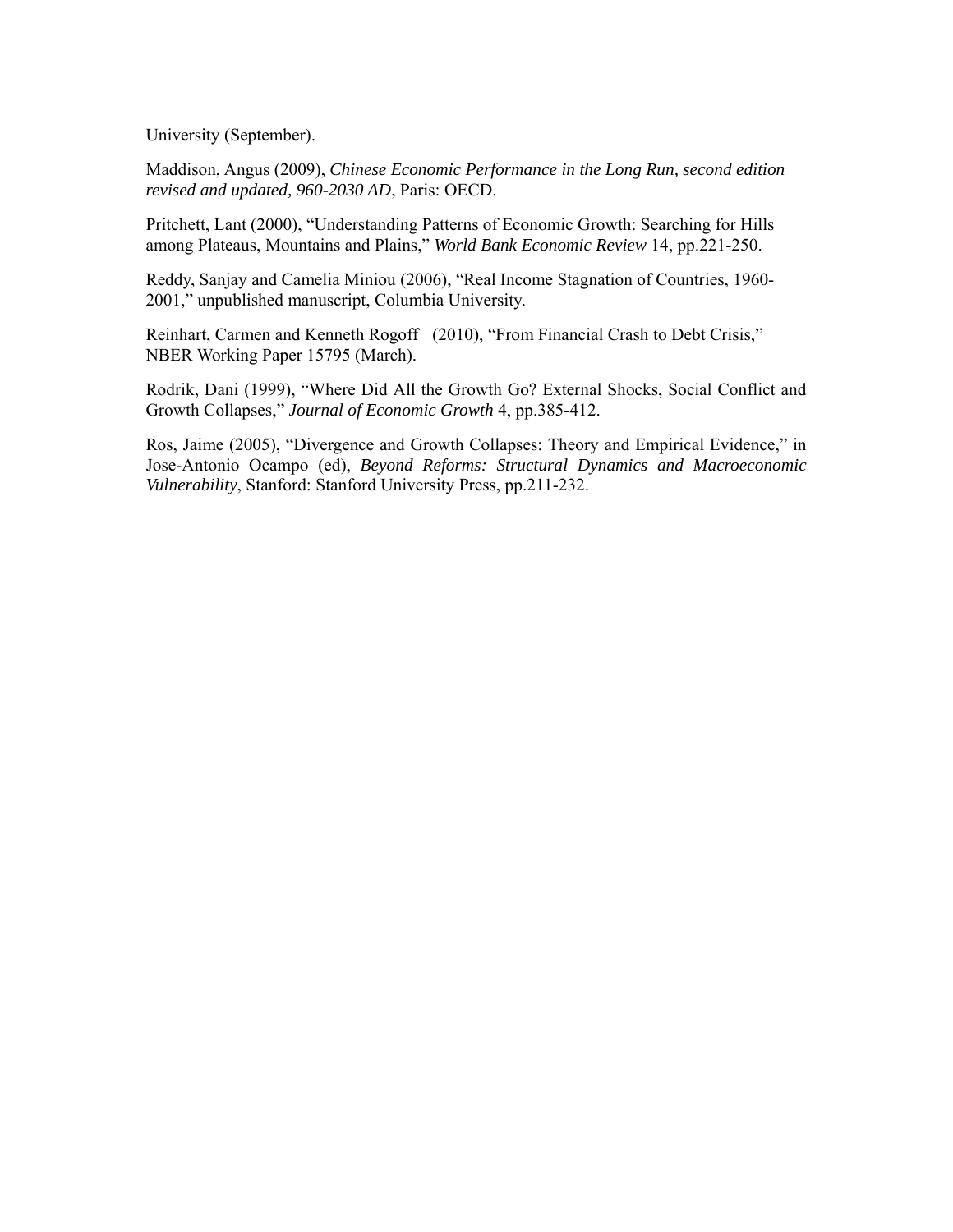| Country        | Year | Growth before<br>$(t-7$ through t) | Growth after<br>$(t$ through $t+7)$ | Difference<br>in growth | Per capita<br>GDP at t |
|----------------|------|------------------------------------|-------------------------------------|-------------------------|------------------------|
|                | 1970 | 3.6%                               | 1.5%                                | $-2.2%$                 | 10,927                 |
| Argentina      | 1997 | 4.3%                               | $-0.1%$                             | $-4.5%$                 | 12,778                 |
|                | 1998 | 3.7%                               | 0.5%                                | $-3.2%$                 | 13,132                 |
|                | 1968 | 4.2%                               | 1.7%                                | $-2.5%$                 | 15,820                 |
| Australia      | 1969 | 3.9%                               | 1.6%                                | $-2.3%$                 | 16,326                 |
|                | 1961 | 6.4%                               | 3.5%                                | $-3.0\%$                | 10,293                 |
|                | 1974 | 4.9%                               | 2.2%                                | $-2.7%$                 | 17,779                 |
| Austria        | 1976 | 4.2%                               | 2.1%                                | $-2.1%$                 | 18,615                 |
|                | 1977 | 4.0%                               | 1.5%                                | $-2.5%$                 | 19,643                 |
| <b>Bahrain</b> | 1977 | 4.2%                               | $-4.5%$                             | $-8.7%$                 | 28,824                 |
|                | 1973 | 4.6%                               | 2.5%                                | $-2.1%$                 | 17,041                 |
| Belgium        | 1974 | 4.8%                               | 1.6%                                | $-3.2%$                 | 17,782                 |
|                | 1976 | 3.8%                               | 1.1%                                | $-2.7%$                 | 18,312                 |
|                | 1994 | 5.9%                               | 3.9%                                | $-2.0%$                 | 11,145                 |
|                | 1995 | 6.5%                               | 2.8%                                | $-3.7%$                 | 12,223                 |
| Chile          | 1996 | 6.1%                               | 2.3%                                | $-3.8%$                 | 13,004                 |
|                | 1997 | 6.6%                               | 2.3%                                | $-4.3%$                 | 13,736                 |
|                | 1998 | 6.1%                               | 2.7%                                | $-3.4%$                 | 14,011                 |
|                | 1964 | 5.0%                               | 2.9%                                | $-2.1%$                 | 13,450                 |
| Denmark        | 1965 | 5.4%                               | 2.8%                                | $-2.6%$                 | 13,944                 |
|                | 1970 | 3.9%                               | 1.9%                                | $-2.0%$                 | 16,223                 |
|                | 1970 | 4.6%                               | 2.2%                                | $-2.4%$                 | 13,266                 |
|                | 1971 | 4.1%                               | 2.0%                                | $-2.1%$                 | 13,481                 |
| Finland        | 1973 | 4.6%                               | 2.5%                                | $-2.1%$                 | 14,996                 |
|                | 1974 | 5.3%                               | 1.8%                                | $-3.5%$                 | 15,844                 |
|                | 1975 | 5.0%                               | 2.3%                                | $-2.7%$                 | 15,777                 |
|                | 1973 | 4.5%                               | 2.2%                                | $-2.3%$                 | 16,904                 |
| France         | 1974 | 4.4%                               | 1.6%                                | $-2.8%$                 | 17,473                 |
|                | 1976 | $6.0\%$                            | $-2.6%$                             | $-8.6%$                 | 11,270                 |
|                | 1977 | 4.2%                               | $-1.7%$                             | $-5.8%$                 | 10,631                 |
| Gabon          | 1978 | 5.0%                               | $-4.0\%$                            | $-8.9%$                 | 11,856                 |
|                | 1995 | 3.5%                               | $-2.9%$                             | $-6.4%$                 | 10,161                 |
|                | 1969 | 7.4%                               | 4.9%                                | $-2.5%$                 | 11,227                 |
|                | 1970 | 7.1%                               | 3.9%                                | $-3.2%$                 | 12,102                 |
| Greece         | 1971 | 6.9%                               | 3.6%                                | $-3.3%$                 | 13,024                 |
|                | 1972 | 7.0%                               | 2.4%                                | $-4.5%$                 | 14,323                 |

Table 1. Growth Slowdown Episodes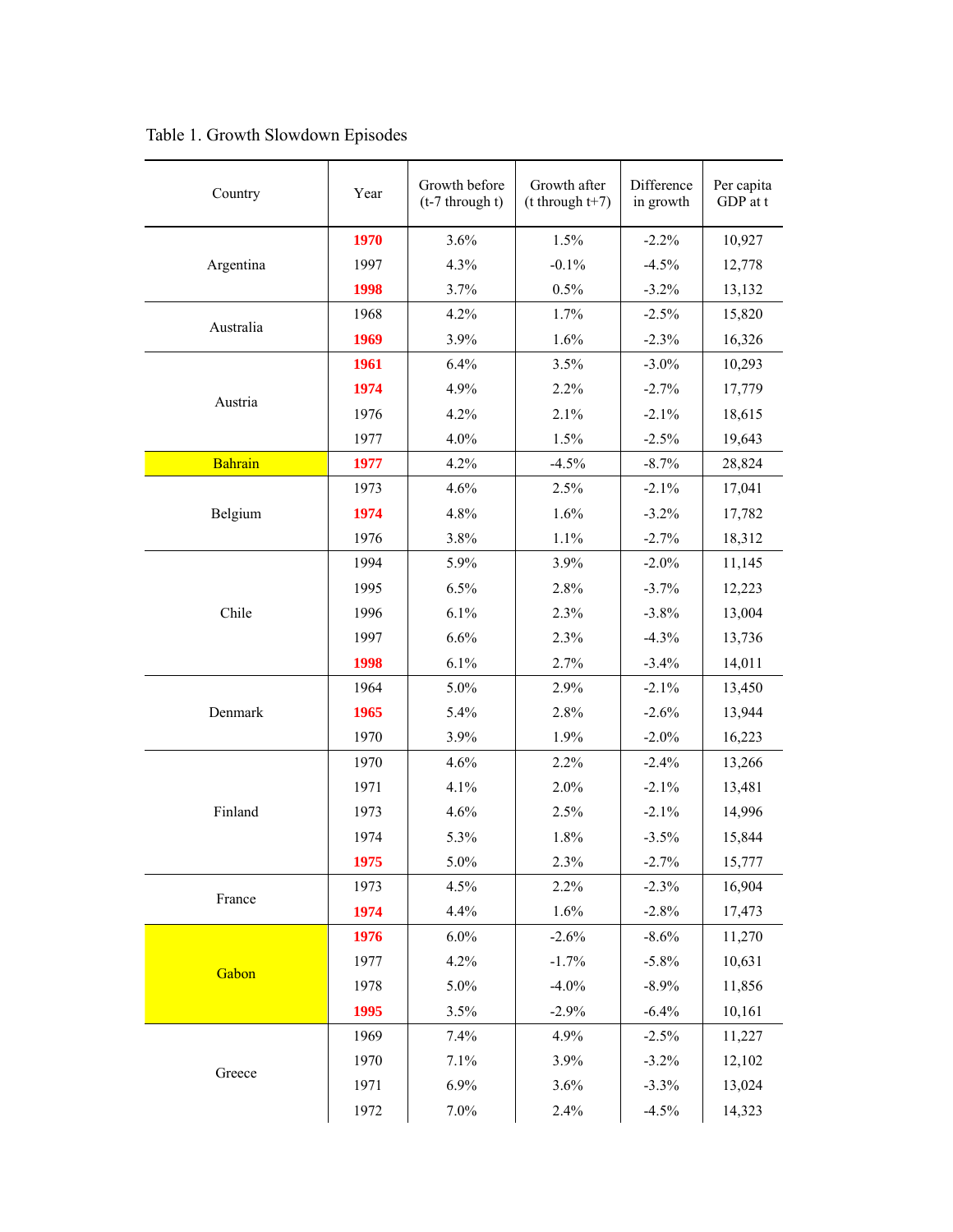|             | 1973 | 7.5%  | 1.3%     | $-6.2\%$  | 15,480 |
|-------------|------|-------|----------|-----------|--------|
|             | 1974 | 5.7%  | 2.0%     | $-3.7%$   | 14,248 |
|             | 1975 | 5.5%  | 1.1%     | $-4.4%$   | 14,948 |
|             | 1976 | 4.9%  | $0.0\%$  | $-4.9%$   | 15,779 |
|             | 1977 | 3.9%  | 0.1%     | $-3.8%$   | 15,874 |
|             | 1978 | 3.6%  | $-0.3%$  | $-3.9%$   | 16,775 |
|             | 1978 | 6.5%  | 4.5%     | $-2.0%$   | 13,643 |
|             | 1988 | 5.6%  | 3.2%     | $-2.4%$   | 24,523 |
|             | 1989 | 5.5%  | 3.2%     | $-2.4%$   | 24,867 |
|             | 1990 | 5.7%  | 3.0%     | $-2.6%$   | 25,918 |
| Hong Kong   | 1991 | 5.5%  | 1.3%     | $-4.2%$   | 27,273 |
|             | 1992 | 6.1%  | 0.9%     | $-5.1%$   | 28,581 |
|             | 1993 | 5.4%  | 1.3%     | $-4.1%$   | 29,726 |
|             | 1994 | 4.4%  | 0.7%     | $-3.6%$   | 30,822 |
|             | 1978 | 4.7%  | 0.8%     | $-3.9%$   | 10,295 |
| Hungary     | 1979 | 3.9%  | 1.3%     | $-2.6%$   | 10,244 |
|             | 1972 | 9.4%  | $-4.7%$  | $-14.0\%$ | 10,690 |
|             | 1973 | 9.5%  | $-11.3%$ | $-20.8%$  | 11,236 |
| <b>Iran</b> | 1974 | 8.2%  | $-11.6%$ | $-19.8%$  | 11,015 |
|             | 1975 | 5.5%  | $-7.3%$  | $-12.8%$  | 10,040 |
|             | 1976 | 6.2%  | $-8.4%$  | $-14.6%$  | 11,385 |
|             | 1979 | 10.9% | $-6.6%$  | $-17.5%$  | 11,823 |
| Iraq        | 1980 | 7.9%  | $-3.5%$  | $-11.5%$  | 11,129 |
|             | 1969 | 4.4%  | 2.3%     | $-2.2%$   | 10,033 |
|             | 1973 | 5.1%  | 2.3%     | $-2.8%$   | 11,667 |
|             | 1974 | 4.6%  | 2.5%     | $-2.0%$   | 11,781 |
| Ireland     | 1978 | 3.8%  | 0.4%     | $-3.4%$   | 13,469 |
|             | 1979 | 3.5%  | $-0.3%$  | $-3.8%$   | 14,091 |
|             | 1999 | 7.4%  | 4.7%     | $-2.8%$   | 29,090 |
|             | 2000 | 8.3%  | 4.0%     | $-4.3%$   | 31,389 |
|             | 1970 | 4.7%  | 2.3%     | $-2.5%$   | 11,869 |
|             | 1971 | 5.0%  | 1.6%     | $-3.4%$   | 12,852 |
|             | 1972 | 5.5%  | 1.0%     | $-4.5%$   | 13,861 |
| Israel      | 1973 | 6.9%  | $-0.1%$  | $-7.0\%$  | 14,502 |
|             | 1974 | 7.6%  | 0.1%     | $-7.6%$   | 14,736 |
|             | 1975 | 5.5%  | $0.1\%$  | $-5.5%$   | 14,986 |
|             | 1996 | 3.7%  | $-0.1%$  | $-3.8%$   | 20,973 |
| Italy       | 1974 | 4.4%  | 2.3%     | $-2.1%$   | 15,629 |
|             | 1967 | 8.7%  | 6.5%     | $-2.2%$   | 10,041 |
| Japan       | 1968 | 8.7%  | 5.0%     | $-3.7%$   | 11,277 |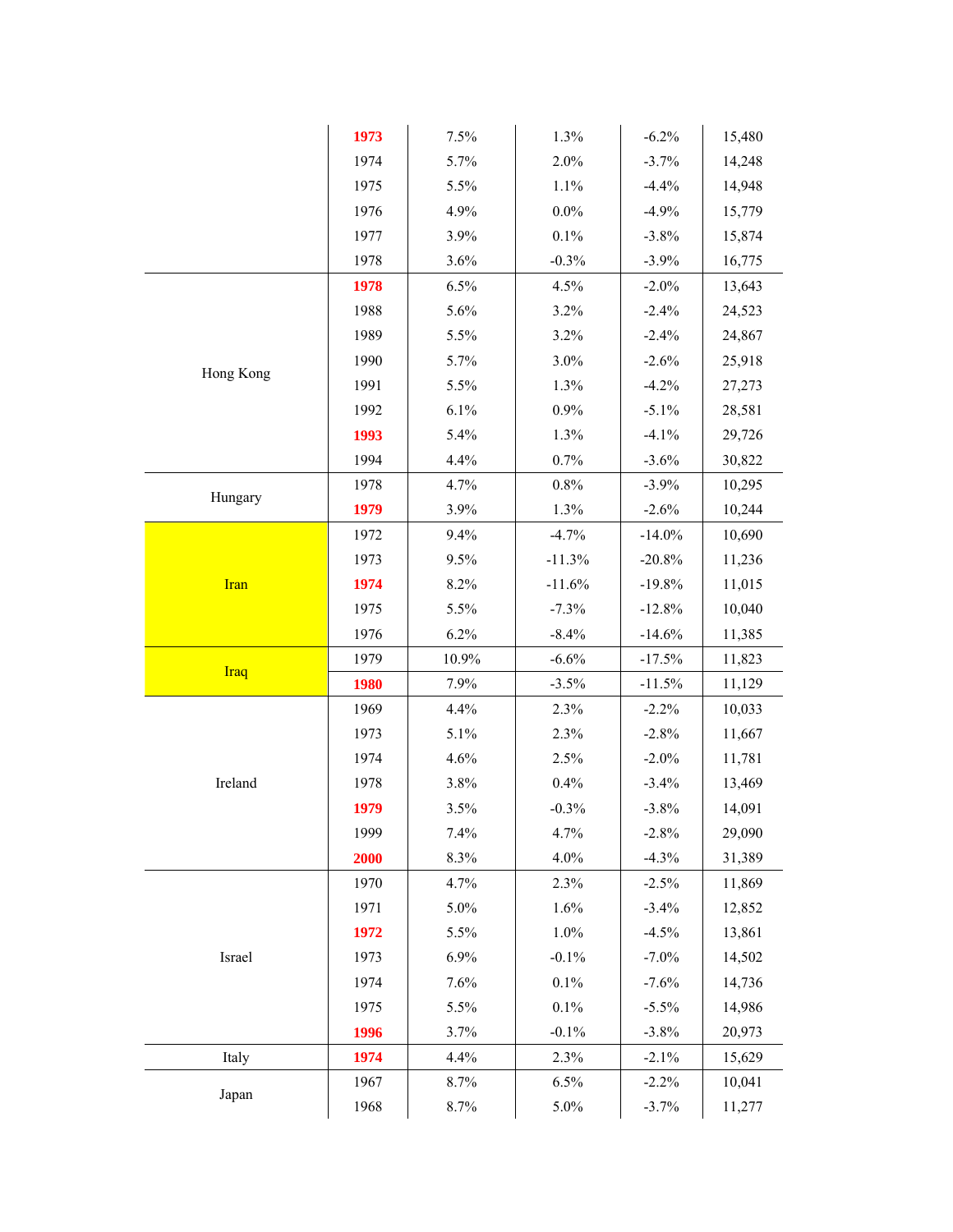|                    | 1969 | 9.2%    | 3.8%      | $-5.3%$   | 12,565 |
|--------------------|------|---------|-----------|-----------|--------|
|                    | 1970 | 9.5%    | 2.9%      | $-6.6%$   | 13,856 |
|                    | 1971 | 8.4%    | 3.1%      | $-5.3%$   | 14,263 |
|                    | 1972 | $8.8\%$ | 2.8%      | $-6.0\%$  | 15,263 |
|                    | 1973 | 8.4%    | 2.0%      | $-6.4%$   | 16,326 |
|                    | 1974 | 6.5%    | 2.8%      | $-3.7%$   | 15,806 |
|                    | 1975 | 5.0%    | 2.9%      | $-2.1%$   | 15,965 |
|                    | 1990 | 4.2%    | 1.2%      | $-3.1%$   | 26,385 |
|                    | 1991 | 4.3%    | 0.3%      | $-4.0%$   | 27,184 |
|                    | 1992 | 3.7%    | 0.2%      | $-3.5%$   | 27,250 |
|                    | 1990 | 8.6%    | 5.8%      | $-2.8%$   | 11,908 |
|                    | 1991 | 8.7%    | 2.6%      | $-6.1%$   | 12,987 |
|                    | 1992 | 8.4%    | 3.7%      | $-4.7%$   | 13,391 |
|                    | 1993 | 7.9%    | 4.0%      | $-3.9%$   | 14,050 |
| Korea, Republic of | 1994 | 7.7%    | 3.1%      | $-4.5%$   | 15,316 |
|                    | 1995 | 7.3%    | 2.9%      | $-4.5%$   | 16,489 |
|                    | 1996 | 7.2%    | 2.2%      | $-5.0\%$  | 17,613 |
|                    | 1997 | 5.8%    | 2.5%      | $-3.2%$   | 17,844 |
|                    | 1993 | 6.7%    | $-2.8%$   | $-9.5%$   | 44,043 |
|                    | 1994 | 6.3%    | $-3.0\%$  | $-9.3%$   | 43,031 |
| Kuwait             | 1995 | 6.7%    | $-3.8%$   | $-10.5%$  | 43,746 |
|                    | 1996 | 4.2%    | $-1.3%$   | $-5.5%$   | 42,232 |
|                    | 1997 | 8.5%    | 0.1%      | $-8.5%$   | 40,164 |
|                    | 1983 | 9.3%    | $-6.8%$   | $-16.1%$  | 10,081 |
|                    | 1984 | 6.3%    | $-10.1%$  | $-16.4%$  | 15,107 |
| Lebanon            | 1985 | 6.2%    | $-13.8%$  | $-20.0\%$ | 16,192 |
|                    | 1987 | 6.3%    | $-14.3%$  | $-20.7%$  | 18,411 |
|                    | 1977 | 5.8%    | $-11.3%$  | $-17.1%$  | 56,246 |
|                    | 1978 | 6.4%    | $-10.0\%$ | $-16.4%$  | 53,273 |
| Libya              | 1979 | 7.1%    | $-12.0%$  | $-19.1%$  | 55,200 |
|                    | 1980 | 5.2%    | $-12.4%$  | $-17.5%$  | 46,139 |
|                    | 1994 | 6.7%    | 3.4%      | $-3.3%$   | 10,987 |
|                    | 1995 | 6.8%    | 2.9%      | $-4.0%$   | 11,835 |
| Malaysia           | 1996 | 6.9%    | 2.4%      | $-4.5%$   | 12,741 |
|                    | 1997 | 6.5%    | 2.5%      | $-4.0\%$  | 13,297 |
| Mauritius          | 1992 | 5.3%    | 3.3%      | $-2.0%$   | 11,183 |
|                    | 1970 | 4.5%    | 2.1%      | $-2.4%$   | 17,387 |
| Netherlands        | 1973 | 3.7%    | 1.7%      | $-2.0\%$  | 18,642 |
|                    | 1974 | 3.5%    | 0.9%      | $-2.7%$   | 19,184 |
| New Zealand        | 1960 | 3.9%    | 1.7%      | $-2.2%$   | 12,406 |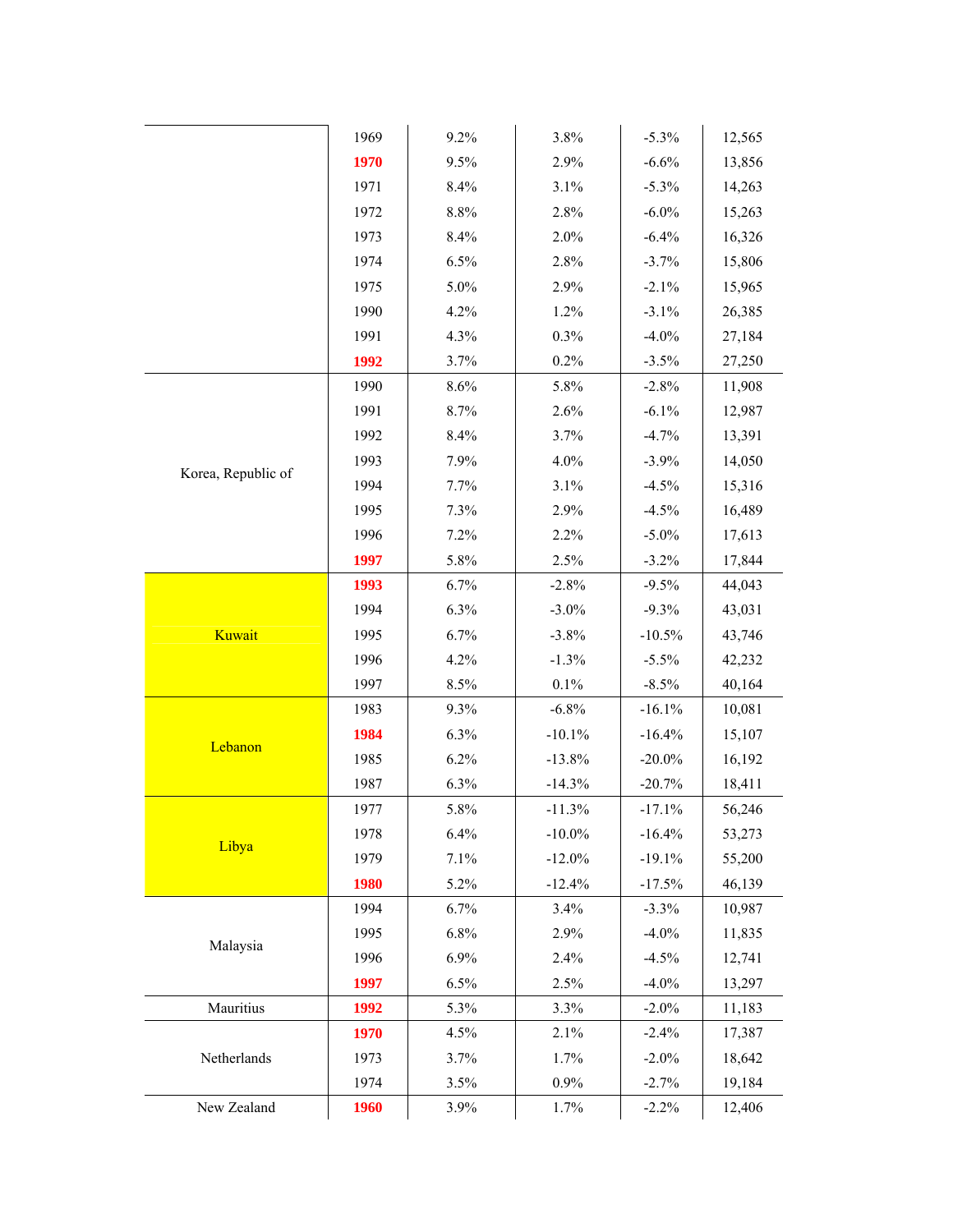|              | 1965 | 4.2% | 1.0%    | $-3.2%$  | 14,456 |
|--------------|------|------|---------|----------|--------|
|              | 1966 | 4.6% | 1.3%    | $-3.2%$  | 15,070 |
|              | 1976 | 4.3% | 2.0%    | $-2.3%$  | 21,849 |
| Norway       | 1997 | 4.0% | 1.6%    | $-2.4%$  | 39,503 |
|              | 1998 | 4.1% | 1.7%    | $-2.4%$  | 40,614 |
|              | 1977 | 5.2% | 2.6%    | $-2.6%$  | 14,183 |
|              | 1978 | 8.7% | 2.0%    | $-6.7%$  | 16,083 |
| Oman         | 1979 | 8.5% | 2.3%    | $-6.2%$  | 16,081 |
|              | 1980 | 8.2% | 4.6%    | $-3.6%$  | 13,135 |
|              | 1981 | 6.6% | 3.9%    | $-2.7%$  | 14,638 |
|              | 1973 | 8.2% | 1.4%    | $-6.7%$  | 10,004 |
|              | 1974 | 7.3% | 1.6%    | $-5.7\%$ | 10,025 |
|              | 1990 | 4.4% | 2.1%    | $-2.3%$  | 15,045 |
| Portugal     | 1991 | 5.4% | 2.5%    | $-2.9%$  | 15,406 |
|              | 1992 | 5.4% | 2.8%    | $-2.6%$  | 15,635 |
|              | 2000 | 3.6% | 0.4%    | $-3.2%$  | 19,606 |
|              | 1969 | 5.7% | 2.1%    | $-3.6%$  | 10,094 |
|              | 1970 | 5.8% | 2.0%    | $-3.8%$  | 10,687 |
|              | 1971 | 5.5% | 2.1%    | $-3.4%$  | 11,205 |
|              | 1972 | 5.3% | 1.4%    | $-3.9%$  | 11,715 |
|              | 1973 | 4.3% | 1.4%    | $-2.9%$  | 11,556 |
| Puerto Rico  | 1988 | 4.7% | 2.2%    | $-2.5%$  | 16,901 |
|              | 1989 | 5.8% | 1.9%    | $-4.0%$  | 17,795 |
|              | 1990 | 5.0% | 2.4%    | $-2.6%$  | 18,245 |
|              | 1991 | 5.1% | 2.9%    | $-2.3%$  | 18,588 |
|              | 2000 | 4.1% | 0.1%    | $-4.0%$  | 25,955 |
|              | 1977 | 9.4% | $-8.8%$ | $-18.2%$ | 43,032 |
| Saudi Arabia | 1978 | 5.5% | $-8.3%$ | $-13.8%$ | 37,541 |
|              | 1979 | 3.7% | $-9.7%$ | $-13.4%$ | 40,696 |
|              | 1978 | 6.9% | 4.8%    | $-2.1%$  | 11,429 |
|              | 1979 | 6.4% | 3.6%    | $-2.8%$  | 12,369 |
|              | 1980 | 5.8% | 3.3%    | $-2.5%$  | 13,399 |
|              | 1982 | 6.4% | 4.2%    | $-2.2%$  | 14,834 |
|              | 1983 | 6.8% | 3.9%    | $-2.9%$  | 16,271 |
| Singapore    | 1984 | 6.7% | 4.0%    | $-2.7%$  | 17,002 |
|              | 1993 | 6.7% | 4.7%    | $-2.0%$  | 25,451 |
|              | 1994 | 7.0% | 2.5%    | $-4.5%$  | 27,555 |
|              | 1995 | 6.7% | 1.9%    | $-4.9%$  | 29,369 |
|              | 1996 | 6.3% | 0.9%    | $-5.4%$  | 30,935 |
|              | 1997 | 6.2% | 1.5%    | $-4.7%$  | 32,986 |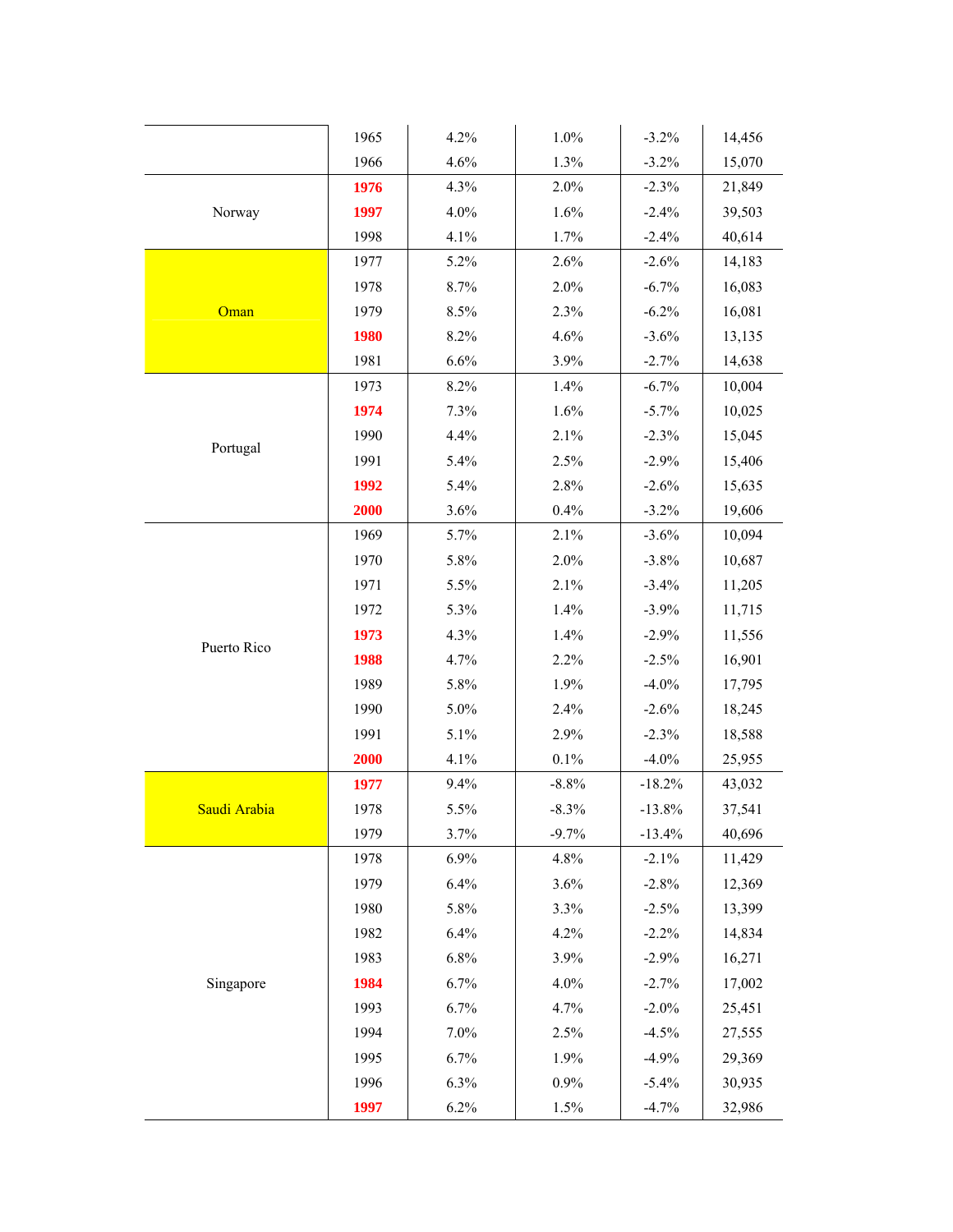|                             | 1969 | 6.1%  | 3.8%     | $-2.3%$  | 11,262 |
|-----------------------------|------|-------|----------|----------|--------|
|                             | 1972 | 5.2%  | 1.7%     | $-3.5%$  | 12,859 |
|                             | 1973 | 5.3%  | 0.9%     | $-4.3%$  | 13,830 |
| Spain                       | 1974 | 5.6%  | $-0.1%$  | $-5.7%$  | 14,551 |
|                             | 1975 | 4.7%  | 0.2%     | $-4.6%$  | 14,393 |
|                             | 1976 | 3.8%  | $0.0\%$  | $-3.8%$  | 14,673 |
|                             | 1990 | 3.8%  | 1.6%     | $-2.1%$  | 19,112 |
|                             | 1994 | 6.2%  | 3.8%     | $-2.4%$  | 16,053 |
|                             | 1995 | 6.0%  | 3.6%     | $-2.4%$  | 16,936 |
| Taiwan                      | 1996 | 5.8%  | 3.3%     | $-2.5%$  | 17,845 |
|                             | 1997 | 5.9%  | 3.3%     | $-2.7%$  | 18,832 |
|                             | 1998 | 5.6%  | 3.3%     | $-2.3%$  | 19,526 |
|                             | 1999 | 5.4%  | 3.2%     | $-2.2%$  | 20,562 |
| Trinidad &Tobago            | 1978 | 4.6%  | $-3.4%$  | $-8.1%$  | 12,959 |
|                             | 1980 | 3.6%  | $-5.6%$  | $-9.3%$  | 13,671 |
|                             | 1977 | 22.6% | $-4.9%$  | $-27.6%$ | 76,701 |
| <b>United Arab Emirates</b> | 1978 | 20.8% | $-4.1%$  | $-24.9%$ | 65,394 |
|                             | 1979 | 21.4% | $-8.1%$  | $-29.6%$ | 69,445 |
|                             | 1980 | 16.1% | $-9.5%$  | $-25.5%$ | 74,229 |
| United Kingdom              | 1988 | 3.7%  | 1.2%     | $-2.4%$  | 21,261 |
|                             | 1989 | 3.7%  | 1.3%     | $-2.4%$  | 21,733 |
| <b>United States</b>        | 1968 | 3.9%  | 1.4%     | $-2.5%$  | 19,496 |
|                             | 1996 | 3.6%  | $-2.0\%$ | $-5.6%$  | 11,044 |
| Uruguay                     | 1997 | 4.3%  | $-1.2%$  | $-5.5\%$ | 11,559 |
|                             | 1998 | 4.4%  | $-1.2%$  | $-5.6%$  | 12,097 |
| Venezuela                   | 1974 | 3.9%  | $-2.2%$  | $-6.1%$  | 13,869 |
| Average                     |      | 5.6%  | 2.1%     | $-3.5%$  | 16740  |

Note: The per capita GDP data are collected from Penn World Table 6.3. Shaded countries are oil exporters.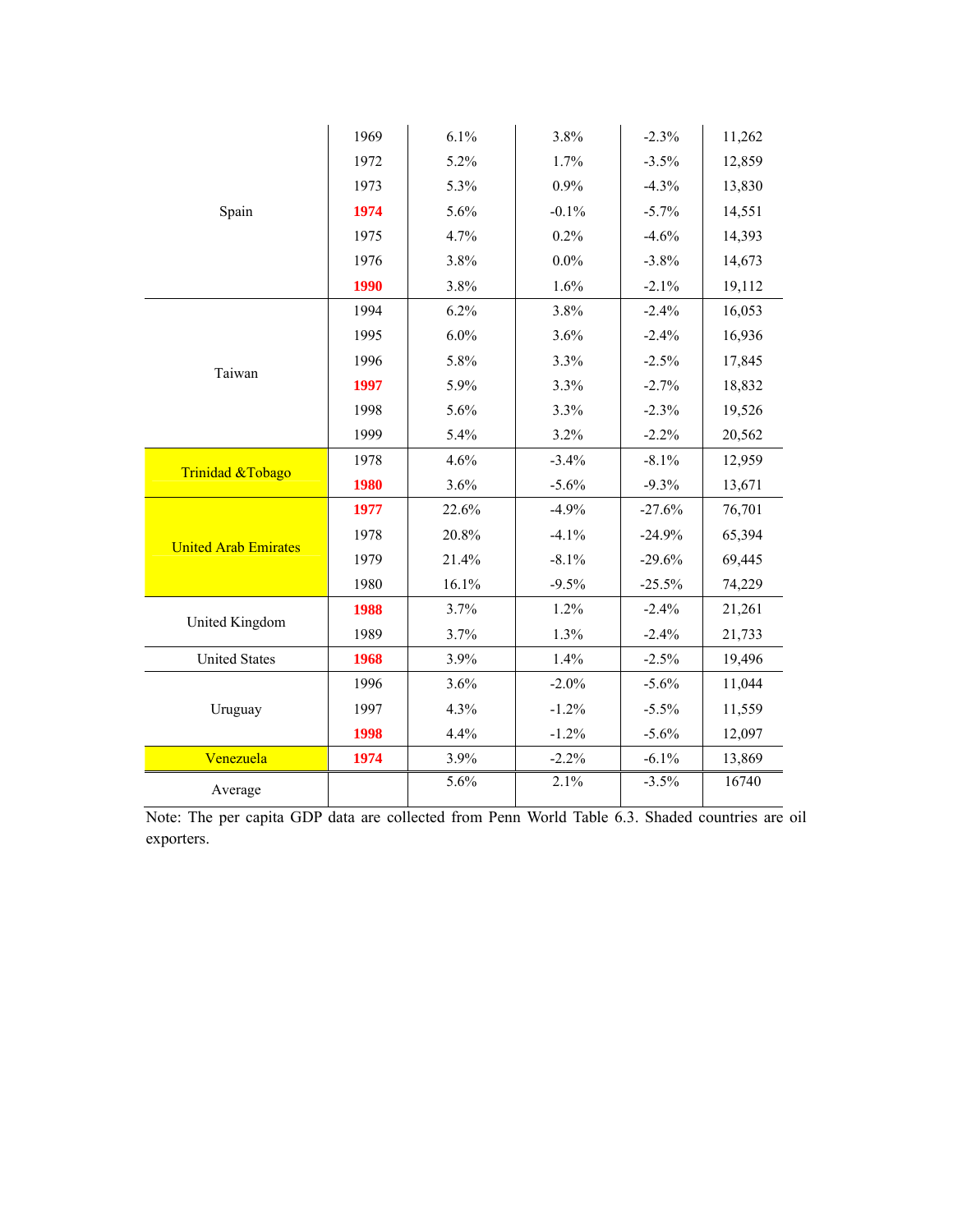# **Table 2 Growth Accounting Results**

| Country        | Year | Capital<br>growth<br>before | Capital<br>growth<br>after | Labor<br>growth<br>before | Labor<br>growth<br>after | Human<br>capital<br>growth<br>before | Human<br>capital<br>growth<br>after | TFP<br>growth<br>before | TFP<br>growth<br>after |
|----------------|------|-----------------------------|----------------------------|---------------------------|--------------------------|--------------------------------------|-------------------------------------|-------------------------|------------------------|
| Australia      | 1968 | 1.66%                       | 1.41%                      | 1.45%                     | 1.46%                    | 0.34%                                | 0.60%                               | 2.62%                   | 0.05%                  |
|                | 1969 | 1.71%                       | 1.29%                      | 1.51%                     | 1.35%                    | 0.39%                                | 0.62%                               | 2.23%                   | $-0.02%$               |
|                | 1961 | 1.92%                       | 1.95%                      |                           | $-0.06%$                 | 0.23%                                | 1.12%                               |                         | 1.10%                  |
| Austria        | 1974 | 1.97%                       | 1.35%                      | 0.15%                     | 0.47%                    | 0.68%                                | 0.38%                               | 2.55%                   | $-0.01%$               |
|                | 1976 | 1.85%                       | 1.14%                      | 0.24%                     | 0.64%                    | 0.55%                                | 0.35%                               | 1.84%                   | $0.00\%$               |
|                | 1977 | 1.79%                       | 0.99%                      | 0.30%                     | 0.67%                    | 0.47%                                | 0.35%                               | 1.63%                   | $-0.55%$               |
| <b>Bahrain</b> | 1977 |                             |                            |                           |                          |                                      |                                     |                         |                        |
|                | 1973 | 1.20%                       | 0.98%                      | 0.24%                     | 0.45%                    | 0.38%                                | 0.55%                               | 3.17%                   | 0.71%                  |
| Belgium        | 1974 | 1.21%                       | 0.85%                      | 0.27%                     | 0.46%                    | 0.44%                                | 0.53%                               | 3.21%                   | $-0.12%$               |
|                | 1976 | 1.13%                       | 0.65%                      | 0.37%                     | 0.47%                    | 0.54%                                | 0.51%                               | 2.06%                   | $-0.47%$               |
|                | 1994 | 1.93%                       | 2.89%                      | 0.98%                     | 0.98%                    | 0.47%                                | 0.31%                               | 4.22%                   | 1.05%                  |
|                | 1995 | 2.35%                       | 2.61%                      | 0.94%                     | 1.00%                    | 0.42%                                | 0.32%                               | 4.39%                   | 0.08%                  |
| Chile          | 1996 | 2.63%                       | 2.38%                      | 0.92%                     | 1.01%                    | 0.37%                                | 0.33%                               | 3.78%                   | $-0.25%$               |
|                | 1997 | 2.90%                       | 2.18%                      | 0.91%                     | 1.02%                    | 0.33%                                | 0.34%                               | 4.01%                   | $-0.08%$               |
|                | 1998 | 3.13%                       | 2.12%                      | 0.91%                     | 1.01%                    | 0.32%                                | 0.36%                               | 3.18%                   | 0.37%                  |
|                | 1964 | 1.50%                       | 1.69%                      |                           | 0.43%                    | 0.22%                                | 0.32%                               |                         | 1.17%                  |
| Denmark        | 1965 | 1.70%                       | 1.62%                      |                           | 0.38%                    | 0.23%                                | 0.34%                               |                         | 1.13%                  |
|                | 1970 | 1.76%                       | 1.24%                      | 0.48%                     | 0.28%                    | 0.30%                                | 0.38%                               | 2.10%                   | 0.46%                  |
|                | 1970 | 1.60%                       | 1.47%                      | 0.54%                     | 0.49%                    | 0.63%                                | 0.83%                               | 2.10%                   | $-0.20%$               |
|                | 1971 | 1.63%                       | 1.29%                      | 0.44%                     | 0.47%                    | 0.67%                                | 0.81%                               | 1.59%                   | $-0.14%$               |
| Finland        | 1973 | 1.56%                       | 1.14%                      | 0.43%                     | 0.35%                    | 0.73%                                | 0.77%                               | 2.13%                   | 0.56%                  |
|                | 1974 | 1.64%                       | 0.99%                      | 0.42%                     | 0.33%                    | 0.76%                                | 0.65%                               | 2.71%                   | 0.17%                  |
|                | 1975 | 1.70%                       | 0.88%                      | 0.42%                     | 0.33%                    | 0.79%                                | 0.53%                               | 2.41%                   | 0.90%                  |
| France         | 1973 | 1.74%                       | 1.09%                      | 0.63%                     | $0.56\%$                 | 0.54%                                | 0.51%                               | 2.45%                   | 0.49%                  |
|                | 1974 | 1.72%                       | 0.95%                      | 0.63%                     | 0.61%                    | 0.55%                                | 0.50%                               | 2.37%                   | 0.02%                  |
|                | 1969 | 2.14%                       | 1.86%                      | 0.22%                     | 0.43%                    | $-0.43%$                             | 0.22%                               | 6.01%                   | 2.98%                  |
|                | 1970 | 2.15%                       | 1.68%                      | 0.12%                     | 0.62%                    | $-0.31%$                             | 0.27%                               | 5.64%                   | 2.12%                  |
|                | 1971 | 2.10%                       | 1.49%                      | 0.09%                     | 0.75%                    | $-0.14%$                             | 0.28%                               | 5.38%                   | 2.04%                  |
| Greece         | 1972 | 2.07%                       | 1.25%                      | 0.11%                     | 0.83%                    | 0.04%                                | 0.28%                               | 5.32%                   | 1.10%                  |
|                | 1973 | 2.14%                       | 0.99%                      | 0.12%                     | 0.91%                    | 0.08%                                | 0.28%                               | 5.67%                   | 0.21%                  |
|                | 1974 | 2.09%                       | 0.86%                      | 0.10%                     | 0.99%                    | 0.13%                                | 0.36%                               | 3.83%                   | 1.02%                  |
|                | 1975 | 2.00%                       | 0.73%                      | 0.25%                     | 0.99%                    | 0.17%                                | 0.43%                               | 3.55%                   | 0.05%                  |

# **Table 2.1 Growth Accounting when Actual Labor Shares are Used**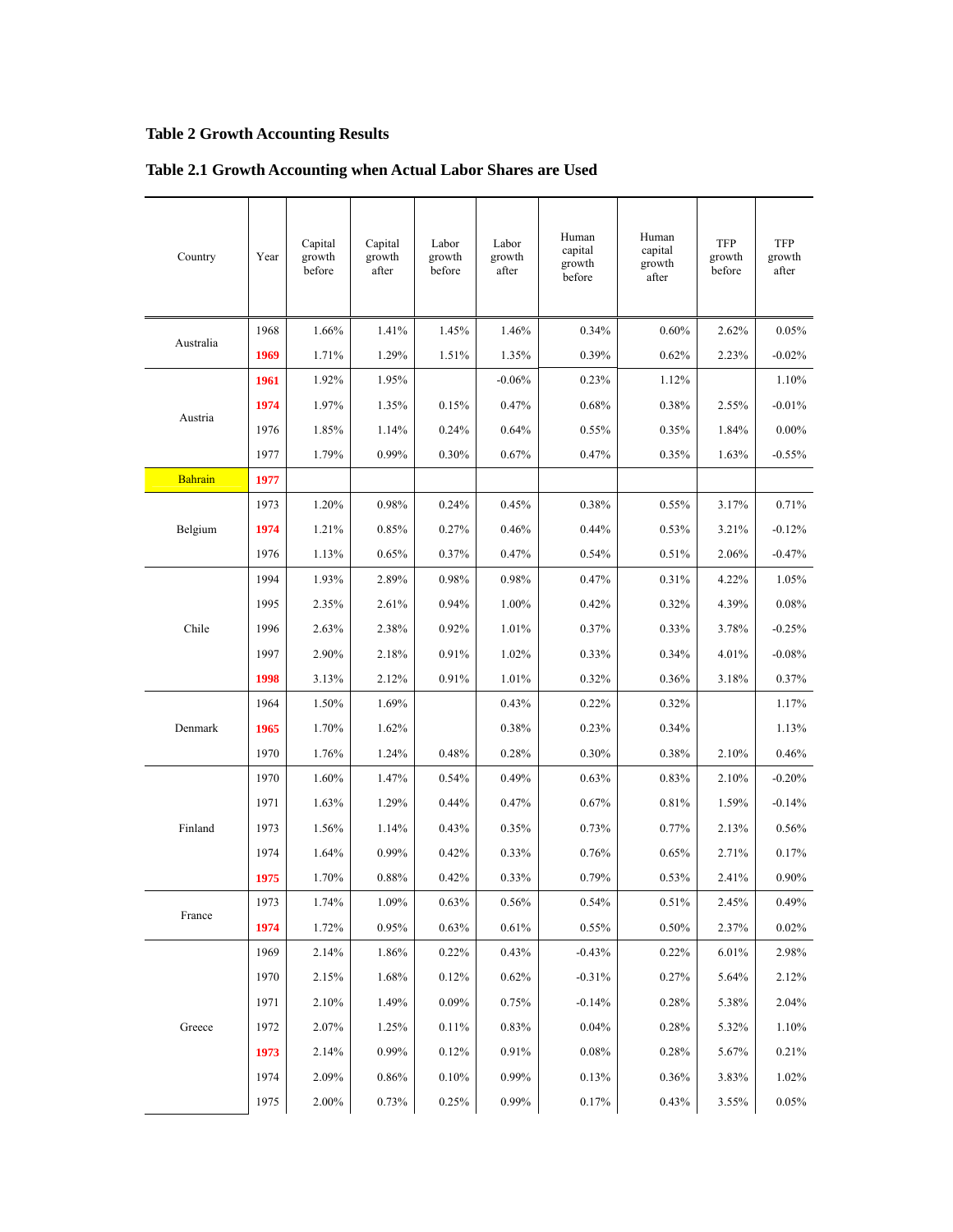|                    | 1976 | $1.86\%$ | $0.58\%$ | 0.43% | 0.95%    | 0.22%    | $0.50\%$ | 2.98% | $-1.03%$ |
|--------------------|------|----------|----------|-------|----------|----------|----------|-------|----------|
|                    | 1977 | 1.68%    | 0.47%    | 0.62% | 0.89%    | 0.27%    | 0.57%    | 2.12% | $-0.96%$ |
|                    | 1978 | 1.49%    | 0.37%    | 0.75% | 0.84%    | 0.28%    | 0.64%    | 2.04% | $-1.45%$ |
|                    | 1978 | 3.48%    | 3.75%    | 2.05% | 1.54%    | 0.55%    | 0.62%    | 2.47% | 0.80%    |
|                    | 1988 | 3.00%    | 2.95%    | 0.82% | 0.96%    | 0.59%    | 0.28%    | 2.31% | 0.40%    |
|                    | 1989 | 2.81%    | 3.03%    | 0.73% | 1.13%    | 0.59%    | 0.21%    | 2.40% | 0.51%    |
|                    | 1990 | 2.77%    | 3.14%    | 0.65% | 1.23%    | 0.59%    | 0.14%    | 2.54% | 0.42%    |
| Hong Kong          | 1991 | 2.76%    | 3.07%    | 0.66% | 1.21%    | 0.54%    | 0.13%    | 2.43% | $-1.26%$ |
|                    | 1992 | 2.84%    | 2.84%    | 0.68% | 1.18%    | 0.48%    | 0.12%    | 3.01% | $-1.42%$ |
|                    | 1993 | 2.85%    | 2.72%    | 0.73% | 1.12%    | 0.41%    | 0.11%    | 2.47% | $-1.01%$ |
|                    | 1994 | 2.90%    | 2.46%    | 0.82% | 1.01%    | 0.34%    | 0.14%    | 1.50% | $-1.44%$ |
|                    | 1969 | $1.26\%$ | 1.51%    | 0.36% | 1.07%    | 0.19%    | 0.55%    | 3.08% | 0.53%    |
|                    | 1973 | 1.58%    | 1.45%    | 0.67% | 1.24%    | 0.33%    | 0.61%    | 3.41% | 0.45%    |
|                    | 1974 | 1.67%    | 1.39%    | 0.79% | 1.22%    | 0.40%    | 0.62%    | 2.78% | 0.70%    |
| Ireland            | 1978 | 1.53%    | 1.16%    | 1.22% | 0.96%    | 0.62%    | 0.64%    | 1.96% | $-1.41%$ |
|                    | 1979 | 1.56%    | 0.95%    | 1.27% | 0.79%    | $0.61\%$ | 0.61%    | 1.62% | $-1.92%$ |
|                    | 1999 | 1.26%    | 1.75%    | 1.24% | 1.13%    | 0.61%    | 0.44%    | 5.08% | 2.51%    |
|                    | 2000 | 1.51%    | $1.67\%$ | 1.26% | 1.05%    | 0.62%    | 0.41%    | 5.78% | 2.06%    |
|                    | 1970 | 1.91%    | 2.26%    | 2.05% | 1.62%    | 0.42%    | 0.68%    | 3.03% | 0.36%    |
|                    | 1971 | 1.95%    | 2.00%    | 1.96% | 1.47%    | 0.47%    | 0.69%    | 3.17% | $-0.06%$ |
|                    | 1972 | 2.05%    | 1.75%    | 1.92% | 1.36%    | 0.52%    | 0.70%    | 3.63% | $-0.47%$ |
| Israel             | 1973 | 2.25%    | 1.46%    | 1.94% | 1.28%    | 0.55%    | 0.70%    | 4.89% | $-1.32%$ |
|                    | 1974 | 2.49%    | 1.21%    | 1.94% | 1.21%    | 0.57%    | 0.67%    | 5.47% | $-0.93%$ |
|                    | 1975 | 2.57%    | 1.03%    | 1.88% | 1.20%    | 0.60%    | 0.64%    | 3.32% | $-0.81%$ |
|                    | 1996 | 1.96%    | 1.31%    | 2.65% | 1.76%    | 0.34%    | 0.33%    | 2.11% | $-1.17%$ |
| Italy              | 1974 | 1.63%    | 1.00%    | 0.24% | 0.45%    | 0.35%    | 0.46%    | 2.90% | 0.72%    |
|                    | 1967 | 4.22%    | 4.08%    | 1.36% | 0.76%    | 0.09%    | 0.52%    | 3.98% | 2.38%    |
|                    | 1968 | 4.18%    | 3.76%    | 1.28% | 0.72%    | 0.10%    | 0.62%    | 4.13% | 1.15%    |
|                    | 1969 | 4.22%    | 3.41%    | 1.18% | 0.68%    | 0.10%    | 0.68%    | 4.70% | 0.32%    |
|                    | 1970 | 4.31%    | 3.01%    | 1.06% | 0.65%    | 0.10%    | 0.74%    | 5.08% | $-0.28%$ |
|                    | 1971 | 4.26%    | 2.72%    | 0.95% | 0.62%    | 0.21%    | 0.69%    | 4.09% | 0.26%    |
| Japan              | 1972 | 4.28%    | 2.47%    | 0.86% | 0.59%    | 0.32%    | 0.64%    | 4.49% | 0.20%    |
|                    | 1973 | 4.27%    | 2.18%    | 0.81% | 0.57%    | 0.42%    | 0.59%    | 4.12% | $-0.28%$ |
|                    | 1974 | 4.08%    | 2.00%    | 0.76% | 0.55%    | 0.52%    | 0.56%    | 2.38% | 0.63%    |
|                    | 1975 | 3.76%    | 1.88%    | 0.72% | 0.54%    | 0.62%    | 0.52%    | 1.15% | 0.81%    |
|                    | 1990 | 1.51%    | 1.21%    | 0.63% | 0.10%    | 0.45%    | 0.38%    | 2.15% | $-0.24%$ |
|                    | 1991 | 1.60%    | 1.06%    | 0.59% | 0.04%    | 0.42%    | 0.38%    | 2.17% | $-0.87%$ |
|                    | 1992 | 1.62%    | 0.92%    | 0.53% | $-0.02%$ | 0.40%    | 0.38%    | 1.54% | $-0.86%$ |
| Korea, Republic of | 1990 | 3.72%    | 3.72%    | 1.38% | 0.90%    | 0.73%    | 0.70%    | 3.81% | 1.41%    |
|                    | 1991 | $3.88\%$ | 3.22%    | 1.34% | $0.82\%$ | $0.73\%$ | 0.65%    | 3.74% | $-1.19%$ |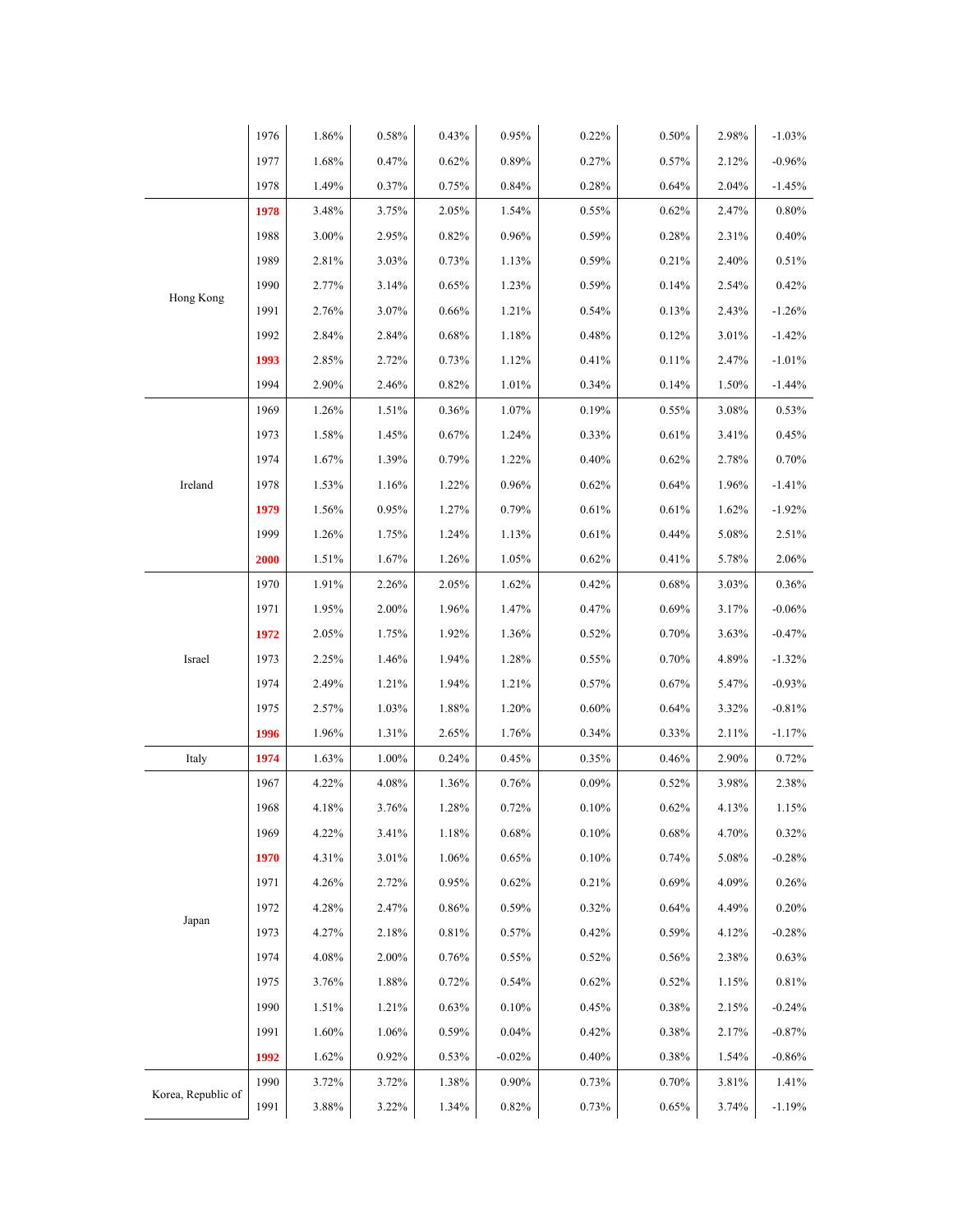|             | 1992 | 3.98% | 2.93%    | 1.31%    | 0.74%    | 0.73%    | $0.60\%$ | 3.41% | 0.24%    |
|-------------|------|-------|----------|----------|----------|----------|----------|-------|----------|
|             | 1993 | 4.02% | 2.71%    | 1.25%    | 0.67%    | 0.74%    | $0.56\%$ | 2.93% | 0.87%    |
|             | 1994 | 4.04% | 2.42%    | 1.16%    | 0.61%    | 0.75%    | 0.51%    | 2.76% | 0.38%    |
|             | 1995 | 4.01% | 2.14%    | 1.07%    | 0.54%    | 0.76%    | 0.46%    | 2.50% | 0.45%    |
|             | 1996 | 3.95% | 1.86%    | 0.98%    | 0.47%    | 0.73%    | 0.46%    | 2.48% | 0.09%    |
|             | 1997 | 3.72% | 1.69%    | $0.90\%$ | 0.41%    | 0.70%    | 0.45%    | 1.41% | 0.62%    |
|             | 1994 | 3.07% | 2.47%    | 1.79%    | 1.89%    | 0.84%    | 0.52%    | 3.30% | 0.67%    |
|             | 1995 | 3.46% | 2.02%    | 1.78%    | 1.86%    | 0.84%    | 0.49%    | 3.03% | 0.56%    |
| Malaysia    | 1996 | 3.72% | 1.60%    | 1.79%    | 1.80%    | 0.78%    | 0.51%    | 2.83% | 0.48%    |
|             | 1997 | 3.89% | 1.21%    | 1.82%    | 1.74%    | 0.72%    | 0.53%    | 2.34% | 1.02%    |
| Mauritius   | 1992 | 2.39% | 2.21%    | 0.86%    | 0.79%    | 0.54%    | 0.14%    | 2.42% | 1.29%    |
|             | 1970 | 2.01% | 1.26%    | 0.95%    | 0.91%    | 0.94%    | 0.60%    | 1.83% | 0.25%    |
| Netherlands | 1973 | 1.81% | 0.99%    | 0.86%    | 0.93%    | 0.82%    | 0.56%    | 1.32% | $-0.03%$ |
|             | 1974 | 1.72% | 0.86%    | 0.87%    | 0.95%    | 0.76%    | 0.54%    | 1.22% | $-0.76%$ |
|             | 1960 | 1.09% | 1.37%    |          | 1.49%    | 0.21%    | 0.32%    |       | 0.50%    |
| New Zealand | 1965 | 1.22% | 1.06%    |          | 1.16%    | 0.19%    | 0.70%    |       | $-0.49%$ |
|             | 1966 | 1.37% | 1.05%    |          | 1.23%    | 0.26%    | 0.72%    |       | $-0.14%$ |
|             | 1976 | 1.96% | 1.17%    | 0.36%    | $0.39\%$ | 0.29%    | $0.55\%$ | 2.35% | 0.23%    |
| Norway      | 1997 | 0.52% | 0.98%    | 0.31%    | 0.47%    | 0.36%    | 0.69%    | 3.35% | 0.02%    |
|             | 1998 | 0.72% | 0.96%    | 0.34%    | 0.46%    | 0.36%    | 0.76%    | 3.24% | 0.01%    |
|             | 1973 | 2.19% | 1.36%    | $-0.25%$ | 1.03%    | 0.46%    | 0.68%    | 5.57% | $-0.41%$ |
|             | 1974 | 2.20% | 1.31%    | $-0.05%$ | 0.98%    | 0.51%    | 0.69%    | 4.65% | $-0.20%$ |
| Portugal    | 1990 | 0.92% | 1.25%    | 0.44%    | 0.46%    | 0.65%    | 0.29%    | 2.44% | 0.45%    |
|             | 1991 | 1.09% | 1.29%    | 0.41%    | $0.50\%$ | 0.59%    | 0.30%    | 3.38% | 0.83%    |
|             | 1992 | 1.25% | 1.34%    | 0.39%    | 0.51%    | 0.52%    | 0.32%    | 3.25% | 1.13%    |
|             | 2000 | 1.43% | 0.88%    | 0.48%    | 0.22%    | 0.33%    | 0.45%    | 1.84% | $-0.75%$ |
|             | 1978 | 4.15% | 4.37%    | 1.73%    | 1.62%    | 0.01%    | 0.62%    | 2.59% | 0.42%    |
|             | 1979 | 4.05% | 4.10%    | 1.67%    | 1.48%    | $-0.02%$ | 0.69%    | 2.18% | $-0.65%$ |
|             | 1980 | 4.05% | $3.80\%$ | 1.58%    | 1.48%    | $-0.05%$ | 0.76%    | 1.59% | $-0.65%$ |
|             | 1982 | 4.05% | 3.14%    | 1.92%    | 1.20%    | 0.20%    | 0.60%    | 2.49% | 0.80%    |
|             | 1983 | 4.19% | 2.90%    | 1.82%    | 1.30%    | 0.34%    | 0.53%    | 2.74% | 1.00%    |
| Singapore   | 1984 | 4.42% | 2.63%    | 1.77%    | 1.34%    | 0.48%    | 0.51%    | 2.39% | 1.46%    |
|             | 1993 | 2.78% | 3.40%    | 1.57%    | 1.34%    | 0.56%    | 0.68%    | 4.54% | 2.06%    |
|             | 1994 | 2.89% | 3.21%    | 1.56%    | 1.32%    | 0.61%    | 0.64%    | 4.86% | $-0.02%$ |
|             | 1995 | 3.11% | 2.89%    | 1.51%    | 1.25%    | 0.67%    | 0.60%    | 4.44% | $-0.47%$ |
|             | 1996 | 3.32% | 2.33%    | 1.48%    | 1.16%    | 0.71%    | 0.57%    | 3.90% | $-0.98%$ |
|             | 1997 | 3.53% | 1.88%    | 1.48%    | 1.08%    | 0.75%    | 0.55%    | 3.56% | $-0.10%$ |
|             | 1969 | 3.17% | 2.43%    | 0.44%    | 0.61%    | 0.23%    | 0.80%    | 3.34% | 0.94%    |
| Spain       | 1972 | 2.84% | 1.91%    | $0.38\%$ | $0.81\%$ | 0.42%    | 0.78%    | 2.59% | $-0.69%$ |
|             | 1973 | 2.74% | 1.68%    | 0.41%    | 0.83%    | 0.52%    | 0.74%    | 2.60% | $-1.29%$ |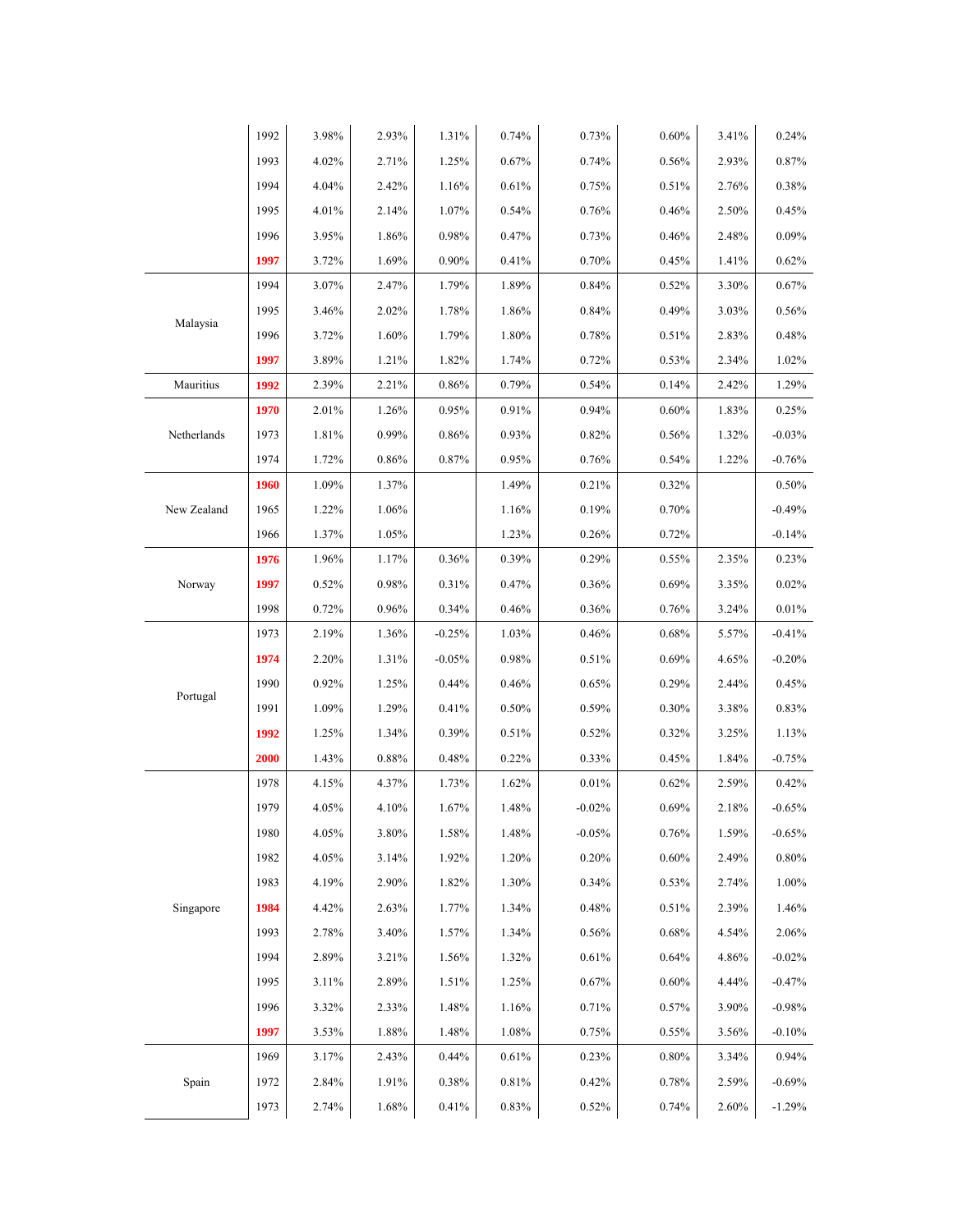|                                | 1974 | 2.70% | 1.38% | 0.45%    | 0.85% | 0.63% | 0.68% | 2.80%    | $-1.97%$  |
|--------------------------------|------|-------|-------|----------|-------|-------|-------|----------|-----------|
|                                | 1975 | 2.61% | 1.17% | 0.52%    | 0.85% | 0.74% | 0.62% | 1.83%    | $-1.52%$  |
|                                | 1976 | 2.43% | 0.98% | 0.61%    | 0.83% | 0.80% | 0.59% | 0.94%    | $-1.55%$  |
|                                | 1990 | 1.11% | 1.06% | $0.68\%$ | 0.37% | 0.45% | 1.39% | 1.96%    | $-0.99\%$ |
| Trinidad & Tobago              | 1978 | 2.59% | 2.20% | 1.85%    | 1.38% | 0.55% | 0.32% | $0.97\%$ | $-5.63%$  |
|                                | 1980 | 3.10% | 1.23% | 1.83%    | 1.16% | 0.54% | 0.24% | $-0.41%$ | $-6.62%$  |
| United Kingdom                 | 1988 | 0.62% | 0.65% | $0.33\%$ | 0.09% | 0.21% | 0.27% | 2.70%    | 0.54%     |
|                                | 1989 | 0.72% | 0.59% | 0.29%    | 0.12% | 0.22% | 0.29% | 2.73%    | 0.62%     |
| <b>United States</b>           | 1968 | 0.99% | 0.97% | 1.14%    | 1.34% | 0.77% | 0.72% | 2.31%    | $-0.55%$  |
|                                | 1996 | 0.92% | 0.70% | 0.43%    | 0.36% | 0.23% | 0.18% | 2.71%    | $-2.61%$  |
| Uruguay                        | 1997 | 1.18% | 0.51% | 0.42%    | 0.36% | 0.25% | 0.12% | 3.15%    | $-1.58%$  |
|                                | 1998 | 1.42% | 0.30% | 0.41%    | 0.37% | 0.27% | 0.05% | 3.02%    | $-1.30%$  |
| Venezuela                      | 1974 | 2.60% | 2.45% | 2.09%    | 2.07% | 0.59% | 0.71% | 1.99%    | $-4.39%$  |
| Average<br>(non-oil countries) |      | 2.40% | 1.79% | 0.89%    | 0.86% | 0.44% | 0.51% | 3.04%    | 0.09%     |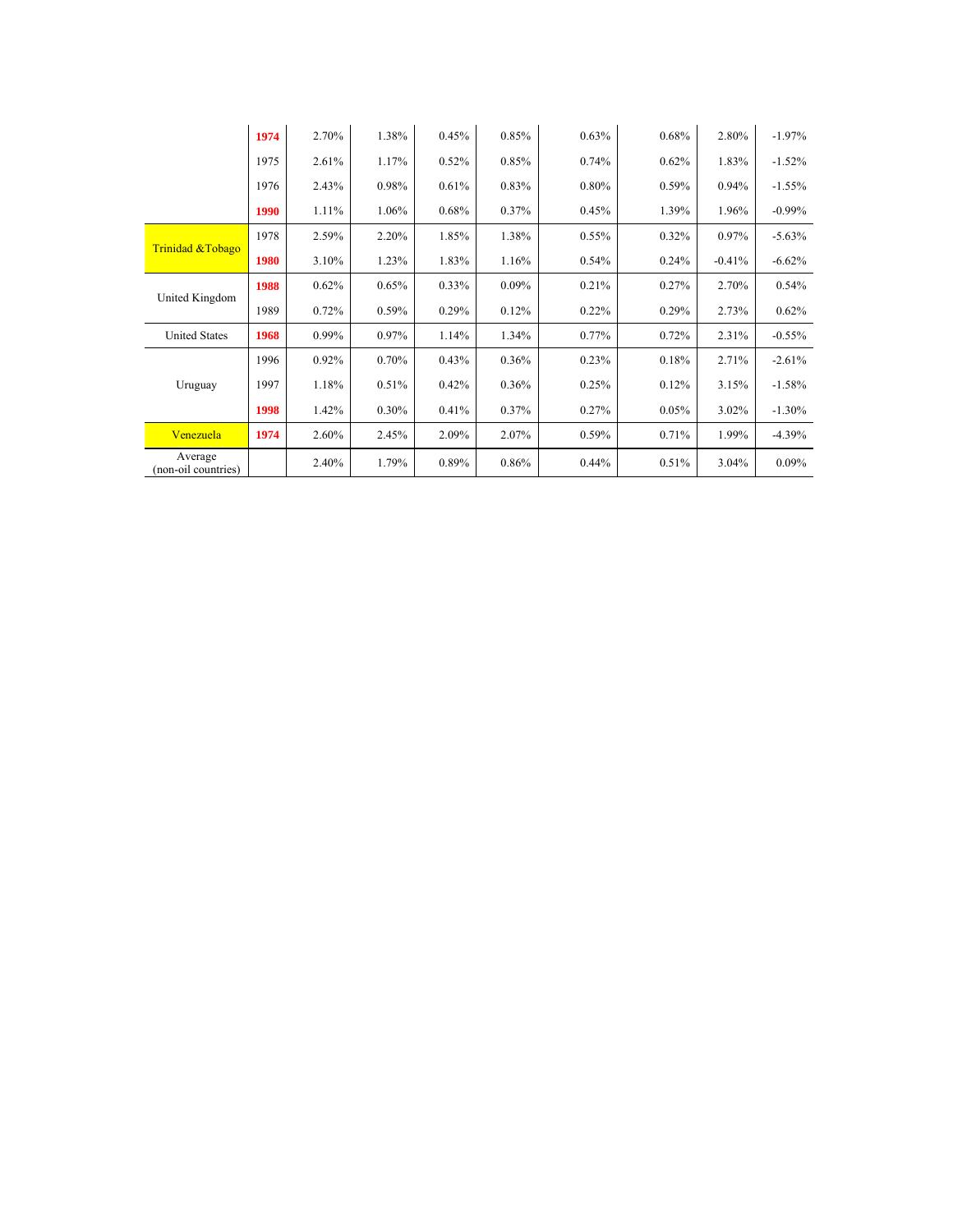| Country        | Year | Capital<br>growth<br>before | Capital<br>growth<br>after | Labor<br>growth<br>before | Labor<br>growth<br>after | Human<br>capital<br>growth<br>before | Human<br>capital<br>growth<br>after | <b>TFP</b><br>growth<br>before | <b>TFP</b><br>growth<br>after |
|----------------|------|-----------------------------|----------------------------|---------------------------|--------------------------|--------------------------------------|-------------------------------------|--------------------------------|-------------------------------|
|                | 1970 | 1.72%                       | 1.67%                      | 0.96%                     | 0.95%                    | 0.27%                                | 0.42%                               | 2.14%                          | 0.11%                         |
| Argentina      | 1997 | 0.90%                       | 0.46%                      | 1.03%                     | 0.86%                    | 0.31%                                | 0.20%                               | 3.34%                          | $-0.66%$                      |
|                | 1998 | 1.13%                       | 0.38%                      | 1.00%                     | 0.88%                    | 0.28%                                | 0.21%                               | 2.55%                          | 0.05%                         |
|                | 1968 | 1.81%                       | 1.54%                      | 1.38%                     | 1.39%                    | 0.33%                                | 0.57%                               | 2.54%                          | 0.01%                         |
| Australia      | 1969 | 1.87%                       | 1.41%                      | 1.44%                     | 1.29%                    | 0.37%                                | 0.59%                               | 2.15%                          | $-0.05%$                      |
|                | 1961 | 2.24%                       | 2.27%                      |                           | $-0.06%$                 | 0.22%                                | 1.04%                               |                                | 0.85%                         |
|                | 1974 | 2.29%                       | 1.57%                      | 0.14%                     | 0.43%                    | 0.63%                                | 0.36%                               | 2.28%                          | $-0.18%$                      |
| Austria        | 1976 | 2.15%                       | 1.32%                      | 0.22%                     | 0.59%                    | 0.51%                                | 0.33%                               | 1.58%                          | $-0.12%$                      |
|                | 1977 | 2.09%                       | 1.16%                      | 0.28%                     | 0.62%                    | 0.44%                                | 0.32%                               | 1.39%                          | $-0.64%$                      |
| <b>Bahrain</b> | 1977 | 2.62%                       | 3.02%                      | 3.95%                     | 4.09%                    | $1.11\%$                             | 1.27%                               | 0.90%                          | $-8.32%$                      |
|                | 1973 | 1.61%                       | 1.31%                      | 0.21%                     | 0.39%                    | 0.33%                                | 0.48%                               | 2.83%                          | 0.49%                         |
| Belgium        | 1974 | 1.63%                       | 1.15%                      | 0.24%                     | 0.40%                    | 0.38%                                | 0.47%                               | 2.88%                          | $-0.29%$                      |
|                | 1976 | 1.53%                       | 0.88%                      | 0.33%                     | 0.41%                    | 0.47%                                | 0.45%                               | 1.78%                          | $-0.58%$                      |
|                | 1994 | 1.65%                       | 2.47%                      | 1.08%                     | 1.08%                    | 0.51%                                | 0.34%                               | 4.36%                          | 1.34%                         |
|                | 1995 | 2.01%                       | 2.23%                      | 1.04%                     | 1.10%                    | 0.46%                                | 0.35%                               | 4.59%                          | 0.33%                         |
| Chile          | 1996 | 2.24%                       | 2.03%                      | 1.01%                     | 1.12%                    | 0.41%                                | 0.37%                               | 4.03%                          | $-0.03%$                      |
|                | 1997 | 2.47%                       | 1.86%                      | 1.00%                     | 1.12%                    | 0.36%                                | 0.38%                               | 4.31%                          | 0.10%                         |
|                | 1998 | 2.68%                       | 1.81%                      | 1.00%                     | 1.11%                    | 0.35%                                | 0.39%                               | 3.51%                          | 0.54%                         |
|                | 1964 | 1.81%                       | 2.04%                      |                           | 0.39%                    | 0.20%                                | 0.29%                               |                                | 0.88%                         |
| Denmark        | 1965 | 2.05%                       | 1.96%                      |                           | 0.34%                    | 0.21%                                | 0.31%                               |                                | 0.85%                         |
|                | 1970 | 2.13%                       | 1.49%                      | 0.44%                     | 0.25%                    | 0.28%                                | 0.35%                               | 1.80%                          | 0.26%                         |
|                | 1970 | 1.93%                       | 1.77%                      | 0.50%                     | 0.45%                    | 0.58%                                | 0.76%                               | 1.87%                          | $-0.39%$                      |
|                | 1971 | 1.97%                       | 1.56%                      | 0.40%                     | 0.43%                    | 0.61%                                | 0.74%                               | 1.34%                          | $-0.30%$                      |
| Finland        | 1973 | 1.88%                       | 1.38%                      | 0.39%                     | 0.32%                    | 0.67%                                | 0.71%                               | 1.91%                          | 0.42%                         |
|                | 1974 | 1.97%                       | 1.20%                      | 0.39%                     | 0.30%                    | 0.70%                                | 0.60%                               | 2.48%                          | 0.04%                         |
|                | 1975 | 2.05%                       | 1.07%                      | 0.38%                     | 0.30%                    | 0.72%                                | 0.48%                               | 2.16%                          | 0.79%                         |
|                | 1973 | 2.34%                       | 1.47%                      | 0.55%                     | 0.49%                    | 0.48%                                | 0.45%                               | 1.99%                          | 0.24%                         |
| France         | 1974 | 2.31%                       | 1.29%                      | 0.55%                     | 0.53%                    | 0.48%                                | 0.44%                               | 1.92%                          | $-0.18%$                      |
|                | 1976 | 5.02%                       | 1.85%                      | 2.48%                     | 0.69%                    | 0.50%                                | 0.96%                               | 2.42%                          | $-4.31%$                      |
| Gabon          | 1977 | 5.58%                       | 1.28%                      | 2.51%                     | 0.75%                    | 0.59%                                | 0.94%                               | 0.03%                          | $-2.75%$                      |
|                | 1978 | 5.40%                       | 1.51%                      | 2.55%                     | 0.81%                    | 0.68%                                | 0.92%                               | 0.96%                          | $-5.25%$                      |
|                | 1995 | 0.19%                       | 0.61%                      | 1.51%                     | 2.23%                    | 0.86%                                | 0.71%                               | 3.41%                          | $-3.67%$                      |
| Greece         | 1969 | 3.56%                       | 3.10%                      | 0.18%                     | 0.35%                    | $-0.36%$                             | 0.18%                               | 4.55%                          | 1.85%                         |

# **Table 2.2 Growth Accounting when the Labor Share is Set Equal to 0.65**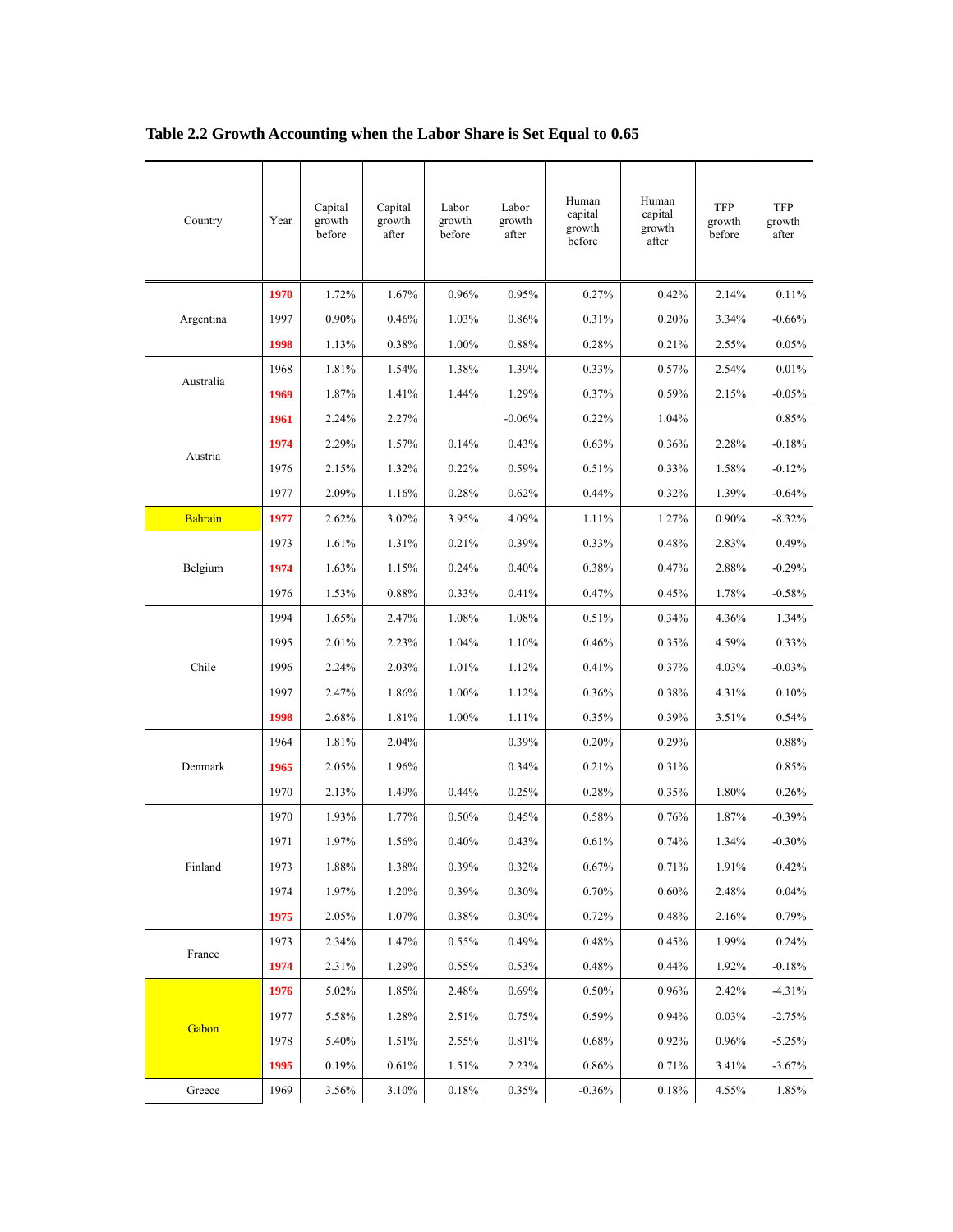|             | 1970 | 3.59% | 2.79% | $0.10\%$ | 0.51% | $-0.25%$ | 0.22% | 4.17% | 1.16%     |
|-------------|------|-------|-------|----------|-------|----------|-------|-------|-----------|
|             | 1971 | 3.50% | 2.49% | 0.07%    | 0.62% | $-0.11%$ | 0.23% | 3.97% | 1.22%     |
|             | 1972 | 3.45% | 2.08% | 0.09%    | 0.69% | 0.03%    | 0.23% | 3.97% | 0.46%     |
|             | 1973 | 3.57% | 1.65% | 0.10%    | 0.75% | 0.07%    | 0.23% | 4.27% | $-0.24%$  |
|             | 1974 | 3.48% | 1.43% | 0.08%    | 0.82% | 0.10%    | 0.29% | 2.47% | $0.69\%$  |
|             | 1975 | 3.33% | 1.22% | 0.21%    | 0.81% | 0.14%    | 0.36% | 2.29% | $-0.19%$  |
|             | 1976 | 3.10% | 0.97% | 0.35%    | 0.78% | 0.18%    | 0.41% | 1.85% | $-1.16%$  |
|             | 1977 | 2.79% | 0.78% | 0.51%    | 0.73% | 0.22%    | 0.47% | 1.16% | $-1.02%$  |
|             | 1978 | 2.49% | 0.62% | 0.62%    | 0.69% | 0.23%    | 0.53% | 1.22% | $-1.43%$  |
|             | 1978 | 2.84% | 3.05% | 2.34%    | 1.76% | 0.63%    | 0.71% | 2.76% | 1.20%     |
|             | 1988 | 2.44% | 2.40% | 0.94%    | 1.10% | 0.67%    | 0.32% | 2.67% | 0.77%     |
|             | 1989 | 2.29% | 2.47% | 0.84%    | 1.29% | 0.68%    | 0.24% | 2.74% | $0.89\%$  |
|             | 1990 | 2.25% | 2.56% | 0.74%    | 1.41% | 0.68%    | 0.15% | 2.88% | 0.82%     |
| Hong Kong   | 1991 | 2.24% | 2.50% | 0.75%    | 1.38% | 0.61%    | 0.14% | 2.78% | $-0.87%$  |
|             | 1992 | 2.32% | 2.31% | 0.78%    | 1.35% | 0.54%    | 0.13% | 3.38% | $-1.07\%$ |
|             | 1993 | 2.32% | 2.21% | 0.83%    | 1.28% | 0.47%    | 0.12% | 2.84% | $-0.67%$  |
|             | 1994 | 2.36% | 2.00% | 0.93%    | 1.15% | 0.39%    | 0.16% | 1.88% | $-1.14%$  |
|             | 1978 | 1.82% | 0.84% | $-0.06%$ | 0.09% | 0.48%    | 0.33% | 2.90% | $-0.46%$  |
| Hungary     | 1979 | 1.82% | 0.70% | $-0.13%$ | 0.14% | 0.49%    | 0.27% | 2.16% | 0.09%     |
|             | 1972 | 3.64% | 4.12% | 1.89%    | 2.01% | 0.36%    | 0.57% | 6.35% | $-8.31%$  |
|             | 1973 | 3.46% | 3.94% | 1.89%    | 2.12% | 0.37%    | 0.60% | 6.68% | $-14.70%$ |
| Iran        | 1974 | 3.51% | 3.37% | 1.88%    | 2.25% | 0.38%    | 0.66% | 5.24% | $-14.42%$ |
|             | 1975 | 3.76% | 2.61% | 1.89%    | 2.38% | 0.40%    | 0.71% | 2.34% | $-9.34%$  |
|             | 1976 | 4.08% | 1.98% | 1.90%    | 2.49% | 0.45%    | 0.73% | 2.59% | $-9.81%$  |
|             | 1979 | 4.45% | 5.08% | 1.95%    | 2.50% | 0.54%    | 0.70% | 7.40% | $-11.44%$ |
| <b>Iraq</b> | 1980 | 4.47% | 4.70% | 2.05%    | 2.33% | 0.57%    | 0.74% | 4.26% | $-8.12%$  |
|             | 1969 | 1.64% | 1.96% | 0.32%    | 0.95% | 0.17%    | 0.49% | 2.77% | 0.26%     |
|             | 1973 | 2.04% | 1.87% | 0.59%    | 1.10% | 0.29%    | 0.54% | 3.05% | 0.23%     |
|             | 1974 | 2.17% | 1.80% | $0.70\%$ | 1.09% | 0.36%    | 0.55% | 2.41% | 0.49%     |
| Ireland     | 1978 | 1.98% | 1.50% | 1.09%    | 0.85% | 0.55%    | 0.57% | 1.71% | $-1.57%$  |
|             | 1979 | 2.02% | 1.23% | 1.13%    | 0.71% | 0.55%    | 0.54% | 1.36% | $-2.05%$  |
|             | 1999 | 1.64% | 2.27% | 1.10%    | 1.01% | 0.55%    | 0.39% | 4.91% | 2.16%     |
|             | 2000 | 1.95% | 2.17% | 1.13%    | 0.93% | 0.55%    | 0.36% | 5.54% | 1.72%     |
|             | 1970 | 2.23% | 2.64% | 1.91%    | 1.50% | 0.39%    | 0.63% | 2.88% | 0.14%     |
|             | 1971 | 2.28% | 2.33% | 1.82%    | 1.37% | 0.44%    | 0.64% | 3.02% | $-0.24%$  |
|             | 1972 | 2.39% | 2.04% | 1.78%    | 1.27% | 0.49%    | 0.65% | 3.46% | $-0.62%$  |
| Israel      | 1973 | 2.62% | 1.70% | 1.80%    | 1.19% | 0.51%    | 0.65% | 4.69% | $-1.42%$  |
|             | 1974 | 2.90% | 1.42% | 1.80%    | 1.12% | 0.53%    | 0.62% | 5.24% | $-1.00\%$ |
|             | 1975 | 2.99% | 1.20% | 1.75%    | 1.12% | 0.56%    | 0.59% | 3.07% | $-0.85%$  |
|             | 1996 | 2.29% | 1.53% | 2.46%    | 1.64% | $0.32\%$ | 0.31% | 1.99% | $-1.24%$  |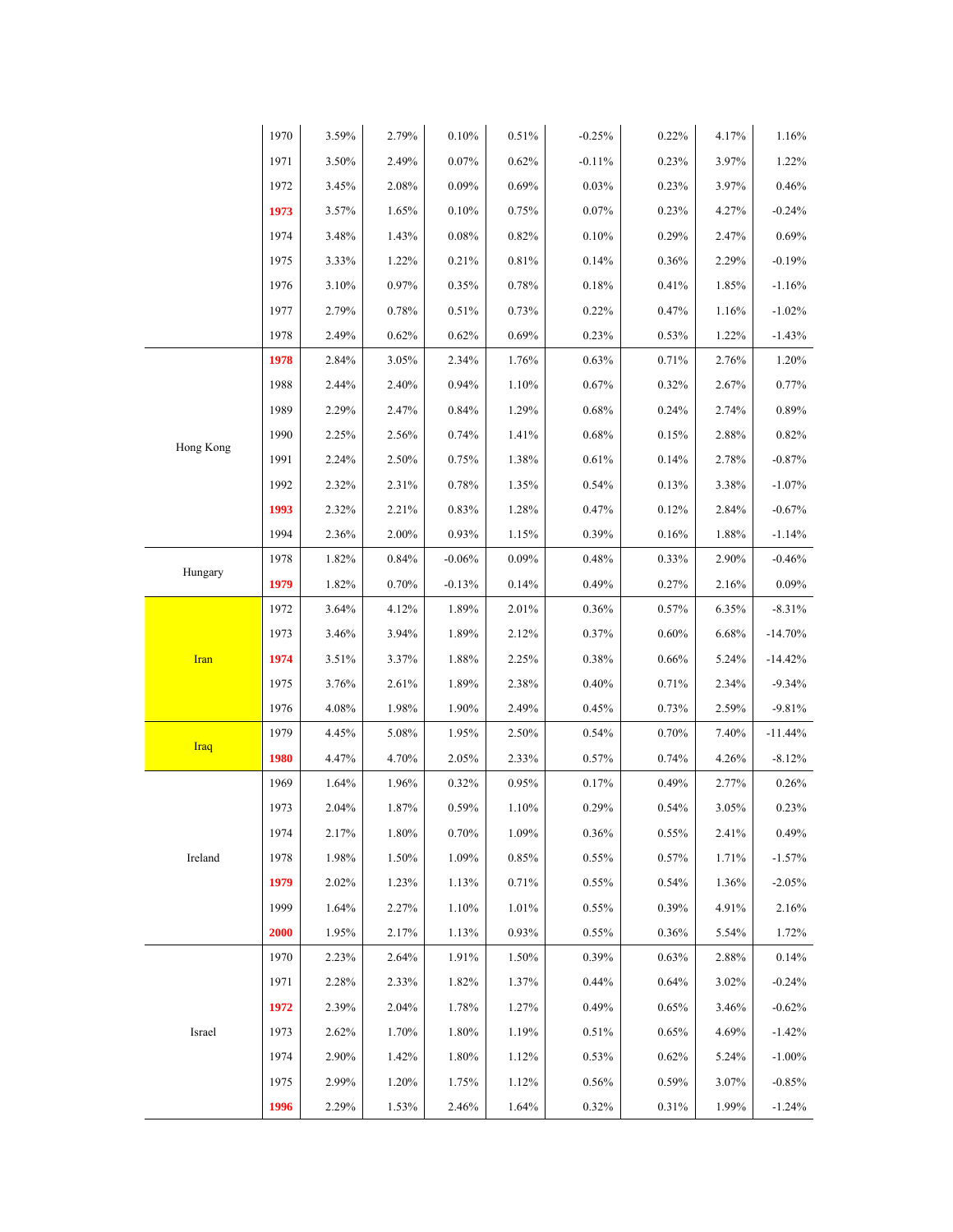| Italy              | 1974 | 1.96% | 1.21% | 0.22%    | 0.41%    | 0.32% | 0.42% | 2.62% | 0.59%     |
|--------------------|------|-------|-------|----------|----------|-------|-------|-------|-----------|
|                    | 1967 | 4.62% | 4.47% | 1.30%    | 0.72%    | 0.09% | 0.50% | 3.65% | 2.06%     |
|                    | 1968 | 4.57% | 4.12% | 1.23%    | 0.69%    | 0.09% | 0.60% | 3.79% | 0.86%     |
|                    | 1969 | 4.62% | 3.73% | 1.13%    | 0.65%    | 0.10% | 0.65% | 4.36% | 0.06%     |
|                    | 1970 | 4.72% | 3.29% | 1.01%    | 0.62%    | 0.10% | 0.71% | 4.73% | $-0.50%$  |
|                    | 1971 | 4.66% | 2.98% | $0.90\%$ | 0.59%    | 0.20% | 0.66% | 3.74% | 0.06%     |
|                    | 1972 | 4.68% | 2.70% | 0.82%    | 0.56%    | 0.31% | 0.61% | 4.14% | 0.03%     |
| Japan              | 1973 | 4.67% | 2.38% | 0.77%    | 0.54%    | 0.40% | 0.57% | 3.77% | $-0.43%$  |
|                    | 1974 | 4.47% | 2.18% | 0.72%    | 0.53%    | 0.50% | 0.53% | 2.06% | 0.49%     |
|                    | 1975 | 4.12% | 2.05% | 0.69%    | 0.52%    | 0.60% | 0.50% | 0.86% | 0.68%     |
|                    | 1990 | 1.66% | 1.33% | 0.60%    | 0.10%    | 0.43% | 0.36% | 2.05% | $-0.33%$  |
|                    | 1991 | 1.75% | 1.16% | 0.56%    | 0.03%    | 0.41% | 0.36% | 2.07% | $-0.95%$  |
|                    | 1992 | 1.77% | 1.01% | 0.51%    | $-0.02%$ | 0.38% | 0.37% | 1.43% | $-0.93%$  |
|                    | 1990 | 3.72% | 3.72% | 1.38%    | 0.90%    | 0.73% | 0.70% | 3.81% | 1.41%     |
|                    | 1991 | 3.88% | 3.22% | 1.34%    | 0.82%    | 0.73% | 0.65% | 3.74% | $-1.19%$  |
|                    | 1992 | 3.98% | 2.93% | 1.31%    | 0.74%    | 0.73% | 0.60% | 3.41% | 0.24%     |
| Korea, Republic of | 1993 | 4.02% | 2.71% | 1.25%    | 0.67%    | 0.74% | 0.56% | 2.93% | 0.87%     |
|                    | 1994 | 4.04% | 2.42% | 1.16%    | 0.61%    | 0.75% | 0.51% | 2.76% | 0.38%     |
|                    | 1995 | 4.01% | 2.14% | 1.07%    | 0.54%    | 0.76% | 0.46% | 2.50% | 0.45%     |
|                    | 1996 | 3.95% | 1.86% | 0.98%    | 0.47%    | 0.73% | 0.46% | 2.48% | 0.09%     |
|                    | 1997 | 3.72% | 1.69% | 0.90%    | 0.41%    | 0.70% | 0.45% | 1.41% | 0.62%     |
|                    | 1993 | 0.37% | 0.08% | $-1.20%$ | 3.51%    | 0.18% | 0.29% | 4.48% | $-2.62%$  |
|                    | 1994 | 0.28% | 0.14% | $-0.90%$ | 3.19%    | 0.19% | 0.26% | 3.90% | $-2.68%$  |
| Kuwait             | 1995 | 0.25% | 0.30% | $-0.64%$ | 2.91%    | 0.19% | 0.23% | 4.10% | $-3.50%$  |
|                    | 1996 | 0.33% | 0.44% | $-0.48%$ | 2.71%    | 0.21% | 0.18% | 1.38% | $-0.97%$  |
|                    | 1997 | 0.29% | 0.74% | $-0.45%$ | 2.59%    | 0.23% | 0.13% | 5.71% | 0.12%     |
|                    | 1977 | 3.54% | 2.66% | 2.68%    | 2.50%    | 0.57% | 0.84% | 3.45% | $-13.17%$ |
|                    | 1978 | 3.67% | 2.26% | 2.59%    | 2.44%    | 0.66% | 0.80% | 3.70% | $-11.60%$ |
| Libya              | 1979 | 3.64% | 1.81% | 2.57%    | 2.18%    | 0.74% | 0.79% | 4.31% | $-13.45%$ |
|                    | 1980 | 3.57% | 1.22% | 2.46%    | 2.15%    | 0.82% | 0.78% | 2.35% | $-13.45%$ |
|                    | 1994 | 3.16% | 2.54% | 1.77%    | 1.86%    | 0.83% | 0.51% | 3.24% | 0.64%     |
| Malaysia           | 1995 | 3.56% | 2.08% | 1.76%    | 1.83%    | 0.82% | 0.48% | 2.97% | 0.54%     |
|                    | 1996 | 3.83% | 1.65% | 1.77%    | 1.77%    | 0.77% | 0.50% | 2.76% | 0.46%     |
|                    | 1997 | 4.01% | 1.25% | 1.80%    | 1.71%    | 0.71% | 0.53% | 2.26% | 1.02%     |
| Mauritius          | 1992 | 1.95% | 1.80% | 0.98%    | 0.90%    | 0.62% | 0.16% | 2.67% | 1.57%     |
|                    | 1970 | 2.13% | 1.34% | $0.92\%$ | 0.88%    | 0.91% | 0.58% | 1.77% | 0.22%     |
| Netherlands        | 1973 | 1.91% | 1.05% | 0.84%    | 0.90%    | 0.80% | 0.55% | 1.26% | $-0.04%$  |
|                    | 1974 | 1.82% | 0.91% | 0.84%    | 0.92%    | 0.74% | 0.53% | 1.17% | $-0.77%$  |
| New Zealand        | 1960 | 1.15% | 1.45% |          | 1.45%    | 0.21% | 0.31% |       | 0.48%     |
|                    | 1965 | 1.30% | 1.12% |          | 1.13%    | 0.18% | 0.68% |       | $-0.50%$  |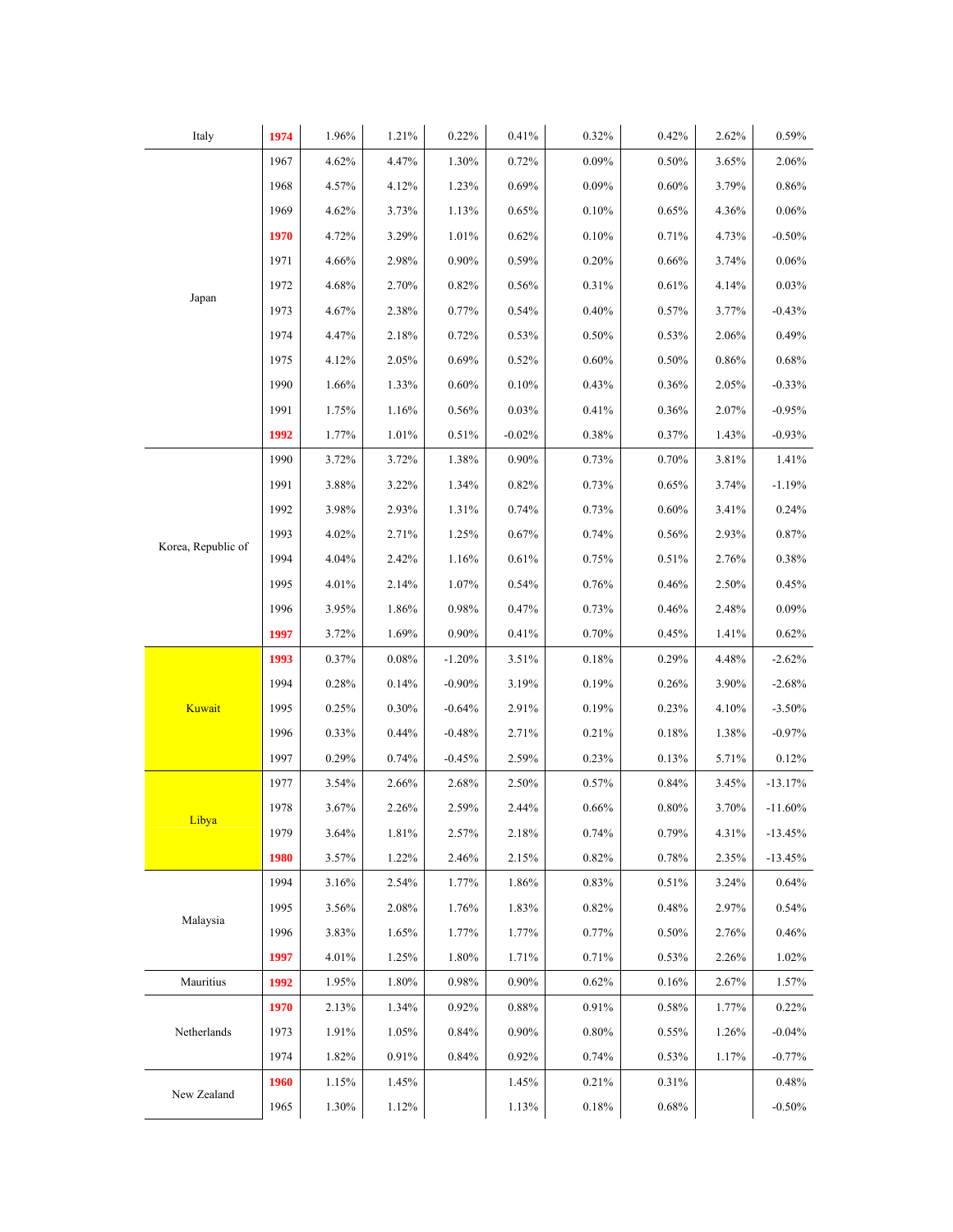|                             | 1966 | 1.45%  | 1.11% |          | 1.20%    | 0.25%    | 0.70%    |                                                                                                                                                                                                                                                                                                                | $-0.14%$  |
|-----------------------------|------|--------|-------|----------|----------|----------|----------|----------------------------------------------------------------------------------------------------------------------------------------------------------------------------------------------------------------------------------------------------------------------------------------------------------------|-----------|
|                             | 1976 | 1.76%  | 1.05% | 0.38%    | 0.42%    | 0.31%    | 0.59%    | 2.51%                                                                                                                                                                                                                                                                                                          | 0.29%     |
| Norway                      | 1997 | 0.47%  | 0.88% | 0.34%    | 0.50%    | 0.38%    | 0.74%    | 3.36%                                                                                                                                                                                                                                                                                                          | 0.04%     |
|                             | 1998 | 0.65%  | 0.86% | 0.36%    | 0.49%    | 0.39%    | 0.81%    | 3.27%                                                                                                                                                                                                                                                                                                          | 0.03%     |
|                             | 1973 | 2.73%  | 1.70% | $-0.23%$ | 0.93%    | 0.42%    | 0.61%    | 5.05%<br>4.14%<br>2.31%<br>3.20%<br>3.03%<br>1.56%<br>5.96%<br>1.94%<br>0.23%<br>3.26%<br>2.84%<br>2.28%<br>3.04%<br>3.32%<br>3.01%<br>4.77%<br>5.10%<br>4.74%<br>4.25%<br>3.96%<br>3.17%<br>2.44%<br>2.46%<br>2.67%<br>1.71%<br>0.83%<br>1.93%<br>2.27%<br>2.02%<br>1.84%<br>1.89%<br>1.60%<br>1.57%<br>0.77% | $-0.58%$  |
|                             | 1974 | 2.75%  | 1.63% | $-0.04%$ | 0.88%    | 0.46%    | 0.62%    |                                                                                                                                                                                                                                                                                                                | $-0.36%$  |
|                             | 1990 | 1.16%  | 1.56% | 0.40%    | 0.41%    | 0.59%    | 0.26%    |                                                                                                                                                                                                                                                                                                                | 0.21%     |
| Portugal                    | 1991 | 1.36%  | 1.61% | 0.37%    | 0.45%    | 0.53%    | 0.27%    |                                                                                                                                                                                                                                                                                                                | 0.58%     |
|                             | 1992 | 1.57%  | 1.67% | 0.35%    | 0.46%    | 0.47%    | 0.29%    |                                                                                                                                                                                                                                                                                                                | 0.87%     |
|                             | 2000 | 1.78%  | 1.09% | 0.44%    | 0.20%    | 0.30%    | 0.40%    |                                                                                                                                                                                                                                                                                                                | $-0.91%$  |
|                             | 1977 | 4.57%  | 3.36% | 2.69%    | 4.48%    | 0.26%    | 0.62%    |                                                                                                                                                                                                                                                                                                                | $-10.97%$ |
| Saudi Arabia                | 1978 | 4.85%  | 2.48% | 3.05%    | 4.42%    | 0.33%    | 0.62%    |                                                                                                                                                                                                                                                                                                                | $-9.74%$  |
|                             | 1979 | 4.83%  | 1.99% | 3.43%    | 4.25%    | 0.41%    | 0.63%    |                                                                                                                                                                                                                                                                                                                | $-10.84%$ |
|                             | 1978 | 3.09%  | 3.25% | 2.12%    | 1.99%    | 0.01%    | 0.76%    |                                                                                                                                                                                                                                                                                                                | 1.03%     |
|                             | 1979 | 3.02%  | 3.06% | 2.04%    | 1.81%    | $-0.02%$ | 0.85%    |                                                                                                                                                                                                                                                                                                                | $-0.09%$  |
|                             | 1980 | 3.02%  | 2.83% | 1.94%    | 1.82%    | $-0.06%$ | 0.93%    |                                                                                                                                                                                                                                                                                                                | $-0.18%$  |
|                             | 1982 | 3.01%  | 2.34% | 2.35%    | 1.47%    | 0.24%    | 0.74%    |                                                                                                                                                                                                                                                                                                                | 1.20%     |
|                             | 1983 | 3.12%  | 2.16% | 2.24%    | 1.59%    | 0.42%    | 0.64%    |                                                                                                                                                                                                                                                                                                                | 1.32%     |
| Singapore                   | 1984 | 3.29%  | 1.96% | 2.18%    | 1.64%    | 0.59%    | 0.63%    |                                                                                                                                                                                                                                                                                                                | 1.71%     |
|                             | 1993 | 2.07%  | 2.53% | 1.92%    | 1.65%    | 0.68%    | 0.83%    |                                                                                                                                                                                                                                                                                                                | 2.47%     |
|                             | 1994 | 2.15%  | 2.39% | 1.91%    | 1.62%    | 0.75%    | 0.78%    |                                                                                                                                                                                                                                                                                                                | 0.35%     |
|                             | 1995 | 2.31%  | 2.15% | 1.85%    | 1.54%    | 0.82%    | 0.74%    |                                                                                                                                                                                                                                                                                                                | $-0.15%$  |
|                             | 1996 | 2.47%  | 1.74% | 1.81%    | 1.43%    | 0.87%    | 0.70%    |                                                                                                                                                                                                                                                                                                                | $-0.78%$  |
|                             | 1997 | 2.63%  | 1.40% | 1.82%    | 1.32%    | 0.92%    | 0.67%    |                                                                                                                                                                                                                                                                                                                | 0.02%     |
|                             | 1969 | 3.36%  | 2.58% | 0.43%    | 0.59%    | 0.22%    | 0.78%    |                                                                                                                                                                                                                                                                                                                | 0.83%     |
|                             | 1972 | 3.02%  | 2.03% | 0.37%    | 0.79%    | 0.40%    | 0.76%    |                                                                                                                                                                                                                                                                                                                | $-0.76%$  |
|                             | 1973 | 2.90%  | 1.78% | 0.39%    | 0.81%    | 0.51%    | 0.72%    |                                                                                                                                                                                                                                                                                                                | $-1.34%$  |
| Spain                       | 1974 | 2.87%  | 1.47% | 0.44%    | 0.82%    | 0.61%    | 0.66%    |                                                                                                                                                                                                                                                                                                                | $-2.01%$  |
|                             | 1975 | 2.76%  | 1.24% | $0.50\%$ | $0.82\%$ | 0.71%    | $0.60\%$ |                                                                                                                                                                                                                                                                                                                | $-1.55%$  |
|                             | 1976 | 2.58%  | 1.04% | 0.59%    | $0.80\%$ | 0.78%    | 0.58%    |                                                                                                                                                                                                                                                                                                                | $-1.57%$  |
|                             | 1990 | 1.18%  | 1.13% | 0.66%    | 0.35%    | 0.44%    | 1.35%    |                                                                                                                                                                                                                                                                                                                | $-1.01%$  |
|                             | 1994 | 3.33%  | 2.68% | 0.96%    | 0.74%    | 0.66%    | 0.65%    |                                                                                                                                                                                                                                                                                                                | 0.58%     |
|                             | 1995 | 3.31%  | 2.41% | 1.02%    | 0.74%    | 0.66%    | 0.68%    |                                                                                                                                                                                                                                                                                                                | 0.57%     |
| Taiwan                      | 1996 | 3.25%  | 2.18% | 0.97%    | 0.73%    | 0.65%    | 0.70%    |                                                                                                                                                                                                                                                                                                                | 0.37%     |
|                             | 1997 | 3.27%  | 2.01% | 1.06%    | 0.76%    | 0.64%    | 0.72%    |                                                                                                                                                                                                                                                                                                                | 0.43%     |
|                             | 1998 | 3.26%  | 1.81% | 1.00%    | 0.77%    | 0.64%    | 0.75%    |                                                                                                                                                                                                                                                                                                                | 0.53%     |
|                             | 1999 | 3.13%  | 1.65% | 0.91%    | 0.79%    | 0.63%    | 0.72%    |                                                                                                                                                                                                                                                                                                                | 0.50%     |
| Trinidad & Tobago           | 1978 | 2.92%  | 2.49% | 1.75%    | 1.30%    | 0.52%    | $0.30\%$ |                                                                                                                                                                                                                                                                                                                | $-5.81%$  |
|                             | 1980 | 3.50%  | 1.39% | 1.73%    | 1.09%    | 0.51%    | 0.23%    | $-0.68%$                                                                                                                                                                                                                                                                                                       | $-6.69%$  |
| <b>United Arab Emirates</b> | 1977 | 13.34% | 5.32% | 10.51%   | 5.70%    | 0.48%    | 0.37%    | 12.72%                                                                                                                                                                                                                                                                                                         | $-7.31%$  |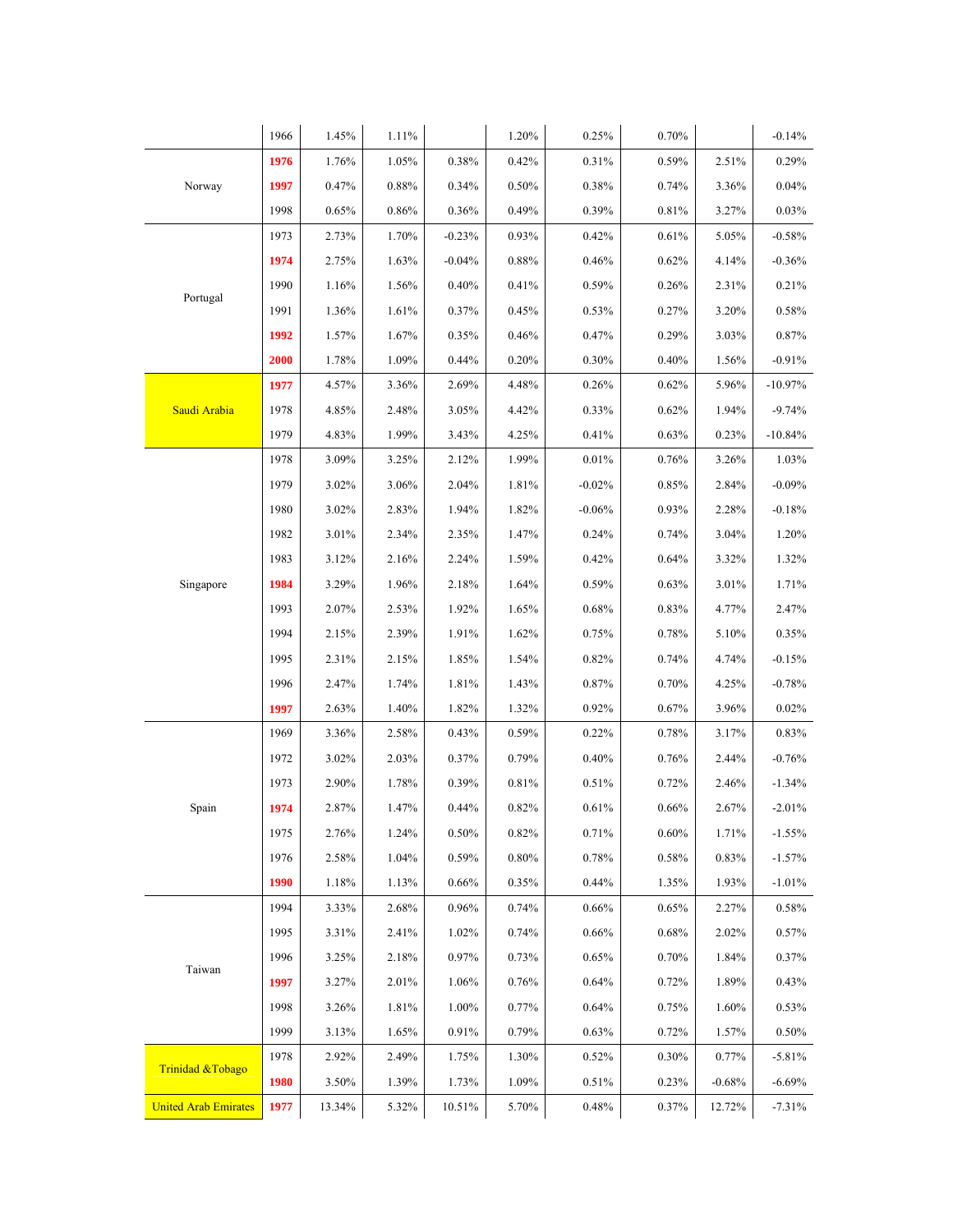|                                | 1978 | 13.50%   | 4.29% | 10.08% | 5.01% | 0.42%    | 0.41%    | 10.97% | $-5.83%$  |
|--------------------------------|------|----------|-------|--------|-------|----------|----------|--------|-----------|
|                                | 1979 | 13.42%   | 3.44% | 9.53%  | 4.37% | 0.36%    | $0.49\%$ | 11.94% | $-9.41%$  |
|                                | 1980 | 12.51%   | 2.69% | 9.02%  | 3.75% | $0.30\%$ | $0.57\%$ | 7.64%  | $-10.42%$ |
|                                | 1988 | 0.86%    | 0.91% | 0.29%  | 0.08% | 0.18%    | 0.24%    | 2.52%  | 0.33%     |
| United Kingdom                 | 1989 | 1.01%    | 0.83% | 0.25%  | 0.10% | 0.19%    | 0.25%    | 2.51%  | $0.44\%$  |
| <b>United States</b>           | 1968 | 1.33%    | 1.31% | 1.00%  | 1.18% | 0.68%    | $0.63\%$ | 2.20%  | $-0.64%$  |
|                                | 1996 | 0.76%    | 0.58% | 0.48%  | 0.40% | 0.26%    | 0.20%    | 2.79%  | $-2.56%$  |
| Uruguay                        | 1997 | $0.99\%$ | 0.43% | 0.48%  | 0.40% | 0.28%    | 0.13%    | 3.27%  | $-1.55%$  |
|                                | 1998 | 1.19%    | 0.25% | 0.46%  | 0.42% | 0.31%    | $0.06\%$ | 3.18%  | $-1.30%$  |
| Venezuela                      | 1974 | 1.94%    | 1.82% | 2.56%  | 2.54% | 0.72%    | 0.87%    | 2.05%  | $-4.39%$  |
| Average<br>(non-oil countries) |      | 2.53%    | 1.82% | 0.90%  | 0.84% | 0.45%    | $0.50\%$ | 2.83%  | 0.05%     |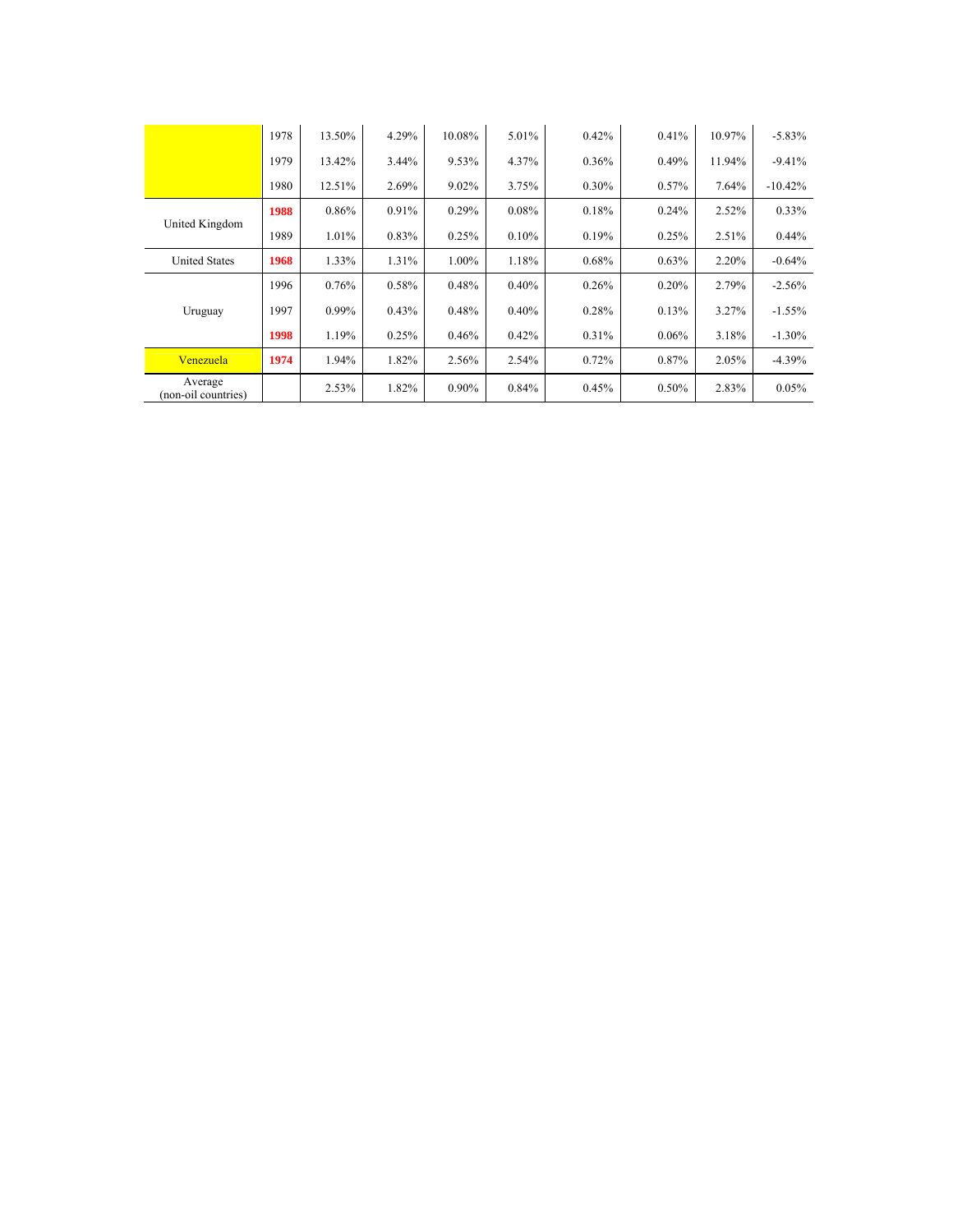|                                   | Observation | Mean    | Std. Dev. | Min              | Max          |
|-----------------------------------|-------------|---------|-----------|------------------|--------------|
| Per capita GDP                    | 4,486       | 6,965   | 7,451     | 153              | 41,777       |
| Ratio                             | 4,486       | .278    | .274      | .005             | 1.282        |
| Dependency                        | 4,219       | 77.3    | 18.4      | 37.1             | 112.8        |
| Old dependency                    | 4,219       | 9.7     | 5.7       | 2.3              | 27.8         |
| Young dependency                  | 4,219       | 67.6    | 23.0      | 21.3             | 106.5        |
| <b>Trade Openness</b>             | 4,486       | .567    | .430      | .011             | 3.990        |
| Financial openness                | 2,977       | $-.225$ | 1.423     | $-1.831$         | 2.500        |
| Growth of Terms of trade          | 3,213       | $-.006$ | .130      | $-1.031$         | 1.222        |
| Positive political change         | 4,108       | .252    | .434      | $\boldsymbol{0}$ | $\mathbf{1}$ |
| Negative political change         | 4,108       | .161    | .368      | $\boldsymbol{0}$ | $\mathbf{1}$ |
| Consumption share of GDP          | 4,486       | .669    | .151      | .141             | .998         |
| Investment share of GDP           | 4,486       | .196    | .112      | $-.143$          | .674         |
| Government share of GDP           | 4,486       | .172    | .098      | .007             | .753         |
| Aggregate GDP Growth Rate         | 4,438       | .038    | .062      | $-1.108$         | .718         |
| Capital Contribution to GDP       | 2,216       | .016    | .015      | $-.015$          | .163         |
| Growth                            | (4, 410)    | (.016)  | (.016)    | $(-.032)$        | (.525)       |
| <b>Employment Contribution to</b> | 2,047       | .012    | .008      | $-.026$          | .084         |
| <b>GDP</b> Growth                 | (4,193)     | (.014)  | (.009)    | $(-.100)$        | (.123)       |
| Human Capital Contribution        | 2,224       | .004    | .003      | $-.010$          | .020         |
| to GDP Growth                     | (4,092)     | (.004)  | (.003)    | $(-.009)$        | (.025)       |
| TFP Contribution to               | 2,045       | .008    | .044      | $-.462$          | .280         |
| <b>GDP</b> Growth                 | (3,775)     | (.004)  | (.058)    | $(-1.010)$       | (.677)       |

# **Table 3.1. Summary Statistics, Full Sample**

Note: Values in parentheses are summary statistics for growth accounting when we set labor share equal to .65 for every country.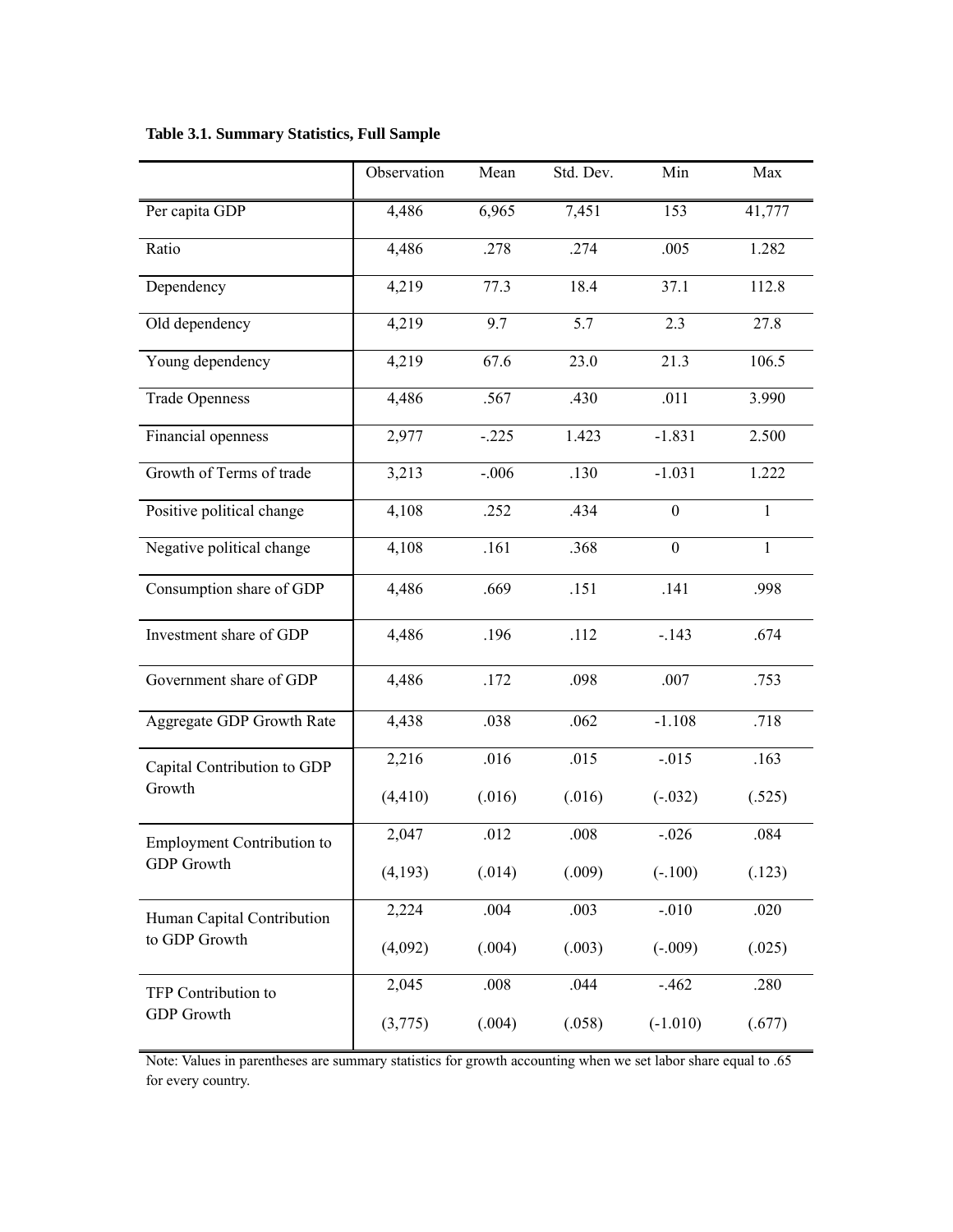|                                  | Obs.  | Mean    | Std.<br>Dev. | Min              | Max          | China<br>2007    | China<br>Average*    | China<br>2007    | China<br>Average*    |
|----------------------------------|-------|---------|--------------|------------------|--------------|------------------|----------------------|------------------|----------------------|
|                                  |       |         |              |                  |              |                  | <b>PWT</b> Version 1 |                  | <b>PWT</b> Version 2 |
| Per capita GDP                   | 142   | 16,740  | 5,980        | 10,004           | 40,614       | 8,511            | 5,402                | 7,868            | 5,505                |
| Ratio                            | 142   | .640    | .176         | .322             | 1.109        | .198             | .134                 | .183             | .136                 |
| Dependency                       | 126   | 54.2    | 9.0          | 38.6             | 73.5         | 40.4             | 45.1                 | 40.4             | 45.1                 |
| Old dependency                   | 126   | 14.8    | 5.2          | 6.2              | 24.3         | 11.0             | 10.4                 | 11.0             | 10.4                 |
| Young<br>dependency              | 126   | 39.4    | 8.6          | 23.8             | 61.0         | 29.4             | 34.7                 | 29.4             | 34.7                 |
| <b>Trade Openness</b>            | 142   | .843    | .900         | .093             | 3.990        | .690             | .530                 | .746             | .520                 |
| Financial<br>openness            | 109   | .610    | 1.404        | $-1.831$         | 2.500        | $-1.14$          | $-1.14$              | $-1.14$          | $-1.14$              |
| Growth of Terms<br>of trade      | 125   | $-.010$ | .060         | $-.224$          | .176         | $-.025$          | $-.033$              | $-.025$          | $-.033$              |
| Positive political<br>change     | 124   | .145    | .354         | $\boldsymbol{0}$ | 1            | $\boldsymbol{0}$ | $\mathbf{0}$         | $\boldsymbol{0}$ | $\mathbf{0}$         |
| Negative political<br>change     | 124   | .073    | .260         | $\boldsymbol{0}$ | $\mathbf{1}$ | $\boldsymbol{0}$ | $\boldsymbol{0}$     | $\boldsymbol{0}$ | $\boldsymbol{0}$     |
| Consumption<br>share of GDP      | 142   | .535    | .092         | .327             | .851         | .375             | .440                 | .365             | .443                 |
| Investment share<br>of GDP       | 142   | .346    | .093         | .159             | .584         | .324             | .313                 | .313             | .316                 |
| Government<br>share of GDP       | 142   | .125    | .064         | .039             | .405         | .202             | .223                 | .214             | .217                 |
| Aggregate GDP<br>Growth Rate     | 142   | .064    | .033         | $-.079$          | .143         | .140             | .099                 | .104             | .084                 |
| Capital<br>Contribution to       | 121   | .026    | .009         | .010             | .053         |                  |                      |                  |                      |
| <b>GDP</b> Growth                | (142) | (.025)  | (.011)       | (.009)           | (.048)       | (.040)           | (.034)               | (.040)           | (.034)               |
| Employment<br>Contribution to    | 120   | .009    | .006         | $-.002$          | .033         |                  |                      |                  |                      |
| <b>GDP</b> Growth                | (141) | (.009)  | (.006)       | $(-.004)$        | (.027)       | (.007)           | (.009)               | (.007)           | (.009)               |
| Human Capital<br>Contribution to | 121   | .005    | .003         | $-.001$          | .013         |                  |                      |                  |                      |
| <b>GDP</b> Growth                | (132) | (.005)  | (.003)       | $(-.001)$        | (.012)       | (.005)           | (.006)               | (.005)           | (.006)               |
| <b>TFP Contribution</b>          | 120   | .025    | .028         | $-.099$          | .086         |                  |                      |                  |                      |
| to GDP Growth                    | (131) | (.023)  | (.027)       | $(-.107)$        | (.080)       | (.088)           | (.051)               | (.052)           | (.036)               |

**Table 3.2 Slowdown Countries and China**

Note: Values in parentheses are summary statistics for growth accounting when we set labor share equal to .65 for every country. There are two versions of Penn World Table (PWT) statistics, Version 1 and Version 2 for China. China average refers to China's average value for the last 10 years.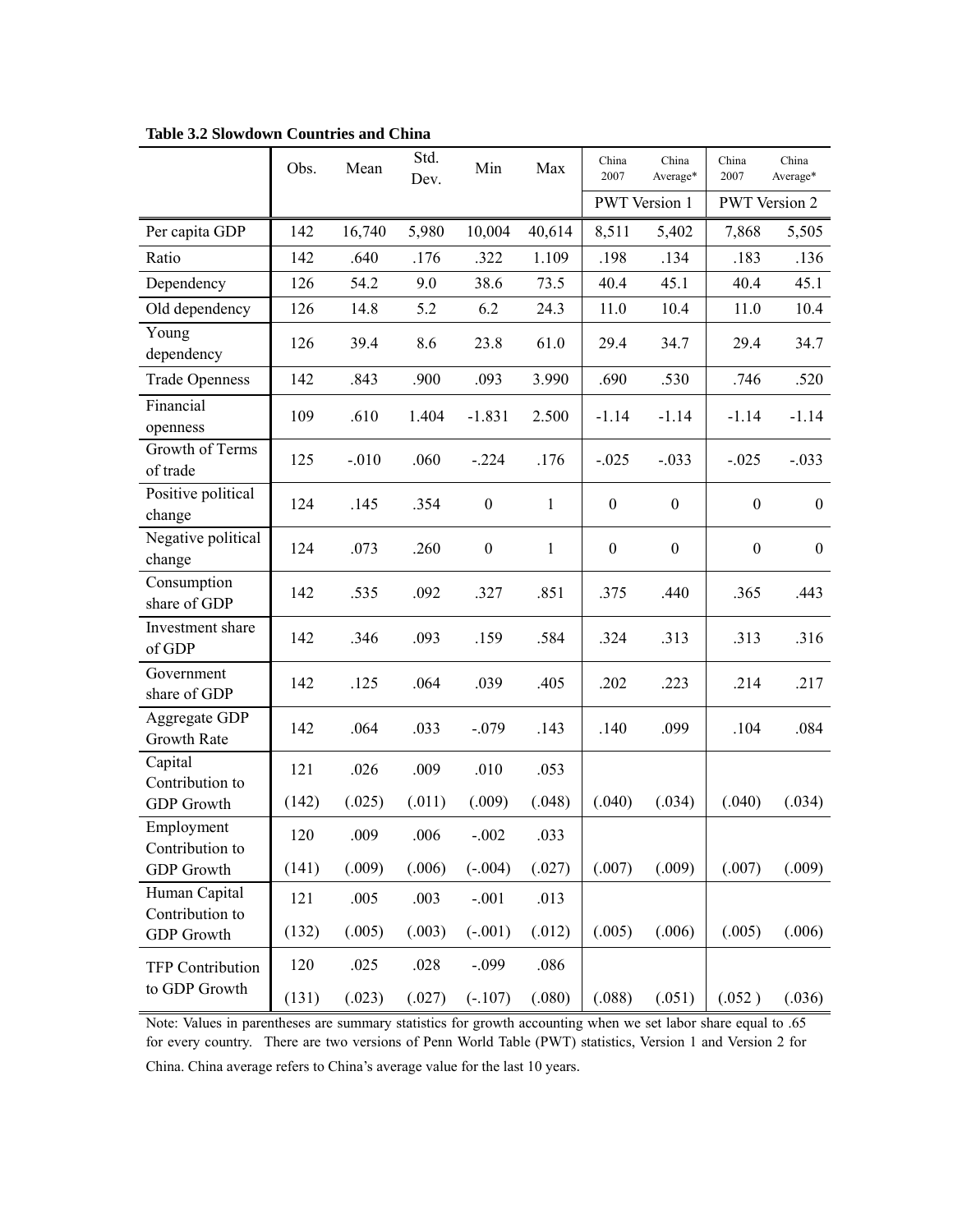|                                        |          |          | Growth Slowdown |           |           |            |
|----------------------------------------|----------|----------|-----------------|-----------|-----------|------------|
|                                        | (1)      | (2)      | (3)             | (4)       | (5)       | (6)        |
| Per capita GDP                         | 51.15*   |          | 79.92*          | 99.27**   | 114.15**  | $110.11**$ |
|                                        | (26.09)  |          | (35.81)         | (33.01)   | (39.41)   | (40.91)    |
| Per capital GDP^2                      | $-2.65*$ |          | $-2.45$         | $-5.05**$ | $-5.81**$ | $-5.59**$  |
|                                        | (1.35)   |          | (1.29)          | (1.68)    | (2.01)    | (2.09)     |
| Pre-slowdown<br>growth                 |          |          |                 | 48.18**   | 46.74**   | 48.83**    |
|                                        |          |          |                 | (16.15)   | (17.11)   | (15.67)    |
| Ratio                                  |          | $10.68*$ | $-106.19$       |           |           |            |
|                                        |          | (4.64)   | (58.51)         |           |           |            |
| Ratio^2                                |          | $-9.23*$ | 40.93           |           |           |            |
|                                        |          | (4.38)   | (23.89)         |           |           |            |
| Dependency                             |          |          |                 |           | 0.07      | 0.19       |
|                                        |          |          |                 |           | (0.37)    | (0.35)     |
| Dependency <sup>^2</sup>               |          |          |                 |           | $-0.00$   | $-0.00$    |
|                                        |          |          |                 |           | (0.00)    | (0.00)     |
| Fertility                              |          |          |                 |           | 0.70      | 0.70       |
|                                        |          |          |                 |           | (0.67)    | (0.76)     |
| Manufacturing<br>employment share      |          |          |                 |           |           | 115.79*    |
|                                        |          |          |                 |           |           | (58.21)    |
| Manufacturing<br>employment<br>share^2 |          |          |                 |           |           | 256.79*    |
|                                        |          |          |                 |           |           | (131.10)   |
| Pseudo R-square                        | 0.22     | 0.20     | 0.25            | 0.43      | 0.44      | 0.48       |
| Observations                           | 339      | 339      | 339             | 332       | 332       | 332        |
| Country                                |          |          |                 | 21        |           |            |

Table 4.1. Determinants of Growth Slowdowns for Countries with Manufacturing Employment Share Data, Probit Regressions using Chow-Test Points

Note: Sample includes only those countries for which the manufacturing employment share data are available. The manufacturing employment share is collected from EUKLEMS. If a string of consecutive years are identified as growth slowdowns, we employ a Chow test for structural breaks to select only one for which the Chow test is most significant. Numbers in parenthesis are robust standard errors. The statistical significant at the 1% and 5% levels is denoted by \*\* and \*.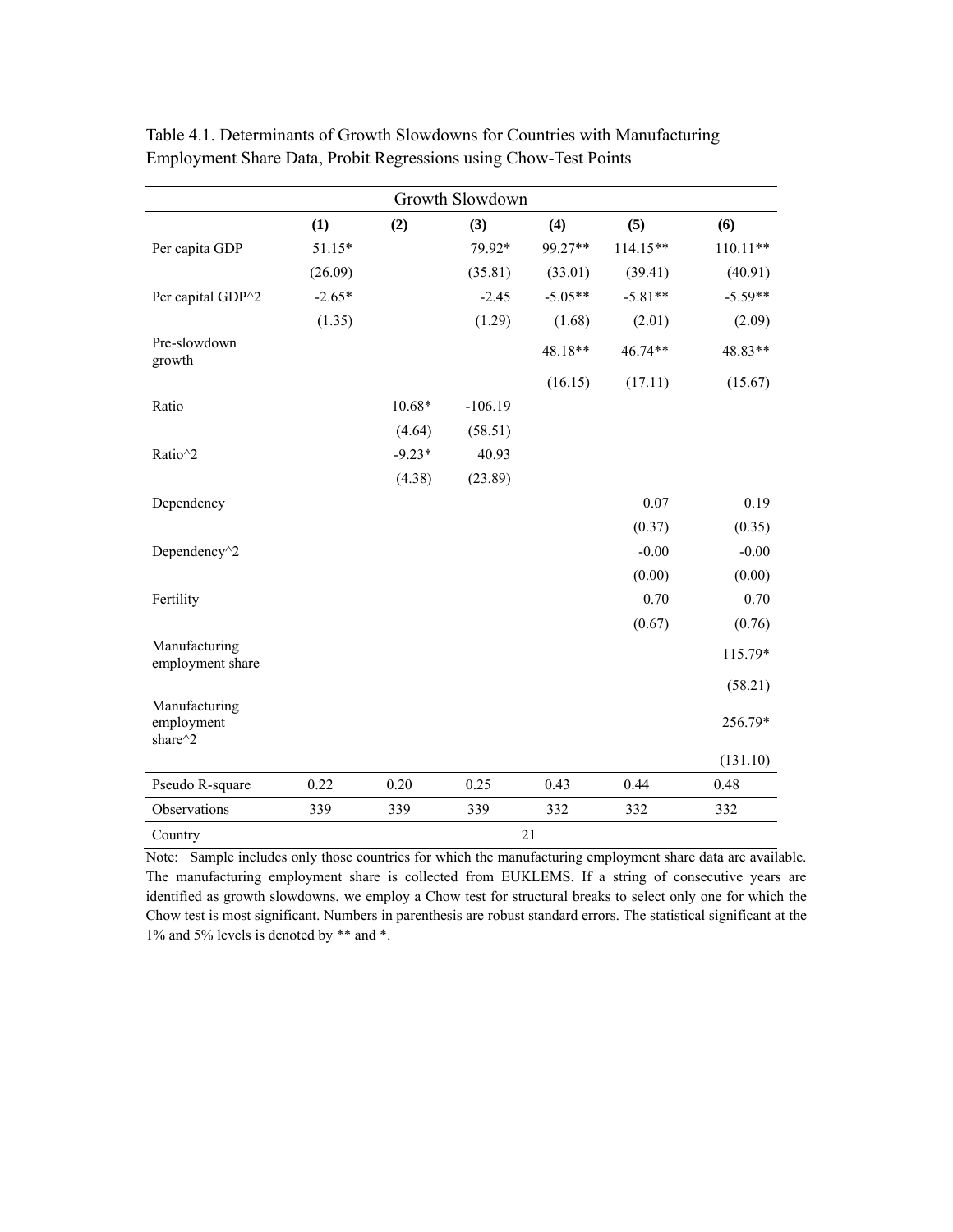|                                        |          |           | Growth Slowdown |            |           |            |
|----------------------------------------|----------|-----------|-----------------|------------|-----------|------------|
|                                        | (1)      | (2)       | (3)             | (4)        | (5)       | (6)        |
| Per capita GDP                         | 44.47*   |           | 53.73           | 122.76**   | 177.26**  | 186.98**   |
|                                        | (21.40)  |           | (54.62)         | (28.51)    | (29.17)   | (26.92)    |
| Per capital GDP^2                      | $-2.35*$ |           | $-0.79$         | $-6.310**$ | $-9.11**$ | $-9.61**$  |
|                                        | (1.13)   |           | (2.30)          | (1.47)     | (1.48)    | (1.38)     |
| Pre-slowdown<br>growth                 |          |           |                 | 94.04**    | 95.29**   | 99.24**    |
|                                        |          |           |                 | (14.21)    | (15.22)   | (13.81)    |
| Ratio                                  |          | $14.53*$  | $-127.26*$      |            |           |            |
|                                        |          | (5.80)    | (57.80)         |            |           |            |
| Ratio^2                                |          | $-13.41*$ | 47.72           |            |           |            |
|                                        |          | (5.56)    | (24.64)         |            |           |            |
| Dependency                             |          |           |                 |            | $-0.88$   | $-0.70$    |
|                                        |          |           |                 |            | (0.45)    | (0.46)     |
| Dependency <sup>^2</sup>               |          |           |                 |            | 0.01      | 0.01       |
|                                        |          |           |                 |            | (0.00)    | (0.00)     |
| Fertility                              |          |           |                 |            | 1.53      | $1.77*$    |
|                                        |          |           |                 |            | (0.80)    | (0.84)     |
| Manufacturing<br>employment share      |          |           |                 |            |           | 157.79*    |
|                                        |          |           |                 |            |           | (76.35)    |
| Manufacturing<br>employment<br>share^2 |          |           |                 |            |           | $-359.63*$ |
|                                        |          |           |                 |            |           | (171.25)   |
| Pseudo R-square                        | 0.31     | 0.31      | 0.37            | 0.64       | 0.69      | 0.73       |
| Observations                           | 389      | 389       | 389             | 382        | 382       | 382        |
| Country                                |          |           | 21              |            |           |            |

Table 4.2. Determinants of Growth Slowdowns for Countries with Manufacturing Employment Share Data, Probit Regressions using Consecutive Points

Note: Smple includes only those countries for which the manufacturing employment share data are available. The manufacturing employment share is collected from EUKLEMS. We use the entire string of consecutive years as growth slowdowns. Numbers in parenthesis are robust standard errors. The statistical significant at the 1% and 5% levels is denoted by \*\* and \*.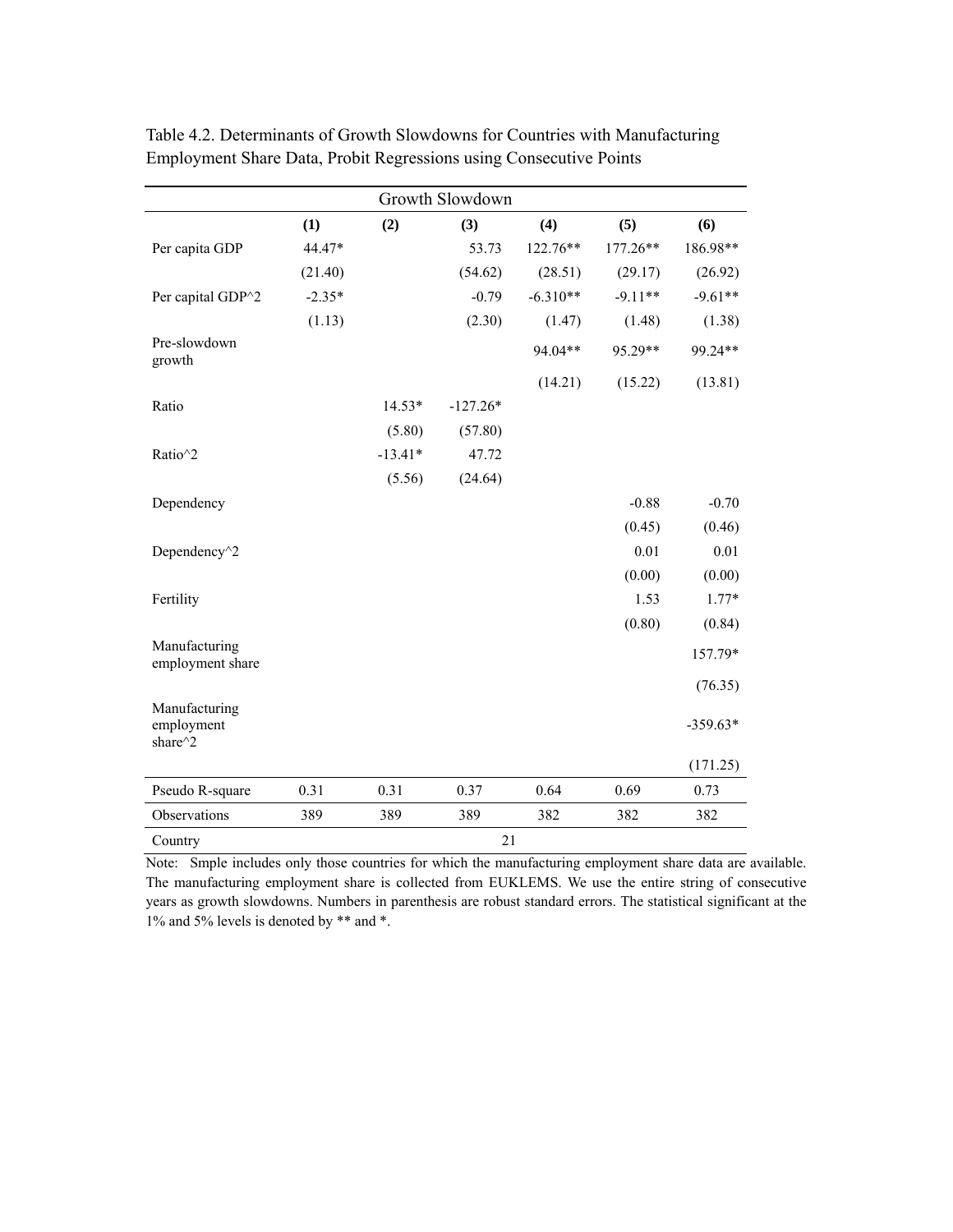| Growth Slowdown          |           |           |           |           |  |  |  |  |  |  |  |  |
|--------------------------|-----------|-----------|-----------|-----------|--|--|--|--|--|--|--|--|
|                          | (1)       | (2)       | (3)       | (4)       |  |  |  |  |  |  |  |  |
| Per capita GDP           | 19.66**   |           | 29.93**   | 25.74**   |  |  |  |  |  |  |  |  |
|                          | (4.46)    |           | (7.65)    | (6.24)    |  |  |  |  |  |  |  |  |
| Per capital GDP^2        | $-0.98**$ |           | $-1.55**$ | $-1.31**$ |  |  |  |  |  |  |  |  |
|                          | (0.23)    |           | (0.43)    | (0.33)    |  |  |  |  |  |  |  |  |
| Ratio                    |           | $3.06**$  | 0.76      |           |  |  |  |  |  |  |  |  |
|                          |           | (0.50)    | (1.26)    |           |  |  |  |  |  |  |  |  |
| Ratio^2                  |           | $-0.90**$ | 0.10      |           |  |  |  |  |  |  |  |  |
|                          |           | (0.26)    | (0.15)    |           |  |  |  |  |  |  |  |  |
| Dependency               |           |           |           | $-0.06$   |  |  |  |  |  |  |  |  |
|                          |           |           |           | (0.04)    |  |  |  |  |  |  |  |  |
| Dependency <sup>^2</sup> |           |           |           | 0.00      |  |  |  |  |  |  |  |  |
|                          |           |           |           | (0.00)    |  |  |  |  |  |  |  |  |
| Fertility                |           |           |           | $0.26*$   |  |  |  |  |  |  |  |  |
|                          |           |           |           | (0.11)    |  |  |  |  |  |  |  |  |
| Pseudo R-square          | 0.35      | 0.27      | 0.35      | 0.36      |  |  |  |  |  |  |  |  |
| Observations             | 4,246     | 4,246     | 4,246     | 3,931     |  |  |  |  |  |  |  |  |
| Country                  | 128       | 128       | 128       | 126       |  |  |  |  |  |  |  |  |

Table 5.1. Determinants of Growth Slowdowns for Entire Sample, Probit Model using Chow Test Points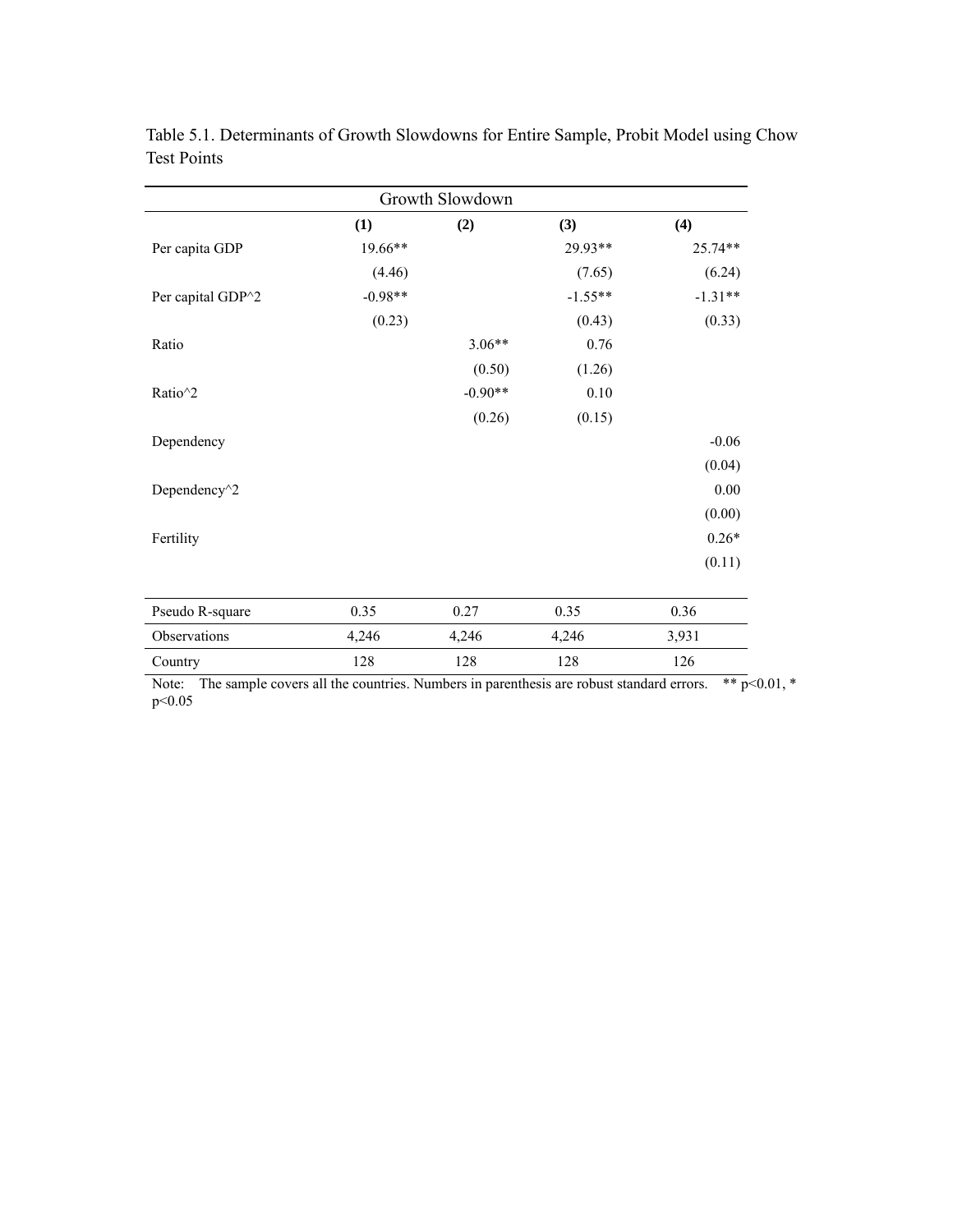| Growth Slowdown      |           |           |           |           |  |  |  |  |  |  |  |  |
|----------------------|-----------|-----------|-----------|-----------|--|--|--|--|--|--|--|--|
|                      | (1)       | (2)       | (3)       | (4)       |  |  |  |  |  |  |  |  |
| Per capita GDP       | 21.97**   |           | 30.58**   | 28.32**   |  |  |  |  |  |  |  |  |
|                      | (5.20)    |           | (8.69)    | (7.05)    |  |  |  |  |  |  |  |  |
| Per capital GDP^2    | $-1.10**$ |           | $-1.56**$ | $-1.44**$ |  |  |  |  |  |  |  |  |
|                      | (0.27)    |           | (0.48)    | (0.37)    |  |  |  |  |  |  |  |  |
| Ratio                |           | $3.48**$  | 0.08      |           |  |  |  |  |  |  |  |  |
|                      |           | (0.55)    | (1.57)    |           |  |  |  |  |  |  |  |  |
| Ratio <sup>1</sup> 2 |           | $-1.04**$ | 0.20      |           |  |  |  |  |  |  |  |  |
|                      |           | (0.28)    | (0.20)    |           |  |  |  |  |  |  |  |  |
| Dependency           |           |           |           | $-0.10$   |  |  |  |  |  |  |  |  |
|                      |           |           |           | (0.06)    |  |  |  |  |  |  |  |  |
| Dependency^2         |           |           |           | 0.00      |  |  |  |  |  |  |  |  |
|                      |           |           |           | (0.00)    |  |  |  |  |  |  |  |  |
| Fertility            |           |           |           | $0.32*$   |  |  |  |  |  |  |  |  |
|                      |           |           |           |           |  |  |  |  |  |  |  |  |
| Pseudo R-square      | 0.42      | 0.32      | 0.42      | 0.43      |  |  |  |  |  |  |  |  |
| Observations         | 4,85      | 4,85      | 4,85      | 4,49      |  |  |  |  |  |  |  |  |
| Country              | 128       | 128       | 128       | 126       |  |  |  |  |  |  |  |  |

Table 5.2. Determinants of Growth Slowdowns for Entire Sample, Probit Model using Consecutive Points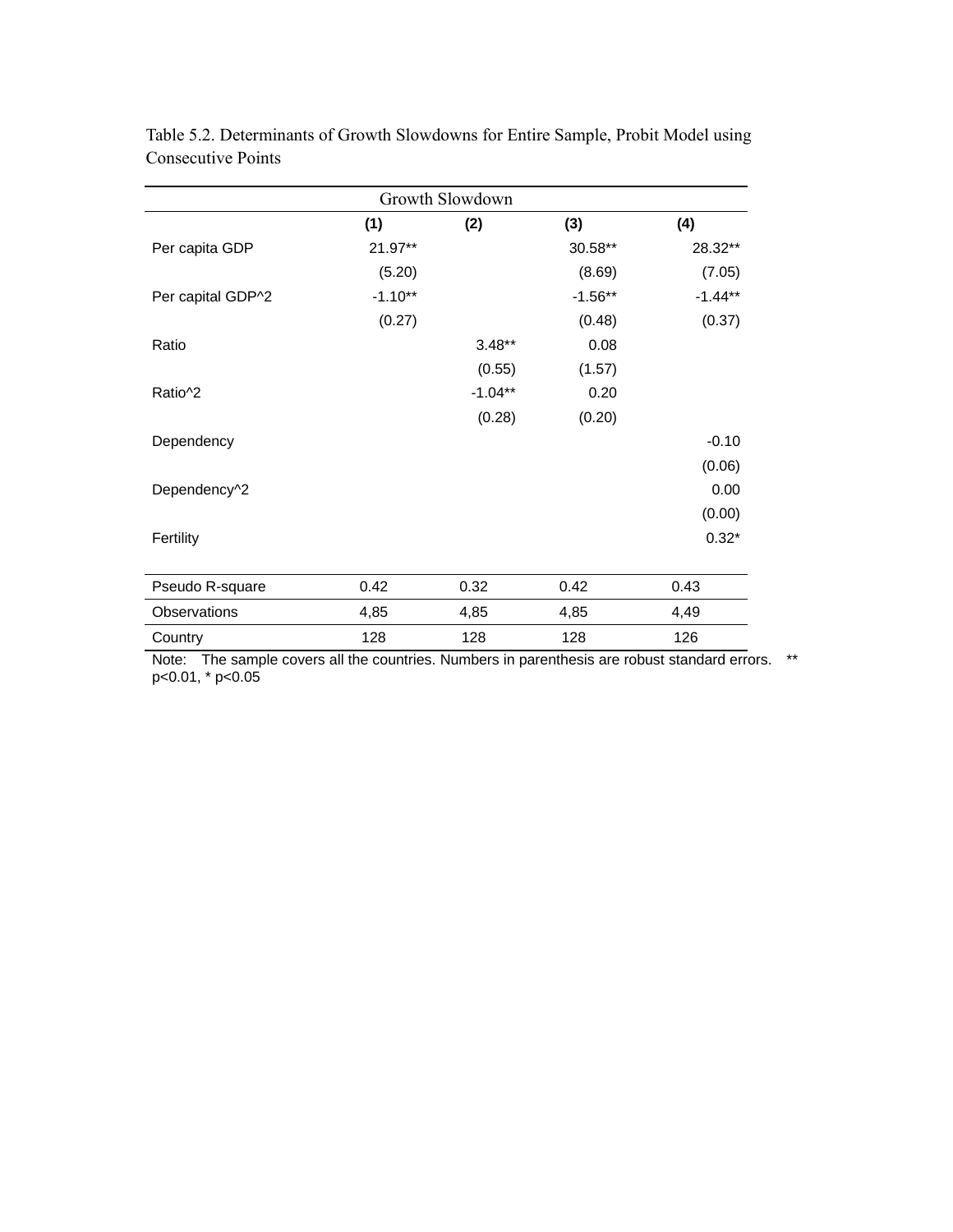| <b>Growth Slowdown</b>              |                |           |                  |                  |                  |                  |                |                |                |                   |                 |                 |                   |
|-------------------------------------|----------------|-----------|------------------|------------------|------------------|------------------|----------------|----------------|----------------|-------------------|-----------------|-----------------|-------------------|
| Per capita GDP                      | (1)<br>48.19** | (2)       | (3)<br>$50.53**$ | (4)<br>$60.63**$ | (5)<br>$60.83**$ | (6)<br>$61.63**$ | (7)<br>62.59** | (8)<br>60.59** | (9)<br>60.05** | (10)<br>$60.63**$ | (11)<br>54.07** | (12)<br>75.58** | (13)<br>$77.27**$ |
|                                     | (13.25)        |           | (12.52)          | (13.96)          | (14.33)          | (17.04)          | (15.35)        | (13.44)        | (15.36)        | (15.98)           | (17.98)         | (12.25)         | (11.54)           |
| Per capital                         | $-2.47**$      |           | $-2.12**$        | $-3.08**$        | $-3.08**$        | $-3.14**$        | $-3.17**$      | $-3.07**$      | $-3.05**$      | $-3.06**$         | $-2.79**$       | $-3.84**$       | $-3.93**$         |
| $GDP^2$                             | (0.70)         |           | (0.63)           | (0.73)           | (0.75)           | (0.88)           | (0.80)         | (0.70)         | (0.80)         | (0.84)            | (0.95)          | (0.64)          | (0.60)            |
| Pre-slowdown                        |                |           |                  | 35.03**          | 39.19**          | 51.96**          | 36.70**        | 37.50**        | 40.91**        | 38.13**           |                 | 42.53**         | 43.50**           |
| growth                              |                |           |                  | (4.75)           | (5.77)           | (10.29)          | (5.31)         | (6.10)         | (7.45)         | (5.53)            |                 | (7.83)          | (7.54)            |
| Ratio                               |                | 9.88**    | $-29.03$         |                  |                  |                  |                |                |                |                   |                 |                 |                   |
|                                     |                | (1.67)    | (17.50)          |                  |                  |                  |                |                |                |                   |                 |                 |                   |
| Ratio^2                             |                | $-6.87**$ | 10.41            |                  |                  |                  |                |                |                |                   |                 |                 |                   |
|                                     |                | (1.58)    | (7.09)           |                  |                  |                  |                |                |                |                   |                 |                 |                   |
| Dependency                          |                |           |                  |                  | 0.17             |                  |                |                |                |                   |                 |                 |                   |
|                                     |                |           |                  |                  | (0.12)           |                  |                |                |                |                   |                 |                 |                   |
| Dependency <sup>^2</sup>            |                |           |                  |                  | $-0.00$          |                  |                |                |                |                   |                 |                 |                   |
|                                     |                |           |                  |                  | (0.00)           |                  |                |                |                |                   |                 |                 |                   |
| Old<br>dependency                   |                |           |                  |                  |                  | 0.29             |                |                |                |                   |                 |                 |                   |
|                                     |                |           |                  |                  |                  | (0.16)           |                |                |                |                   |                 |                 |                   |
| Old<br>dependency <sup>^2</sup>     |                |           |                  |                  |                  | $-0.01$          |                |                |                |                   |                 |                 |                   |
|                                     |                |           |                  |                  |                  | (0.01)           |                |                |                |                   |                 |                 |                   |
| Young<br>dependency                 |                |           |                  |                  |                  | $0.06\,$         |                |                |                |                   |                 |                 |                   |
|                                     |                |           |                  |                  |                  | (0.11)           |                |                |                |                   |                 |                 |                   |
| Young<br>dependency <sup>^2</sup>   |                |           |                  |                  |                  | $-0.00$          |                |                |                |                   |                 |                 |                   |
|                                     |                |           |                  |                  |                  | (0.00)           |                |                |                |                   |                 |                 |                   |
| Fertility                           |                |           |                  |                  |                  |                  | 0.14           |                |                |                   |                 |                 |                   |
|                                     |                |           |                  |                  |                  |                  | (0.16)         |                |                |                   |                 |                 |                   |
| Trade openness<br>in constant       |                |           |                  |                  |                  |                  |                | 0.02           | $-0.24$        |                   |                 |                 | $-0.49$           |
| prices                              |                |           |                  |                  |                  |                  |                | (0.53)         | (0.50)         |                   |                 |                 | (0.62)            |
| Trade openness                      |                |           |                  |                  |                  |                  |                | $-0.05$        | 0.04           |                   |                 |                 | 0.11              |
| in constant<br>prices <sup>^2</sup> |                |           |                  |                  |                  |                  |                |                |                |                   |                 |                 |                   |
|                                     |                |           |                  |                  |                  |                  |                | (0.16)         | (0.15)         |                   |                 |                 | (0.21)            |
| Financial<br>openness               |                |           |                  |                  |                  |                  |                |                |                | $-0.10$           |                 |                 |                   |
|                                     |                |           |                  |                  |                  |                  |                |                |                | (0.10)            |                 |                 |                   |
| Terms of trade                      |                |           |                  |                  |                  |                  |                |                | 0.56           |                   |                 |                 |                   |
|                                     |                |           |                  |                  |                  |                  |                |                | (0.52)         |                   |                 |                 |                   |

Table 6.1. Determinants of Growth Slowdowns for Non-oil Countries, Probit Models using Chow Test Points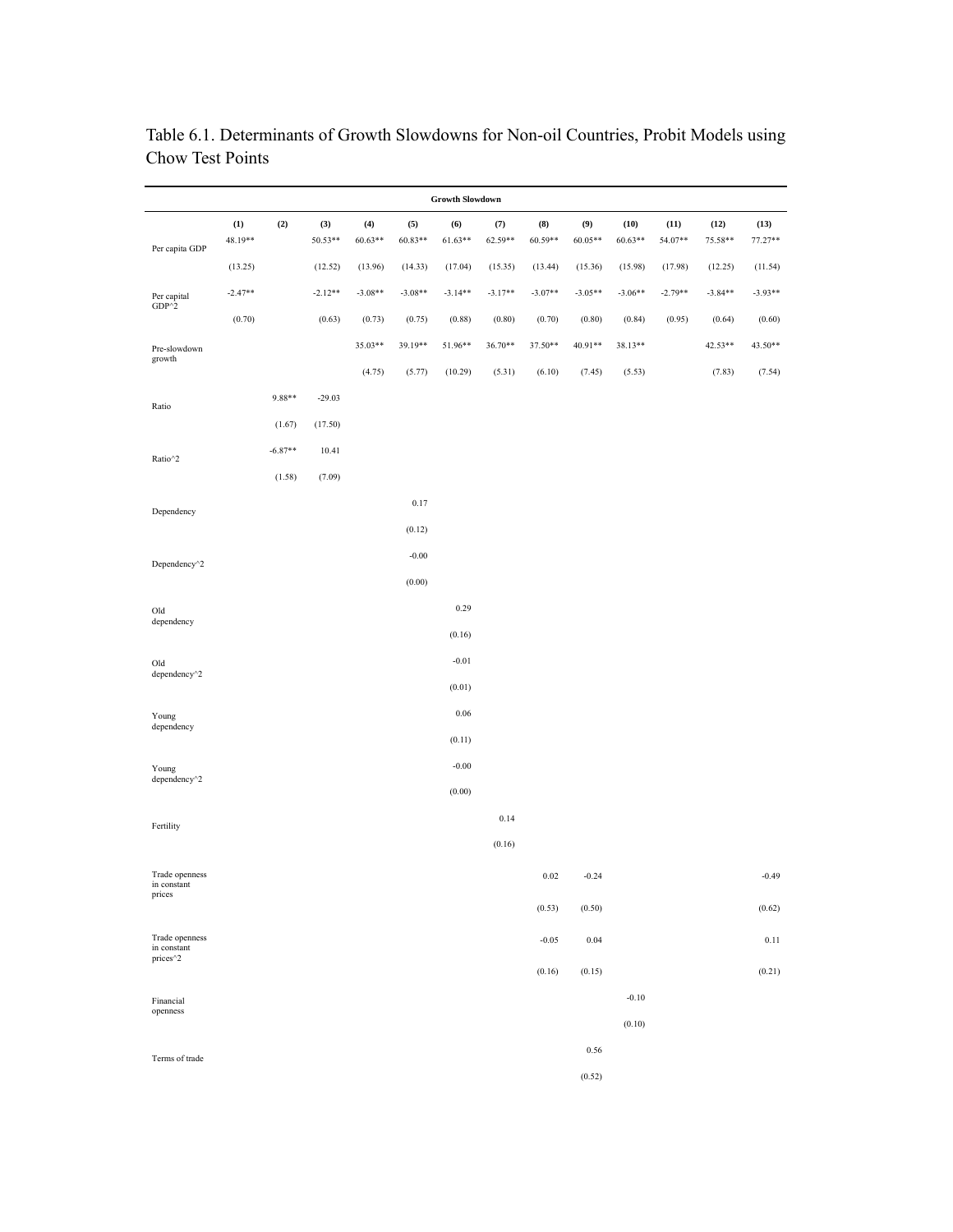| Positive<br>political change                |       |       |       |       |       |       |       |       |       |       | $-0.08$ |            |            |
|---------------------------------------------|-------|-------|-------|-------|-------|-------|-------|-------|-------|-------|---------|------------|------------|
|                                             |       |       |       |       |       |       |       |       |       |       | (0.21)  |            |            |
| Negative<br>political change                |       |       |       |       |       |       |       |       |       |       | 0.24    |            |            |
|                                             |       |       |       |       |       |       |       |       |       |       | (0.27)  |            |            |
| Consumption<br>share of per<br>capita GDP   |       |       |       |       |       |       |       |       |       |       |         | $-28.31**$ | $-31.33**$ |
|                                             |       |       |       |       |       |       |       |       |       |       |         | (6.72)     | (7.02)     |
| Consumption<br>share of per<br>capita GDP^2 |       |       |       |       |       |       |       |       |       |       |         | 24.46**    | 26.76**    |
|                                             |       |       |       |       |       |       |       |       |       |       |         | (5.41)     | (5.71)     |
| Investment<br>share of per<br>capita GDP    |       |       |       |       |       |       |       |       |       |       |         | 6.90       | 6.16       |
|                                             |       |       |       |       |       |       |       |       |       |       |         | (7.20)     | (8.63)     |
| Investment<br>share of per<br>capita GDP^2  |       |       |       |       |       |       |       |       |       |       |         | $-14.02$   | $-13.69$   |
|                                             |       |       |       |       |       |       |       |       |       |       |         | (8.60)     | (11.43)    |
| Government<br>share of per<br>capita GDP    |       |       |       |       |       |       |       |       |       |       |         | 8.68       | 6.10       |
|                                             |       |       |       |       |       |       |       |       |       |       |         | (6.99)     | (7.24)     |
| Government<br>share of per<br>capita GDP^2  |       |       |       |       |       |       |       |       |       |       |         | $-25.45$   | $-20.04$   |
|                                             |       |       |       |       |       |       |       |       |       |       |         | (17.41)    | (18.09)    |
| Pseudo R-<br>square                         | 0.42  | 0.36  | 0.43  | 0.53  | 0.54  | 0.56  | 0.53  | 0.53  | 0.53  | 0.56  | 0.43    | 0.55       | 0.56       |
| Observations                                | 3,833 | 3,833 | 3,833 | 3,512 | 3,349 | 3,349 | 3,152 | 3,512 | 2,495 | 2,500 | 3,103   | 3,512      | 3,512      |
| Country                                     | 116   | 116   | 116   | 114   | 114   | 114   | 114   | 116   | 96    | 113   | 111     | 116        | 116        |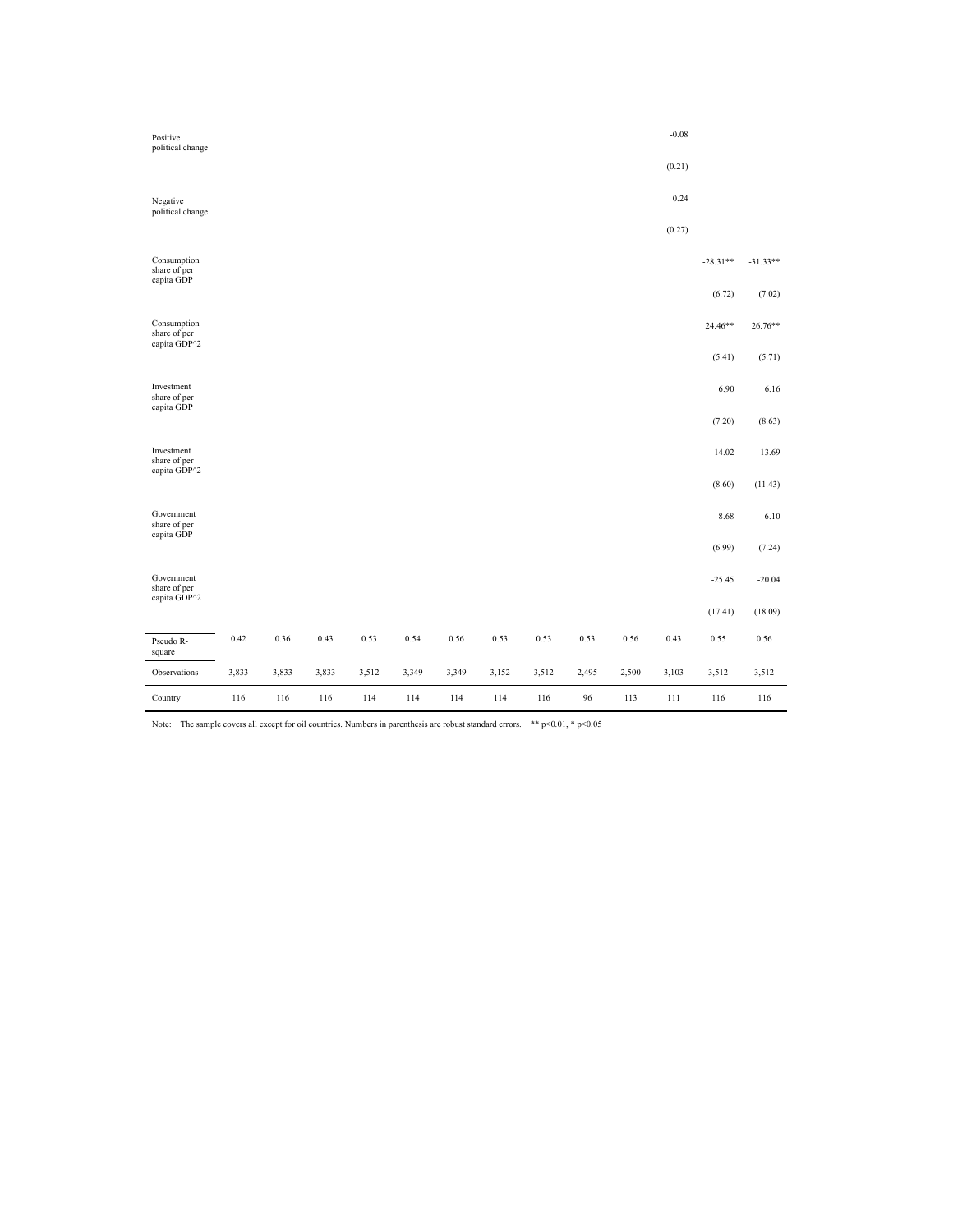| Deceleration                           |                  |            |                |                |                |                   |                  |                |                |                 |                 |                 |                 |
|----------------------------------------|------------------|------------|----------------|----------------|----------------|-------------------|------------------|----------------|----------------|-----------------|-----------------|-----------------|-----------------|
| Per capita GDP                         | $(1)$<br>56.86** | (2)        | (3)<br>58.07** | (4)<br>78.48** | (5)<br>83.68** | (6)<br>79.11**    | $(7)$<br>83.40** | (8)<br>78.32** | (9)<br>82.93** | (10)<br>84.53** | (11)<br>64.30** | (12)<br>88.86** | (13)<br>93.75** |
|                                        | (14.23)          |            | (14.09)        | (16.55)        | (20.92)        | (21.49)           | (19.10)          | (16.75)        | (22.94)        | (19.86)         | (20.00)         | (15.78)         | (14.29)         |
| Per capital GDP^2                      | $-2.93**$        |            | $-2.30**$      | $-4.00**$      | $-4.27**$      | $-4.05**$         | $-4.25**$        | $-4.00**$      | $-4.24**$      | $-4.28**$       | $-3.33**$       | $-4.55**$       | $-4.81**$       |
|                                        | (0.75)           |            | (0.73)         | (0.87)         | (1.10)         | (1.12)            | (1.00)           | (0.88)         | (1.20)         | (1.04)          | (1.05)          | (0.83)          | (0.75)          |
| Pre-slowdown<br>growth                 |                  |            |                | 50.09**        | 53.50**        | 66.81**           | 55.51**          | 48.61**        | 55.87**        | 59.13**         |                 | 46.82**         | 47.59**         |
|                                        |                  |            |                | (5.50)         | (6.15)         | (9.47)            | (6.29)           | (6.21)         | (7.15)         | (7.45)          |                 | (8.95)          | (8.51)          |
| Ratio                                  |                  | 13.67**    | $-41.33$       |                |                |                   |                  |                |                |                 |                 |                 |                 |
|                                        |                  | (2.33)     | (21.86)        |                |                |                   |                  |                |                |                 |                 |                 |                 |
| Ratio^2                                |                  | $-10.17**$ | 14.11          |                |                |                   |                  |                |                |                 |                 |                 |                 |
|                                        |                  | (2.15)     | (8.60)         |                |                |                   |                  |                |                |                 |                 |                 |                 |
| Dependency                             |                  |            |                |                | $-0.05$        |                   |                  |                |                |                 |                 |                 |                 |
|                                        |                  |            |                |                | (0.09)         |                   |                  |                |                |                 |                 |                 |                 |
| Dependency <sup>^2</sup>               |                  |            |                |                | $0.00\,$       |                   |                  |                |                |                 |                 |                 |                 |
|                                        |                  |            |                |                | (0.00)         |                   |                  |                |                |                 |                 |                 |                 |
| Old dependency                         |                  |            |                |                |                | $0.29*$           |                  |                |                |                 |                 |                 |                 |
|                                        |                  |            |                |                |                | (0.14)            |                  |                |                |                 |                 |                 |                 |
| Old dependency <sup>^2</sup>           |                  |            |                |                |                | $-0.01$           |                  |                |                |                 |                 |                 |                 |
|                                        |                  |            |                |                |                | (0.00)            |                  |                |                |                 |                 |                 |                 |
| Young dependency                       |                  |            |                |                |                | 0.03              |                  |                |                |                 |                 |                 |                 |
|                                        |                  |            |                |                |                | (0.08)<br>$-0.00$ |                  |                |                |                 |                 |                 |                 |
| Young dependency <sup>^2</sup>         |                  |            |                |                |                | (0.00)            |                  |                |                |                 |                 |                 |                 |
|                                        |                  |            |                |                |                |                   | 0.09             |                |                |                 |                 |                 |                 |
| Fertility                              |                  |            |                |                |                |                   | (0.23)           |                |                |                 |                 |                 |                 |
|                                        |                  |            |                |                |                |                   |                  |                |                |                 |                 |                 |                 |
| Trade openness in<br>constant prices   |                  |            |                |                |                |                   |                  | $-0.65$        | $-2.72*$       |                 |                 |                 | $-1.36$         |
|                                        |                  |            |                |                |                |                   |                  | (0.71)         | (1.14)         |                 |                 |                 | (0.91)          |
| Trade openness in<br>constant prices^2 |                  |            |                |                |                |                   |                  | 0.25           | $1.41*$        |                 |                 |                 | 0.55            |
|                                        |                  |            |                |                |                |                   |                  | (0.23)         | (0.61)         |                 |                 |                 | (0.33)          |
| Financial openness                     |                  |            |                |                |                |                   |                  |                |                | $-0.16$         |                 |                 |                 |
|                                        |                  |            |                |                |                |                   |                  |                |                | (0.12)          |                 |                 |                 |
| Terms of trade                         |                  |            |                |                |                |                   |                  |                | $-0.02$        |                 |                 |                 |                 |
|                                        |                  |            |                |                |                |                   |                  |                | (0.54)         |                 |                 |                 |                 |

Table 6.2. Determinants of Growth Slowdowns for Non-oil Countries, Probit Models using Consecutive Points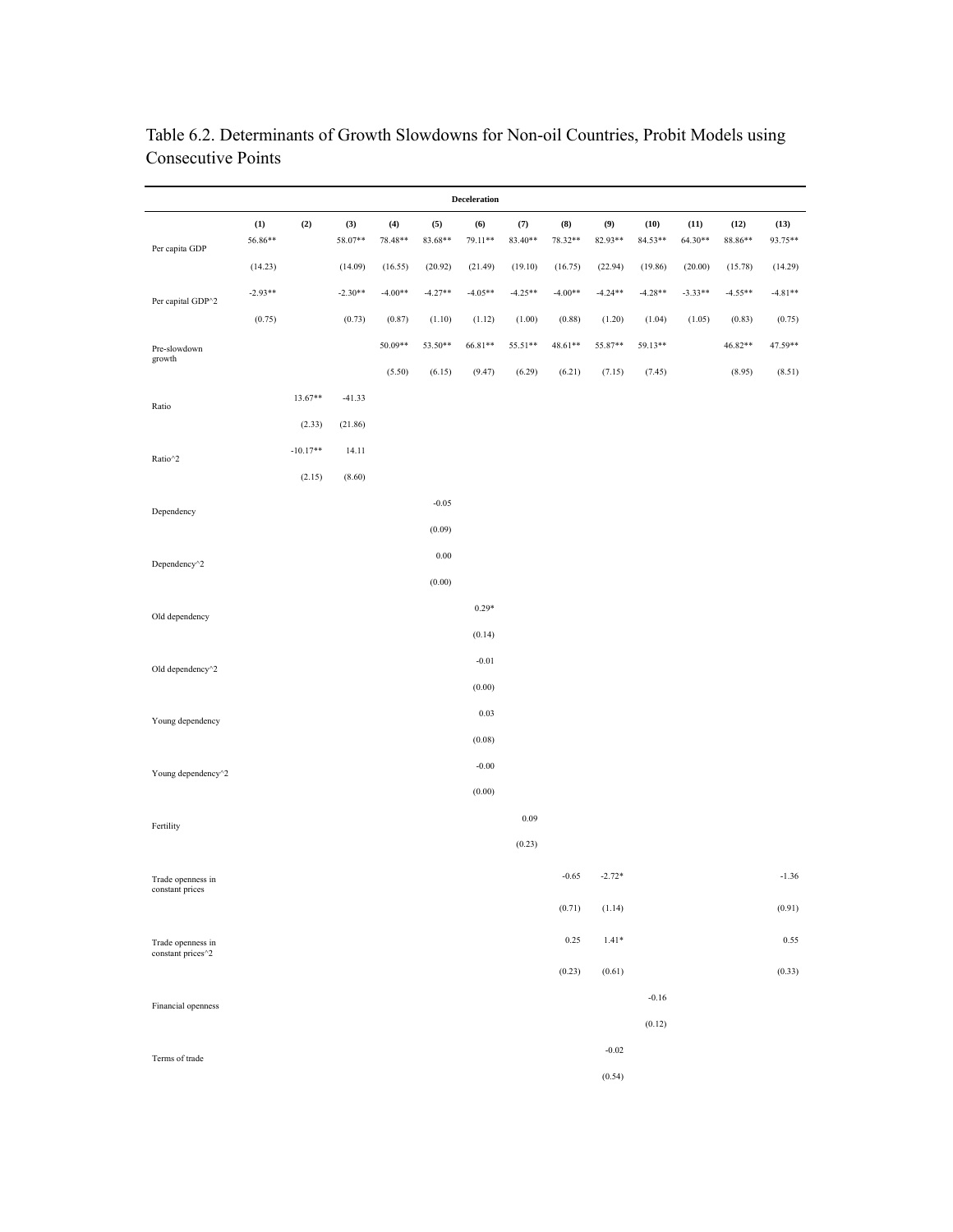| Positive political<br>change             |       |       |       |       |       |       |       |       |       |       | 0.19   |           |            |
|------------------------------------------|-------|-------|-------|-------|-------|-------|-------|-------|-------|-------|--------|-----------|------------|
|                                          |       |       |       |       |       |       |       |       |       |       | (0.27) |           |            |
| Negative political<br>change             |       |       |       |       |       |       |       |       |       |       | 0.34   |           |            |
|                                          |       |       |       |       |       |       |       |       |       |       | (0.33) |           |            |
| Consumption share<br>of per capita GDP   |       |       |       |       |       |       |       |       |       |       |        | $-25.59*$ | $-32.93**$ |
|                                          |       |       |       |       |       |       |       |       |       |       |        | (10.23)   | (11.16)    |
| Consumption share<br>of per capita GDP^2 |       |       |       |       |       |       |       |       |       |       |        | 21.47**   | 27.05**    |
|                                          |       |       |       |       |       |       |       |       |       |       |        | (8.24)    | (9.30)     |
| Investment share of<br>per capita GDP    |       |       |       |       |       |       |       |       |       |       |        | 9.50      | 18.63      |
|                                          |       |       |       |       |       |       |       |       |       |       |        | (7.78)    | (10.81)    |
| Investment share of<br>per capita GDP^2  |       |       |       |       |       |       |       |       |       |       |        | $-15.18$  | $-31.97*$  |
|                                          |       |       |       |       |       |       |       |       |       |       |        | (10.19)   | (15.90)    |
| Government share of<br>per capita GDP    |       |       |       |       |       |       |       |       |       |       |        | $-1.06$   | $-0.61$    |
|                                          |       |       |       |       |       |       |       |       |       |       |        | (8.51)    | (9.18)     |
| Government share of<br>per capita GDP^2  |       |       |       |       |       |       |       |       |       |       |        | $-7.06$   | $-10.01$   |
|                                          |       |       |       |       |       |       |       |       |       |       |        | (19.56)   | (21.40)    |
| Pseudo R-square                          | 0.50  | 0.44  | 0.51  | 0.65  | 0.65  | 0.67  | 0.66  | 0.65  | 0.68  | 0.69  | 0.51   | 0.66      | 0.67       |
| Observations                             | 4,120 | 4,120 | 4,120 | 3,770 | 3,599 | 3,599 | 3,497 | 3,770 | 2,632 | 2,665 | 3,295  | 3,770     | 3,770      |
| Country                                  | 116   | 116   | 116   | 114   | 114   | 114   | 114   | 116   | 96    | 113   | 111    | 116       | 116        |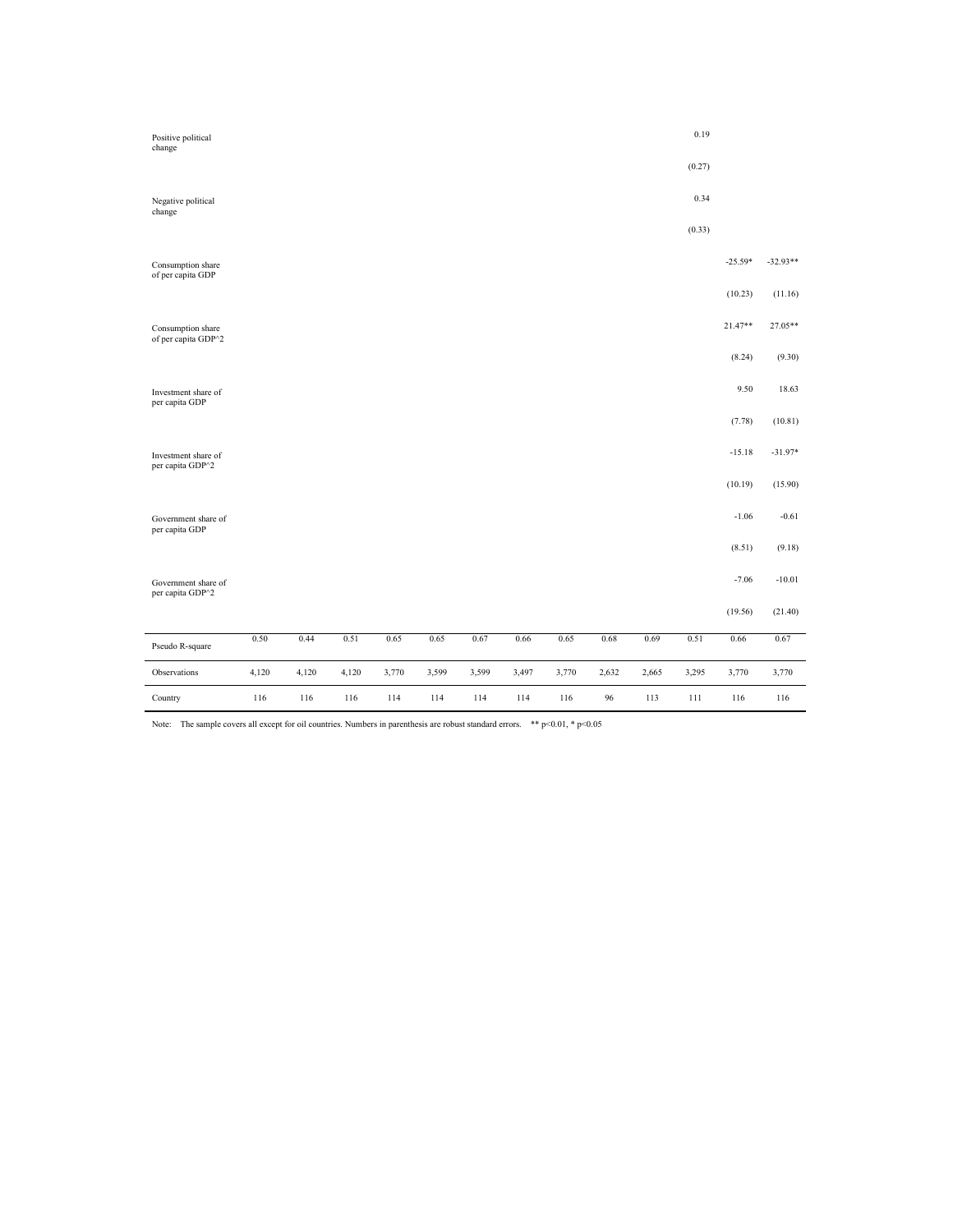| <b>Deceleration</b>                     |           |           |           |           |           |  |
|-----------------------------------------|-----------|-----------|-----------|-----------|-----------|--|
|                                         | (1)       | (2)       | (3)       | (4)       | (5)       |  |
| Per capita GDP                          | 55.38**   | 57.60**   | 62.29**   | 60.00**   | 65.34**   |  |
|                                         | (14.64)   | (15.60)   | (14.75)   | (15.93)   | (18.69)   |  |
| Per capital GDP^2                       | $-2.81**$ | $-2.92**$ | $-3.17**$ | $-3.02**$ | $-3.31**$ |  |
|                                         | (0.77)    | (0.82)    | (0.77)    | (0.83)    | (0.98)    |  |
| Pre-slowdown growth                     | 35.92**   | 36.94**   | 36.29**   | 36.81**   | 41.02**   |  |
|                                         | (5.71)    | (5.92)    | (4.92)    | (4.94)    | (6.17)    |  |
| Inflation                               | $-0.00$   |           |           |           | $-0.20$   |  |
|                                         | (0.06)    |           |           |           | (0.30)    |  |
| Inflation variability                   |           | 0.01      |           |           | 0.13      |  |
|                                         |           | (0.04)    |           |           | (0.18)    |  |
| Exchange rate<br>variability            |           |           | $-0.01$   |           | $-0.02$   |  |
|                                         |           |           | (0.01)    |           | (0.01)    |  |
| Undervaluation of<br>real exchange rate |           |           |           | $1.25*$   | 0.73      |  |
|                                         |           |           |           | (0.60)    | (0.76)    |  |
| Pseudo R-square                         | 0.51      | 0.51      | 0.53      | 0.55      | 0.55      |  |
| Observations                            | 2,880     | 2,603     | 3,485     | 3,293     | 3,293     |  |
| Country                                 | 109       | 104       | 115       | 114       | 104       |  |

Table 7.1. Effects of Economic Policy, Chow Test Points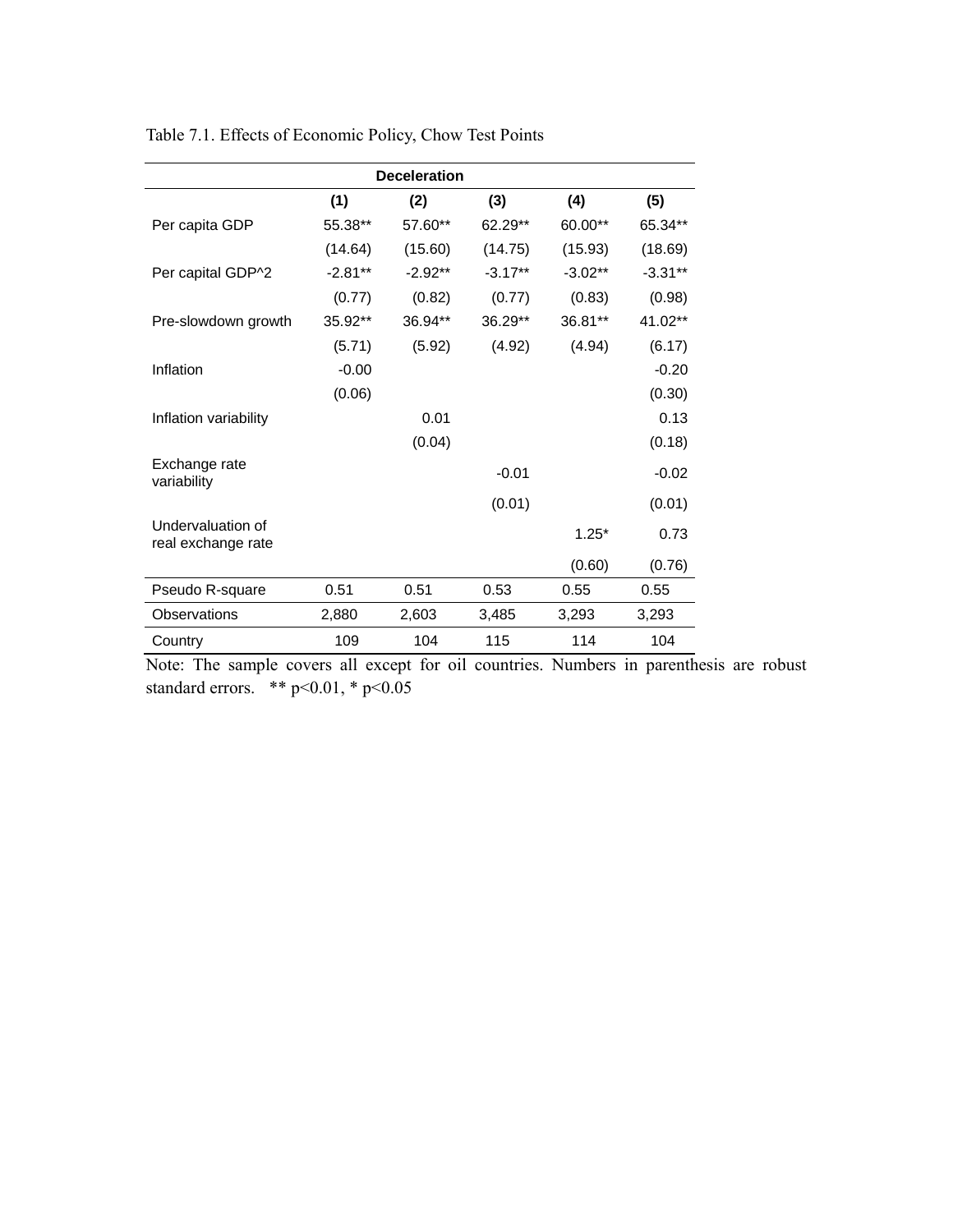|                                         |           | <b>Deceleration</b> |           |           |           |
|-----------------------------------------|-----------|---------------------|-----------|-----------|-----------|
|                                         | (1)       | (2)                 | (3)       | (4)       | (5)       |
| Per capita GDP                          | 75.27**   | 75.38**             | 77.82**   | 78.60**   | 74.31**   |
|                                         | (17.64)   | (18.18)             | (16.93)   | (18.94)   | (18.10)   |
| Per capital GDP^2                       | $-3.84**$ | $-3.84**$           | $-3.96**$ | $-3.97**$ | $-3.76**$ |
|                                         | (0.93)    | (0.95)              | (0.89)    | (0.99)    | (0.95)    |
| Pre-slowdown<br>growth                  | 56.67**   | 56.01**             | 49.91**   | 56.01**   | 57.48**   |
|                                         | (7.00)    | (6.86)              | (5.66)    | (5.67)    | (6.41)    |
| Inflation                               | 0.06      |                     |           |           | 0.01      |
|                                         | (0.05)    |                     |           |           | (0.39)    |
| Inflation variability                   |           | 0.04                |           |           | 0.05      |
|                                         |           | (0.04)              |           |           | (0.27)    |
| Exchange rate<br>variability            |           |                     | $0.00**$  |           | $0.00**$  |
|                                         |           |                     | (0.00)    |           | (0.00)    |
| Undervaluation of<br>real exchange rate |           |                     |           | $1.57**$  | $1.35*$   |
|                                         |           |                     |           | (0.60)    | (0.63)    |
| Pseudo R-square                         | 0.65      | 0.64                | 0.65      | 0.68      | 0.68      |
| Observations                            | 3,071     | 2,786               | 3,740     | 3,543     | 3,543     |
| Country                                 | 109       | 104                 | 115       | 114       | 104       |

Table 7.2. Determinants of Economic Policy using Consecutive Points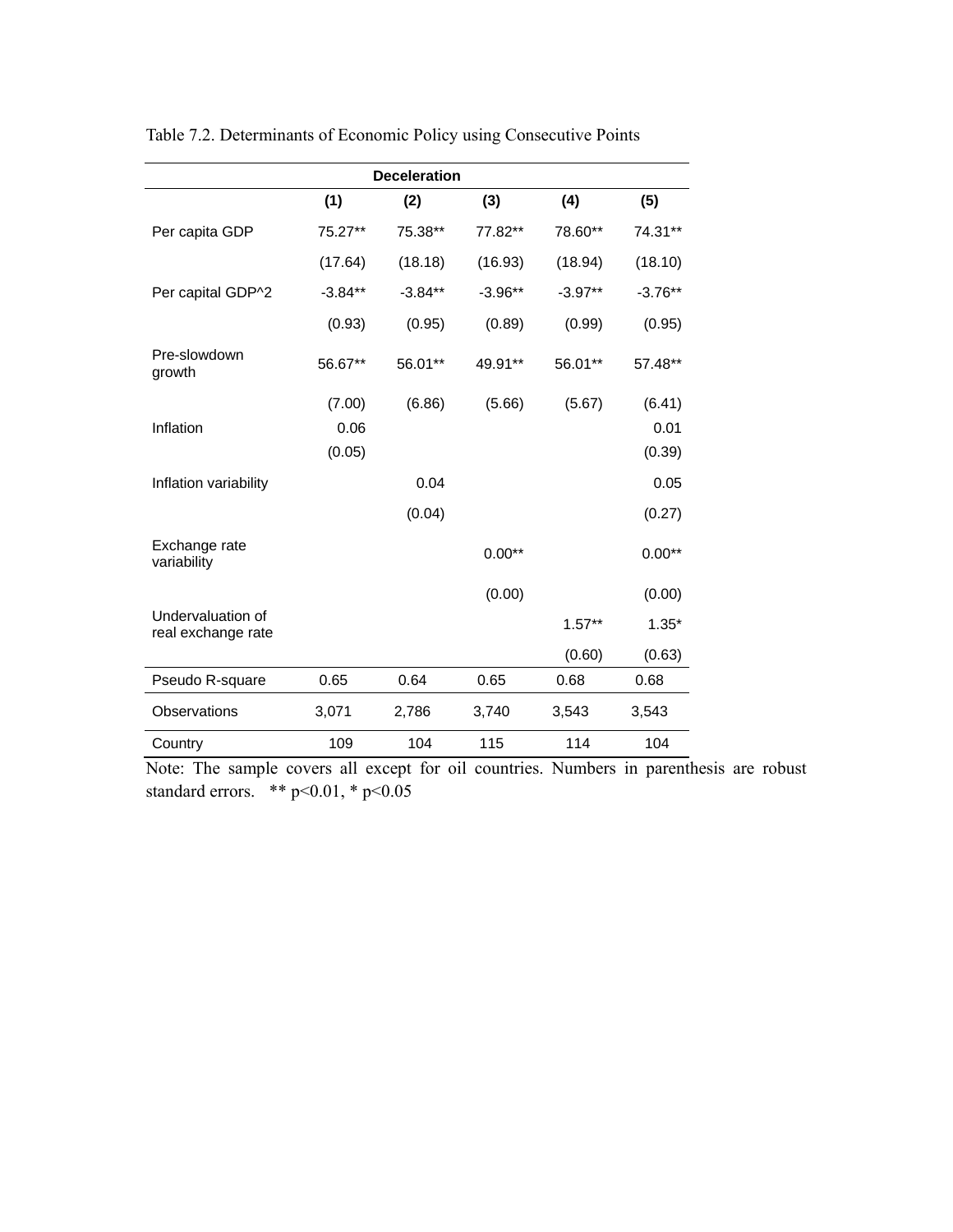| <b>Slowdown Hazard</b>                     |         |         |          |         |            |  |  |
|--------------------------------------------|---------|---------|----------|---------|------------|--|--|
|                                            | (1)     | (2)     | (3)      | (4)     | (5)        |  |  |
| Inflation                                  | 0.321   |         |          |         | 10.551**   |  |  |
|                                            | (0.223) |         |          |         | (2.377)    |  |  |
| Inflation<br>variability                   |         | 0.103   |          |         | $-9.602**$ |  |  |
|                                            |         | (0.147) |          |         | (2.204)    |  |  |
| Exchange rate<br>variability               |         |         | $-0.011$ |         | 0.002      |  |  |
|                                            |         |         | (0.013)  |         | (0.002)    |  |  |
| Undervaluation<br>of real<br>exchange rate |         |         |          | 3.036** | 3.038**    |  |  |
|                                            |         |         |          | (0.942) | (1.062)    |  |  |
| alpha                                      | 4.128** | 4.154** | 4.107**  | 4.318** | 4.454**    |  |  |
|                                            | (0.121) | (0.125) | (0.111)  | (0.123) | (0.155)    |  |  |
| Observations                               | 100     | 93      | 107      | 105     | 92         |  |  |

Table 8.1. Hazard Model of Growth Slowdown, Initial Slowdowns Only

Note: The duration is measured in per capita GDP. Numbers in parenthesis are robust standard errors. \*\* p<0.01, \* p<0.05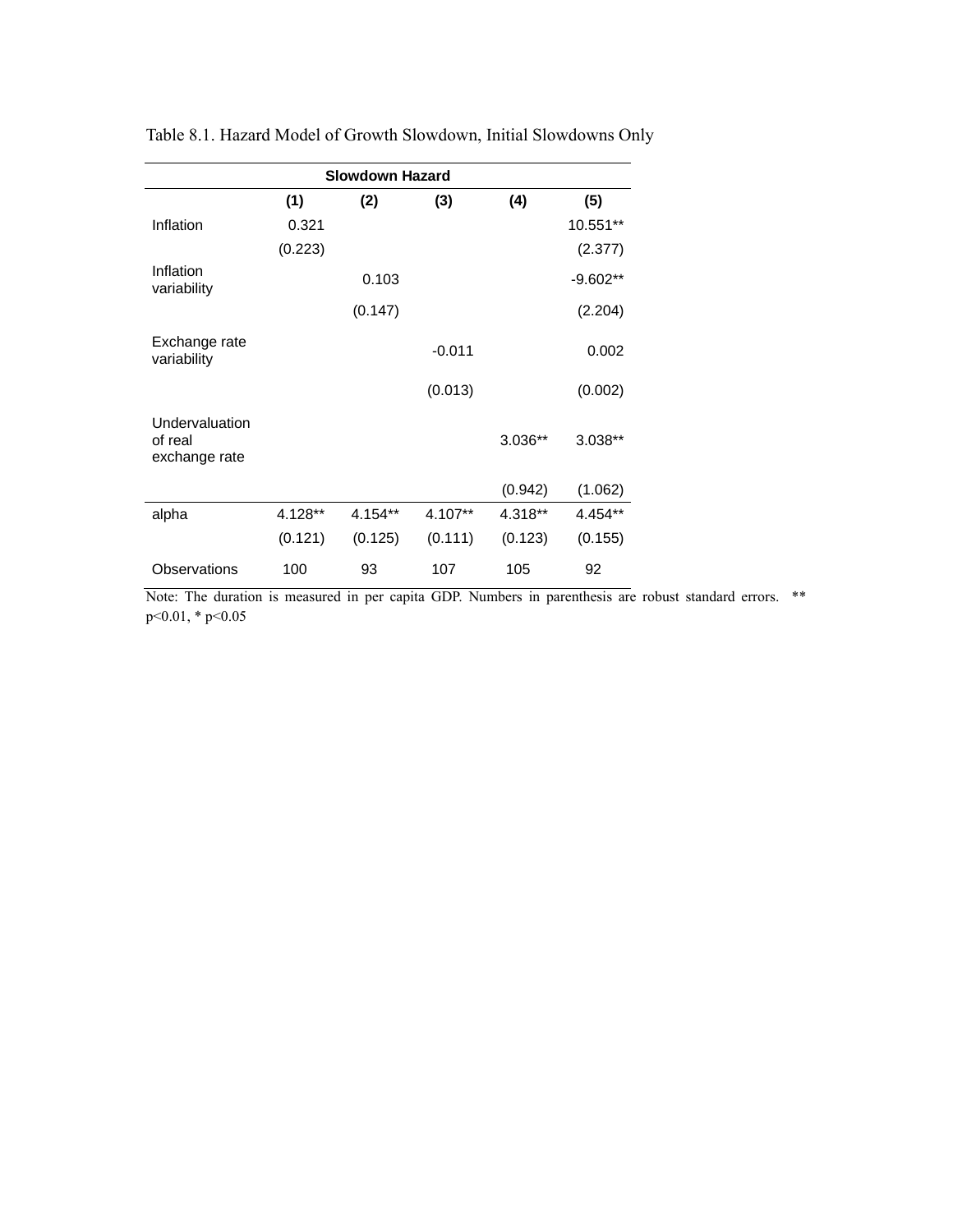| <b>Slowdown Hazard</b>                     |         |         |          |         |            |  |  |
|--------------------------------------------|---------|---------|----------|---------|------------|--|--|
|                                            | (1)     | (2)     | (3)      | (4)     | (5)        |  |  |
| Inflation                                  | 0.286   |         |          |         | 7.947**    |  |  |
|                                            | (0.210) |         |          |         | (2.475)    |  |  |
| Inflation<br>variability                   |         | 0.087   |          |         | $-7.127**$ |  |  |
|                                            |         | (0.136) |          |         | (2.356)    |  |  |
| Exchange rate<br>variability               |         |         | $-0.007$ |         | 0.001      |  |  |
|                                            |         |         | (0.015)  |         | (0.001)    |  |  |
| Undervaluation<br>of real<br>exchange rate |         |         |          | 0.914   | $2.418*$   |  |  |
|                                            |         |         |          | (0.675) | (1.024)    |  |  |
| alpha                                      | 4.097** | 4.115** | 4.077**  | 4.148** | 4.326**    |  |  |
|                                            | (0.102) | (0.107) | (0.092)  | (0.095) | (0.136)    |  |  |
| Observations                               | 107     | 98      | 116      | 114     | 97         |  |  |

Table 8.2 Hazard Model of Slowdowns using Multiple Slowdowns

Note: The duration is measured in per capita GDP. Numbers in parenthesis are robust standard errors. \*\* p<0.01, \* p<0.05.